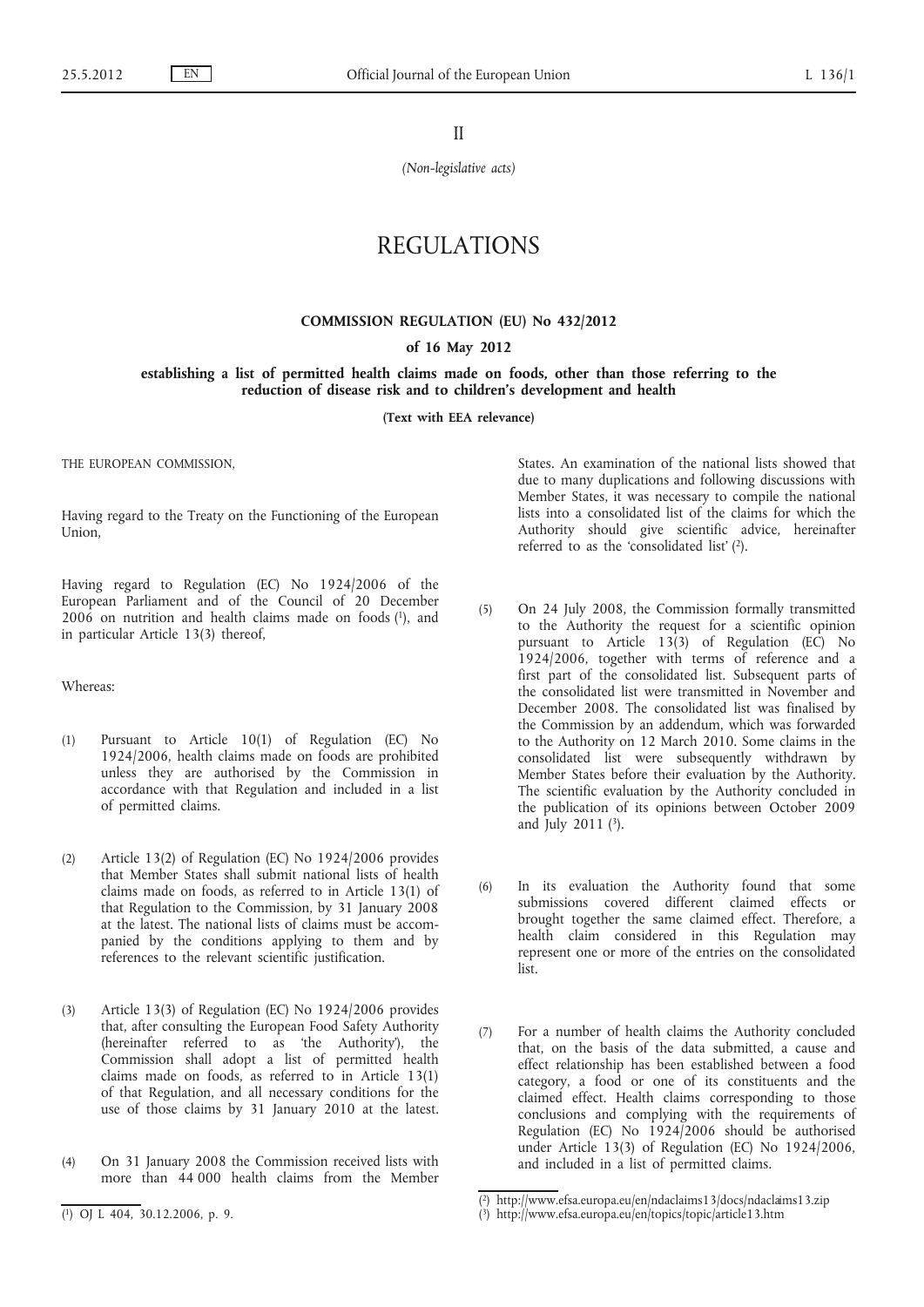- (8) Article 13(3) of Regulation (EC) No 1924/2006 provides that permitted health claims must be accompanied with all necessary conditions (including restrictions) for their use. Accordingly, the list of permitted claims should include the wording of the claims and specific conditions of use of the claims, and where applicable, conditions or restrictions of use and/or an additional statement or warning, in accordance with the rules laid down in Regulation (EC) No 1924/2006 and in line with the opinions of the Authority.
- (9) One of the objectives of Regulation (EC) No 1924/2006 is to ensure that health claims are truthful, clear, reliable and useful to the consumer. In that respect, the wording and presentation of such claims have to be taken into account. Where the wording of claims has the same meaning for consumers as that of a permitted health claim, because it demonstrates the same relationship that exists between a food category, a food or one of its constituents and health, the claims should be subject to the same conditions of use indicated for the permitted health claims.
- (10) The Commission has identified a number of claims submitted for evaluation, referring to effects of plant or herbal substances, commonly known as 'botanical' substances, for which the Authority has yet to complete a scientific evaluation. In addition, there are a number of health claims for which either a further evaluation is required before the Commission is able to consider their inclusion or otherwise in the list of permitted claims, or which have been evaluated, but due to other legitimate factors consideration cannot be completed by the Commission at this time.
- (11) Claims whose evaluation by the Authority or whose consideration by the Commission has not yet been completed will be published on the website of the Commission (1) and may continue to be used pursuant to Article 28(5) and (6) of Regulation (EC) No 1924/2006.
- (12) Pursuant to Articles 6(1) and 13(1) of Regulation (EC) No 1924/2006 health claims need to be based on generally accepted scientific evidence. Accordingly, health claims that did not receive a favourable assessment on their scientific substantiation by the Authority, as it was not concluded that a cause and effect relationship had been established between a food category, a food or one of its constituents and the claimed effect, should not be authorised. Authorisation may also legitimately be withheld if health claims do not comply with other general and specific requirements of Regulation (EC) No 1924/2006, even in the case of a favourable scientific assessment by the Authority. Health claims inconsistent with generally accepted nutrition and health principles should not be made. The Authority concluded that for one claim (2) on

the effect of fats on the normal absorption of fat soluble vitamins and another claim (3) on the effect of sodium on the maintenance of normal muscle function a cause and effect relationship has been established. However, the use of these health claims would convey a conflicting and confusing message to consumers, because it would encourage consumption of those nutrients for which, on the basis of generally accepted scientific advice, European, national and international authorities inform the consumer that their intake should be reduced. Therefore, these two claims do not comply with point (a) of the second paragraph of Article 3 of Regulation (EC) No 1924/2006 which foresees that the use of claims shall not be ambiguous or misleading. Furthermore, even if the health claims concerned were to be authorised only under specific conditions of use and/or accompanied by additional statements or warnings, it would not be sufficient to alleviate the confusion of the consumer, and consequently the claims should not be authorised.

- (13) This Regulation should apply six months after the date of its entry into force to enable food business operators to adapt to its requirements, including the prohibition according to Article 10(1) of Regulation (EC) No 1924/2006 of those health claims whose evaluation by the Authority and whose consideration by the Commission has been completed.
- (14) Article 20(1) of Regulation (EC) No 1924/2006 provides for the Commission to establish and maintain a Union Register of nutrition and health claims made on foods, hereinafter referred to as 'the Register'. The Register will contain all the authorised claims and, inter alia, the conditions of use applying to them. The Register will also contain a list of rejected health claims and the reasons for their rejection.
- (15) Health claims that have been withdrawn by the Member States will not be included in the list of rejected claims in the Union Register. The Register will be updated periodically and, as the case may be, following progress on health claims for which the evaluation by the Authority and/or consideration by the Commission has not yet been completed.
- (16) Comments and positions from the members of the public and interested stakeholders, received by the Commission have been adequately considered when setting the measures provided for in this Regulation.
- (17) The addition of substances to or the use of substances in foodstuffs is governed by specific Union and national legislation, as is the classification of products as foodstuffs or medicinal products. Any decision on a health claim in accordance with Regulation (EC) No 1924/2006 such as inclusion in the list of permitted claims referred to in Article 13(3) thereof does not constitute an authorisation to the marketing of the substance on which the

<sup>(</sup> 1) [http://ec.europa.eu/food/food/labellingnutrition/claims/index\\_en.htm](http://ec.europa.eu/food/food/labellingnutrition/claims/index_en.htm)

<sup>(</sup> 2) Corresponding to entries ID 670 and ID 2902 in the consolidated list. (3) Corresponding to entry ID 359 in the consolidated list.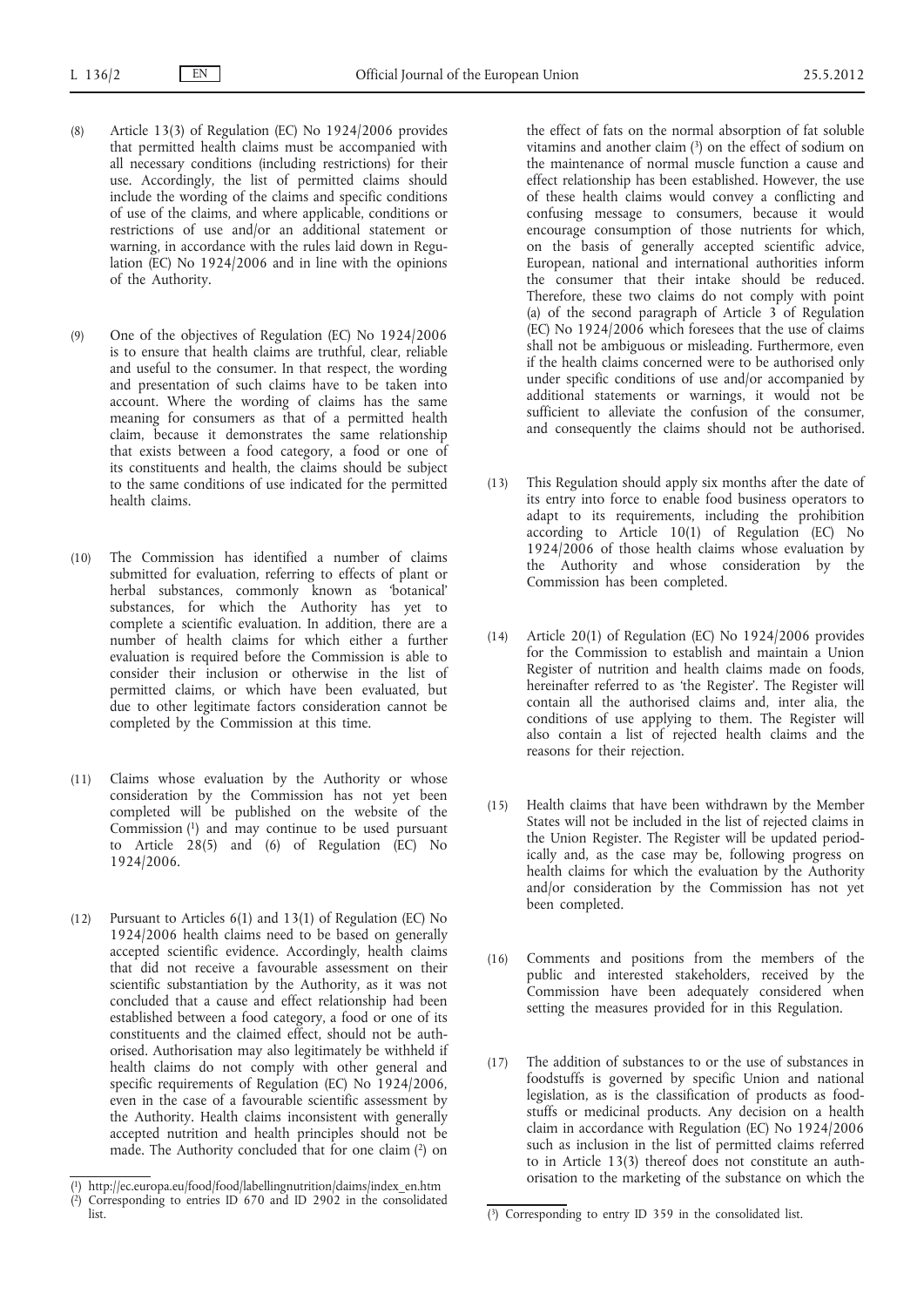claim is made, a decision on whether the substance can be used in foodstuffs, or a classification of a certain product as a foodstuff.

(18) The measures provided for in this Regulation are in accordance with the opinion of the Standing Committee on the Food Chain and Animal Health, and neither the European Parliament nor the Council have opposed them,

HAS ADOPTED THIS REGULATION:

## *Article 1*

### **Permitted health claims**

1. The list of health claims which may be made on foods, as referred to in Article 13(3) of Regulation (EC) No 1924/2006, is set out in the Annex to this Regulation.

2. Health claims referred to in paragraph 1 may be made on foods in compliance with the conditions set out in the Annex.

## *Article 2*

# **Entry into force and application**

This Regulation shall enter into force on the twentieth day following that of its publication in the *Official Journal of the European Union*.

It shall apply from 14 December 2012.

This Regulation shall be binding in its entirety and directly applicable in all Member States.

Done at Brussels, 16 May 2012.

*For the Commission The President* José Manuel BARROSO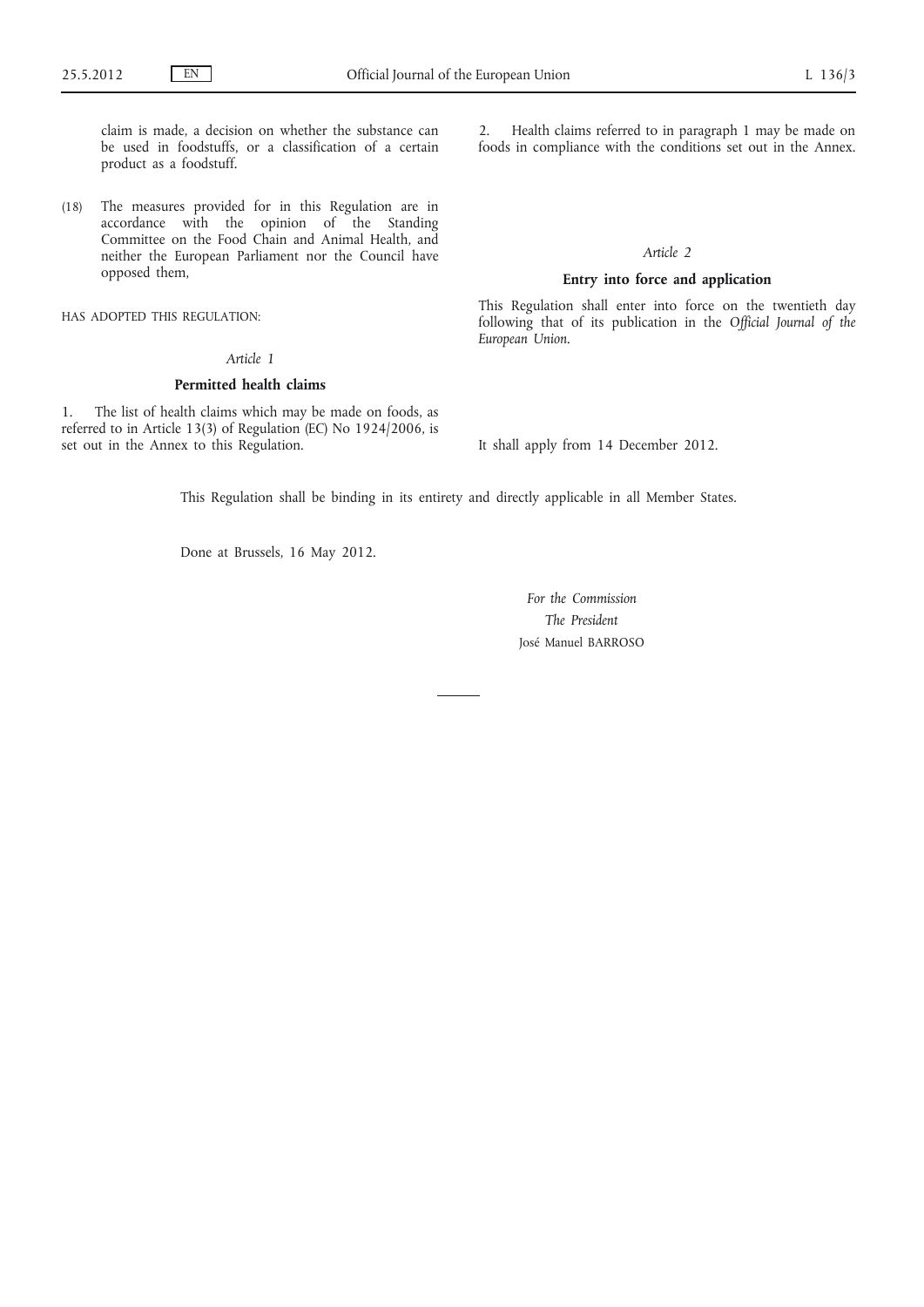L 136/4

 $\boxed{\phantom{\text{N}}}{\mathop{\text{NN}}}$ 

#### **LIST OF PERMITTED HEALTH CLAIMS**

| Nutrient, substance, food or<br>food category | Claim                                                                                                                            | Conditions of use of the claim                                                                                                                                                                                                                                                                                                                                                                                                                                               | Conditions and/or restrictions of use<br>of the food and/or additional<br>statement or warning | EFSA Journal number               | Relevant entry<br>number in the<br>Consolidated List<br>submitted to EFSA<br>for its assessment |
|-----------------------------------------------|----------------------------------------------------------------------------------------------------------------------------------|------------------------------------------------------------------------------------------------------------------------------------------------------------------------------------------------------------------------------------------------------------------------------------------------------------------------------------------------------------------------------------------------------------------------------------------------------------------------------|------------------------------------------------------------------------------------------------|-----------------------------------|-------------------------------------------------------------------------------------------------|
| Activated charcoal                            | Activated<br>charcoal<br>contributes<br>to<br>reducing<br>flatulence after<br>excessive<br>eating                                | The claim may be used only for food which contains 1 g of<br>activated charcoal per quantified portion. In order to bear the<br>claim information shall be given to the consumer that the beneficial<br>effect is obtained with 1 g which should be taken at least 30<br>minutes before and 1 g shortly after the meal.                                                                                                                                                      |                                                                                                | 2011;9(4):2049                    | 1938                                                                                            |
| Alpha-linolenic acid<br>(ALA)                 | ALA contributes to the<br>maintenance of normal<br>blood cholesterol levels                                                      | The claim may be used only for food which is at least a source of<br>ALA as referred to in the claim SOURCE OF OMEGA-3 FATTY<br>ACIDS as listed in the Annex to Regulation (EC) No 1924/2006.<br>Information shall be given to the consumer that the beneficial effect<br>is obtained with a daily intake of 2 g of ALA.                                                                                                                                                     |                                                                                                | 2009; 7(9):1252<br>2011;9(6):2203 | 493.568                                                                                         |
| Arabinoxylan produced<br>from wheat endosperm | Consumption of arabin-<br>oxylan as part of a meal<br>contributes to a reduction<br>of the blood glucose rise<br>after that meal | The claim may be used only for food which contains at least 8 g of<br>arabinoxylan (AX)-rich fibre produced from wheat endosperm (at<br>least 60 % AX by weight) per 100 g of available carbohydrates in a<br>quantified portion as part of the meal. In order to bear the claim<br>information shall be given to the consumer that the beneficial effect<br>is obtained by consuming the arabinoxylan (AX)-rich fibre produced<br>from wheat endosperm as part of the meal. |                                                                                                | 2011;9(6):2205                    | 830                                                                                             |
| Barley grain fibre                            | Barley grain fibre contributes<br>to an increase in faecal bulk                                                                  | The claim may be used only for food which is high in that fibre as<br>referred to in the claim HIGH FIBRE as listed in the Annex to<br>Regulation (EC) No 1924/2006.                                                                                                                                                                                                                                                                                                         |                                                                                                | 2011;9(6):2249                    | 819                                                                                             |
| Beta-glucans                                  | Beta-glucans contribute to<br>the maintenance of normal<br>blood cholesterol levels                                              | The claim may be used only for food which contains at least 1 g of<br>beta-glucans from oats, oat bran, barley, barley bran, or from<br>mixtures of these sources per quantified portion. In order to bear<br>the claim information shall be given to the consumer that the<br>beneficial effect is obtained with a daily intake of 3 g of beta-<br>glucans from oats, oat bran, barley, barley bran, or from mixtures<br>of these beta-glucans.                             |                                                                                                | 2009; 7(9):1254<br>2011;9(6):2207 | 754, 755, 757,<br>801, 1465, 2934<br>1236, 1299                                                 |

EN L 136/4 Official Journal of the European Union 25.00 Discussed 2013-012.2012.2012 Official Journal of the European Union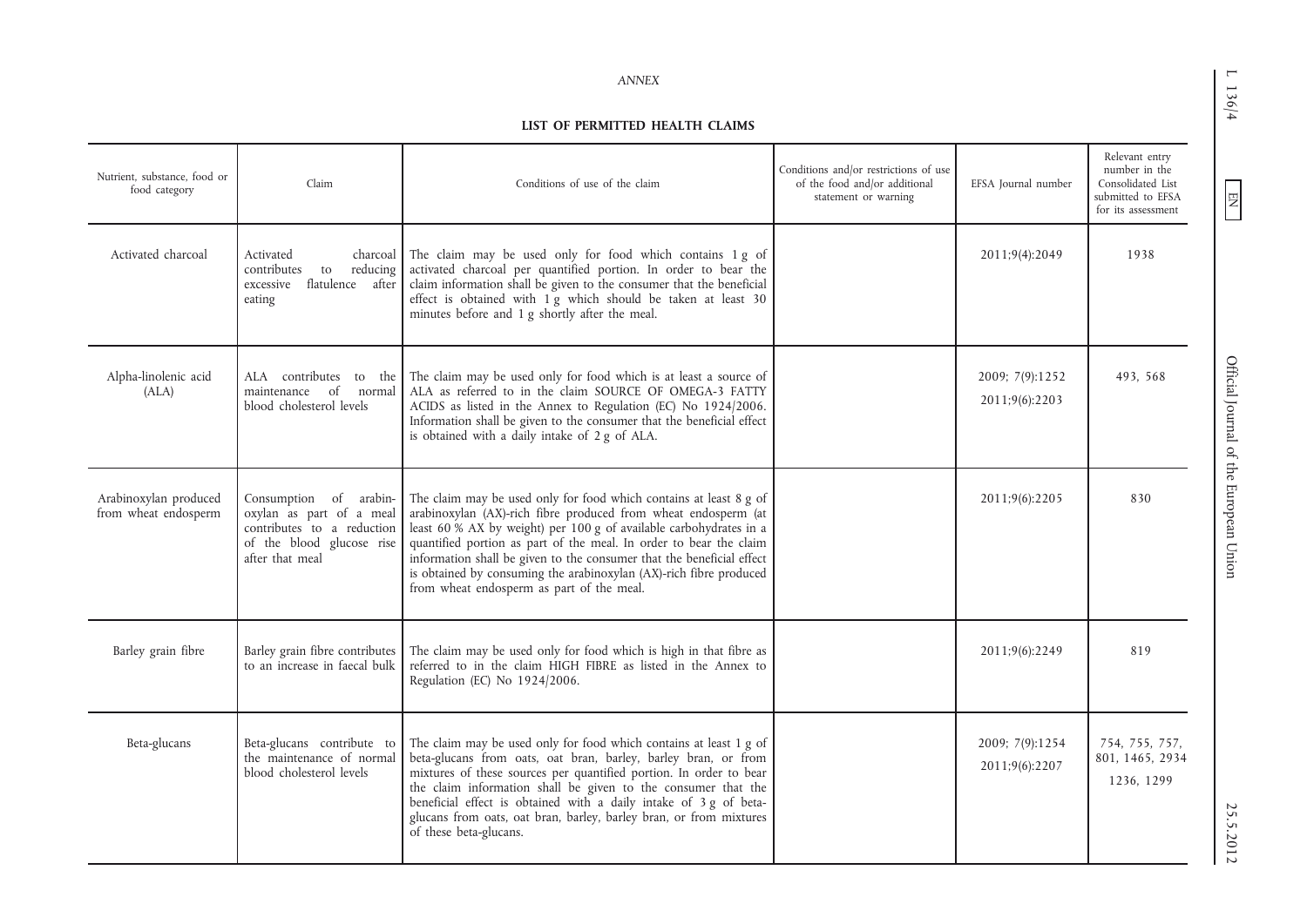| Nutrient, substance, food or<br>food category | Claim                                                                                                                                                          | Conditions of use of the claim                                                                                                                                                                                                                                                                                                                                                                 | Conditions and/or restrictions of use<br>of the food and/or additional<br>statement or warning                                                                                 | EFSA Journal number                | Relevant entry<br>number in the<br>Consolidated List<br>submitted to EFSA<br>for its assessment |
|-----------------------------------------------|----------------------------------------------------------------------------------------------------------------------------------------------------------------|------------------------------------------------------------------------------------------------------------------------------------------------------------------------------------------------------------------------------------------------------------------------------------------------------------------------------------------------------------------------------------------------|--------------------------------------------------------------------------------------------------------------------------------------------------------------------------------|------------------------------------|-------------------------------------------------------------------------------------------------|
| Beta-glucans from oats and<br>barley          | Consumption<br>of<br>beta-<br>glucans from oats or barley<br>as part of a meal contributes<br>to the reduction of the<br>blood glucose rise after that<br>meal | The claim may be used only for food which contains at least 4 g of<br>beta-glucans from oats or barley for each 30 g of available carbo-<br>hydrates in a quantified portion as part of the meal. In order to bear<br>the claim information shall be given to the consumer that the<br>beneficial effect is obtained by consuming the beta-glucans from<br>oats or barley as part of the meal. |                                                                                                                                                                                | 2011;9(6):2207                     | 821, 824                                                                                        |
| Betaine                                       | Betaine<br>contributes<br>to<br>homocysteine<br>normal<br>metabolism                                                                                           | The claim may be used only for food which contains at least<br>500 mg of betaine per quantified portion. In order to bear the<br>claim information shall be given to the consumer that the beneficial<br>effect is obtained with a daily intake of 1,5 g of betaine.                                                                                                                           | In order to bear the claim<br>information shall be given to<br>the consumer that a daily<br>intake in excess of 4 g may<br>significantly increase blood<br>cholesterol levels. | 2011;9(4):2052                     | 4325                                                                                            |
| Biotin                                        | Biotin contributes to normal<br>energy-yielding metabolism                                                                                                     | The claim may be used only for food which is at least a source of<br>biotin as referred to in the claim SOURCE OF [NAME OF<br>VITAMIN/S] AND/OR [NAME OF MINERAL/S] as listed in the<br>Annex to Regulation (EC) No 1924/2006.                                                                                                                                                                 |                                                                                                                                                                                | 2009; 7(9):1209                    | 114, 117                                                                                        |
| Biotin                                        | Biotin contributes to normal<br>functioning of the nervous<br>system                                                                                           | The claim may be used only for food which is at least a source of<br>biotin as referred to in the claim SOURCE OF [NAME OF<br>VITAMIN/S] AND/OR [NAME OF MINERAL/S] as listed in the<br>Annex to Regulation (EC) No 1924/2006.                                                                                                                                                                 |                                                                                                                                                                                | 2009; 7(9):1209                    | 116                                                                                             |
| Biotin                                        | Biotin contributes to normal<br>macronutrient metabolism                                                                                                       | The claim may be used only for food which is at least a source of<br>biotin as referred to in the claim SOURCE OF [NAME OF<br>VITAMIN/S] AND/OR [NAME OF MINERAL/S] as listed in the<br>Annex to Regulation (EC) No 1924/2006.                                                                                                                                                                 |                                                                                                                                                                                | 2009; 7(9):1209<br>2010;8(10):1728 | 113, 114, 117,<br>4661                                                                          |
| Biotin                                        | Biotin contributes to normal<br>psychological function                                                                                                         | The claim may be used only for food which is at least a source of<br>biotin as referred to in the claim SOURCE OF [NAME OF<br>VITAMIN/S] AND/OR [NAME OF MINERAL/S] as listed in the<br>Annex to Regulation (EC) No 1924/2006.                                                                                                                                                                 |                                                                                                                                                                                | 2010;8(10):1728                    | 120                                                                                             |

25.5.2012

 $EN$ 

 $\text{C}$  25.5.2012  $\text{C}$   $\text{E}$   $\text{E}$   $\text{E}$   $\text{E}$   $\text{E}$   $\text{E}$   $\text{E}$   $\text{E}$   $\text{E}$   $\text{E}$   $\text{E}$   $\text{E}$   $\text{E}$   $\text{E}$   $\text{E}$   $\text{E}$   $\text{E}$   $\text{E}$   $\text{E}$   $\text{E}$   $\text{E}$   $\text{E}$   $\text{E}$   $\text{E}$   $\text$ Official Journal of the European Union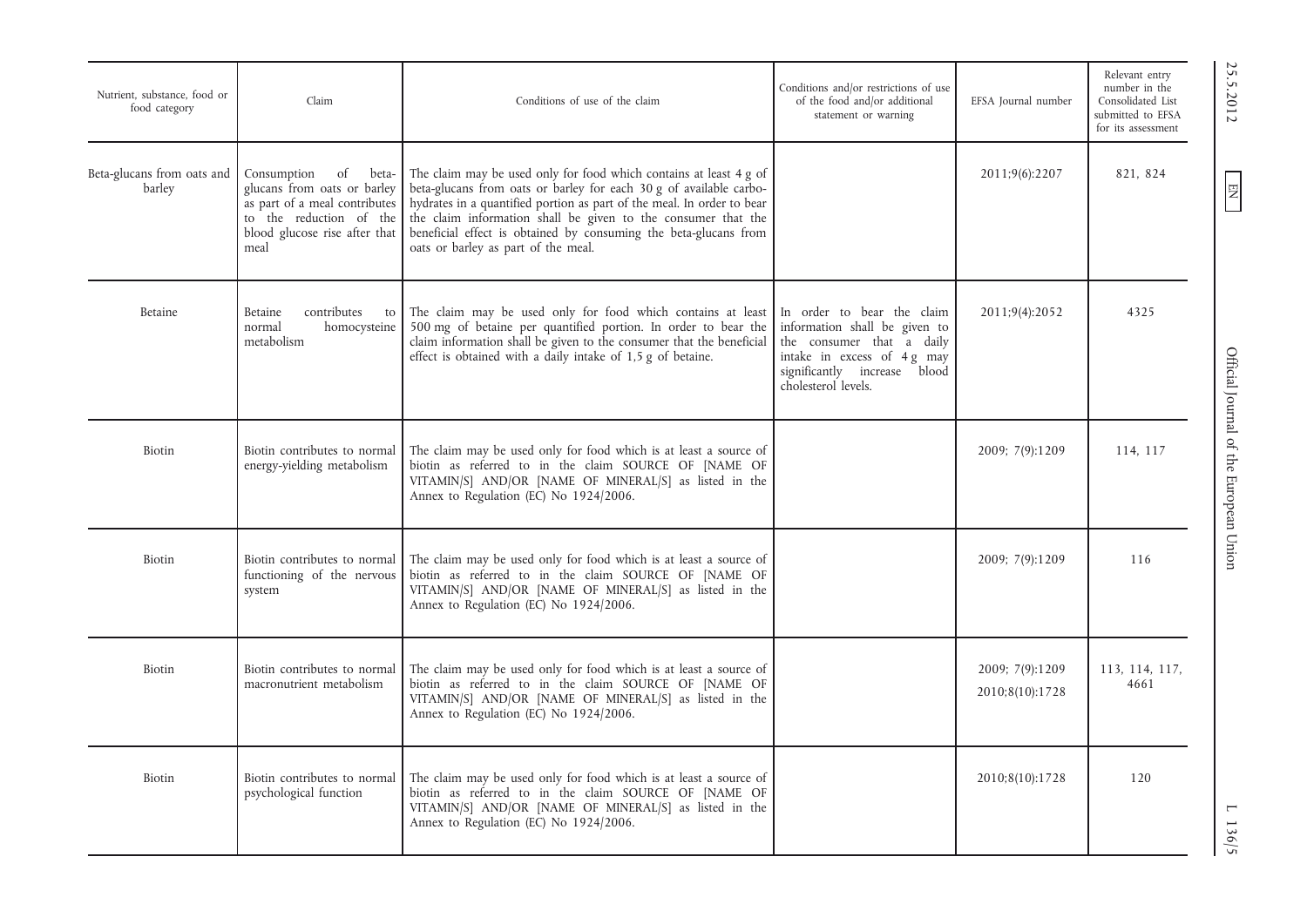| Nutrient, substance, food or<br>food category | Claim                                                                | Conditions of use of the claim                                                                                                                                                                                                                           | Conditions and/or restrictions of use<br>of the food and/or additional<br>statement or warning | EFSA Journal number                | Relevant entry<br>number in the<br>Consolidated List<br>submitted to EFSA<br>for its assessment |
|-----------------------------------------------|----------------------------------------------------------------------|----------------------------------------------------------------------------------------------------------------------------------------------------------------------------------------------------------------------------------------------------------|------------------------------------------------------------------------------------------------|------------------------------------|-------------------------------------------------------------------------------------------------|
| Biotin                                        | Biotin contributes to the<br>maintenance of normal hair              | The claim may be used only for food which is at least a source of<br>biotin as referred to in the claim SOURCE OF [NAME OF<br>VITAMIN/S] AND/OR [NAME OF MINERAL/S] as listed in the<br>Annex to Regulation (EC) No 1924/2006.                           |                                                                                                | 2009; 7(9):1209<br>2010;8(10):1728 | 118, 121, 2876                                                                                  |
| Biotin                                        | of normal<br>maintenance<br>mucous membranes                         | Biotin contributes to the The claim may be used only for food which is at least a source of<br>biotin as referred to in the claim SOURCE OF [NAME OF<br>VITAMIN/S] AND/OR [NAME OF MINERAL/S] as listed in the<br>Annex to Regulation (EC) No 1924/2006. |                                                                                                | 2009; 7(9):1209                    | 115                                                                                             |
| Biotin                                        | Biotin contributes to the<br>maintenance of normal skin              | The claim may be used only for food which is at least a source of<br>biotin as referred to in the claim SOURCE OF [NAME OF<br>VITAMIN/S] AND/OR [NAME OF MINERAL/S] as listed in the<br>Annex to Regulation (EC) No 1924/2006.                           |                                                                                                | 2009; 7(9):1209<br>2010;8(10):1728 | 115, 121                                                                                        |
| Calcium                                       | Calcium contributes<br>to<br>normal blood clotting                   | The claim may be used only for food which is at least a source of<br>calcium as referred to in the claim SOURCE OF [NAME OF<br>VITAMIN/S] AND/OR [NAME OF MINERAL/S] as listed in the<br>Annex to Regulation (EC) No 1924/2006.                          |                                                                                                | 2009; 7(9):1210                    | 230, 236                                                                                        |
| Calcium                                       | Calcium<br>contributes to<br>normal<br>energy-yielding<br>metabolism | The claim may be used only for food which is at least a source of<br>calcium as referred to in the claim SOURCE OF [NAME OF<br>VITAMIN/S] AND/OR [NAME OF MINERAL/S] as listed in the<br>Annex to Regulation (EC) No 1924/2006.                          |                                                                                                | 2009; 7(9):1210                    | 234                                                                                             |
| Calcium                                       | contributes<br>Calcium<br>to<br>normal muscle function               | The claim may be used only for food which is at least a source of<br>calcium as referred to in the claim SOURCE OF [NAME OF<br>VITAMIN/S] AND/OR [NAME OF MINERAL/S] as listed in the<br>Annex to Regulation (EC) No 1924/2006.                          |                                                                                                | 2009; 7(9):1210                    | 226, 230, 235                                                                                   |
| Calcium                                       | contributes to<br>Calcium<br>normal neurotransmission                | The claim may be used only for food which is at least a source of<br>calcium as referred to in the claim SOURCE OF [NAME OF<br>VITAMIN/S] AND/OR [NAME OF MINERAL/S] as listed in the<br>Annex to Regulation (EC) No 1924/2006.                          |                                                                                                | 2009; 7(9):1210                    | 227, 230, 235                                                                                   |

L 136/6  $\left[\frac{136}{6}\right]$  DHC and DHC of the European Union 25.00 25.0012 Official Journal of the European Union

1 136/6

 $\boxed{\phantom{\text{N}}}{\mathbf{N}}$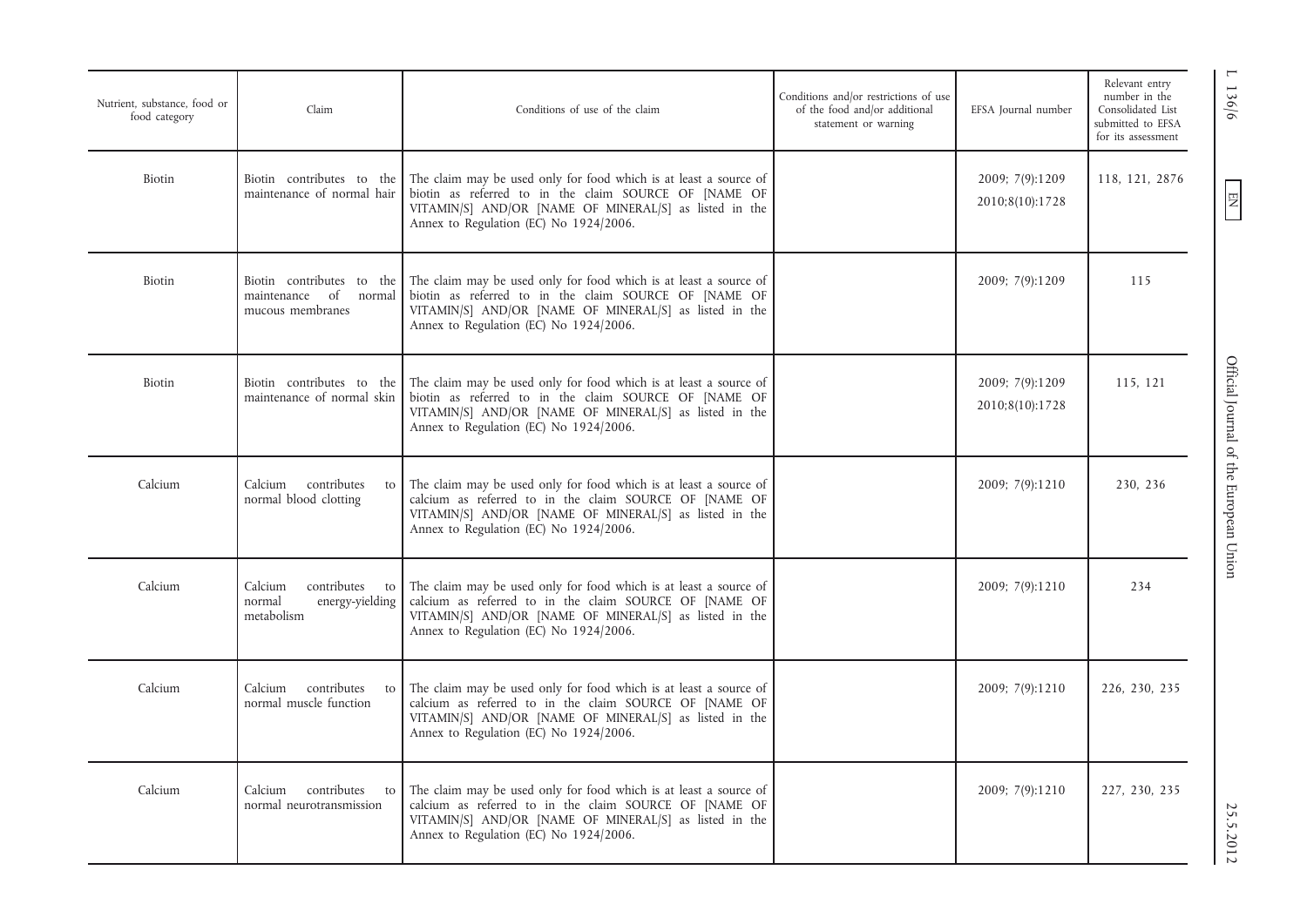| Nutrient, substance, food or<br>food category | Claim                                                                                                                                              | Conditions of use of the claim                                                                                                                                                                                                                                                                                                                                                                                                                                                        | Conditions and/or restrictions of use<br>of the food and/or additional<br>statement or warning | EFSA Journal number                                                     | Relevant entry<br>number in the<br>Consolidated List<br>submitted to EFSA<br>for its assessment             |
|-----------------------------------------------|----------------------------------------------------------------------------------------------------------------------------------------------------|---------------------------------------------------------------------------------------------------------------------------------------------------------------------------------------------------------------------------------------------------------------------------------------------------------------------------------------------------------------------------------------------------------------------------------------------------------------------------------------|------------------------------------------------------------------------------------------------|-------------------------------------------------------------------------|-------------------------------------------------------------------------------------------------------------|
| Calcium                                       | Calcium contributes to the<br>normal function of digestive<br>enzymes                                                                              | The claim may be used only for food which is at least a source of<br>calcium as referred to in the claim SOURCE OF [NAME OF<br>VITAMIN/S] AND/OR [NAME OF MINERAL/S] as listed in the<br>Annex to Regulation (EC) No 1924/2006.                                                                                                                                                                                                                                                       |                                                                                                | 2009; 7(9):1210                                                         | 355                                                                                                         |
| Calcium                                       | Calcium has a role in the<br>process of cell division and<br>specialisation                                                                        | The claim may be used only for food which is at least a source of<br>calcium as referred to in the claim SOURCE OF [NAME OF<br>VITAMIN/S] AND/OR [NAME OF MINERAL/S] as listed in the<br>Annex to Regulation (EC) No 1924/2006.                                                                                                                                                                                                                                                       |                                                                                                | 2010;8(10):1725                                                         | 237                                                                                                         |
| Calcium                                       | Calcium is needed for the<br>maintenance of normal<br>bones                                                                                        | The claim may be used only for food which is at least a source of<br>calcium as referred to in the claim SOURCE OF [NAME OF<br>VITAMIN/S] AND/OR [NAME OF MINERAL/S] as listed in the<br>Annex to Regulation (EC) No 1924/2006.                                                                                                                                                                                                                                                       |                                                                                                | 2009; 7(9):1210<br>2009; 7(9):1272<br>2010;8(10):1725<br>2011;9(6):2203 | 224, 230, 350,<br>354, 2731,<br>3155, 4311,<br>4312, 4703<br>4704                                           |
| Calcium                                       | Calcium is needed for the<br>maintenance of normal teeth                                                                                           | The claim may be used only for food which is at least a source of<br>calcium as referred to in the claim SOURCE OF [NAME OF<br>VITAMIN/S] AND/OR [NAME OF MINERAL/S] as listed in the<br>Annex to Regulation (EC) No 1924/2006.                                                                                                                                                                                                                                                       |                                                                                                | 2009; 7(9):1210<br>2010;8(10):1725<br>2011;9(6):2203                    | 224, 230, 231,<br>2731,<br>3099,3155,<br>4311, 4312,<br>4703<br>4704                                        |
| Carbohydrate-electrolyte<br>solutions         | Carbohydrate-electrolyte<br>solutions contribute to the<br>maintenance of endurance<br>performance<br>during<br>prolonged<br>endurance<br>exercise | In order to bear the claim carbohydrate-electrolyte solutions should<br>contain 80-350 kcal/L from carbohydrates, and at least 75 % of the<br>energy should be derived from carbohydrates which induce a high<br>glycaemic response, such as glucose, glucose polymers and sucrose.<br>In addition, these beverages should contain between 20 mmol/L<br>$(460 \text{ mg/L})$ and 50 mmol/L $(1,150 \text{ mg/L})$ of sodium, and have an<br>osmolality between 200-330 mOsm/kg water. |                                                                                                | 2011;9(6):2211                                                          | 466, 469                                                                                                    |
| Carbohydrate-electrolyte<br>solutions         | Carbohydrate-electrolyte<br>solutions enhance<br>the<br>absorption of water during<br>physical exercise                                            | In order to bear the claim carbohydrate-electrolyte solutions should<br>contain 80-350 kcal/L from carbohydrates, and at least 75 % of the<br>energy should be derived from carbohydrates which induce a high<br>glycaemic response, such as glucose, glucose polymers and sucrose.<br>In addition, these beverages should contain between 20 mmol/L<br>$(460 \text{ mg/L})$ and 50 mmol/L (1,150 mg/L) of sodium, and have an<br>osmolality between 200-330 mOsm/kg water.           |                                                                                                | 2011;9(6):2211                                                          | 314, 315, 316,<br>317, 319, 322,<br>325, 332, 408,<br>465, 473, 1168,<br>1574, 1593,<br>1618, 4302,<br>4309 |

 $\text{C.5.5.2012}$   $\text{C.5.6.21}$   $\text{C.5.6.21}$   $\text{O.6.6.21}$   $\text{O.6.6.21}$   $\text{O.6.6.21}$   $\text{O.6.6.21}$   $\text{C.6.6.21}$   $\text{C.6.6.21}$   $\text{C.6.6.21}$   $\text{C.6.6.21}$   $\text{C.6.6.21}$   $\text{C.6.6.21}$   $\text{C.6.6.21}$   $\text{C.6.6$ Official Journal of the European Union

25.5.2012

EN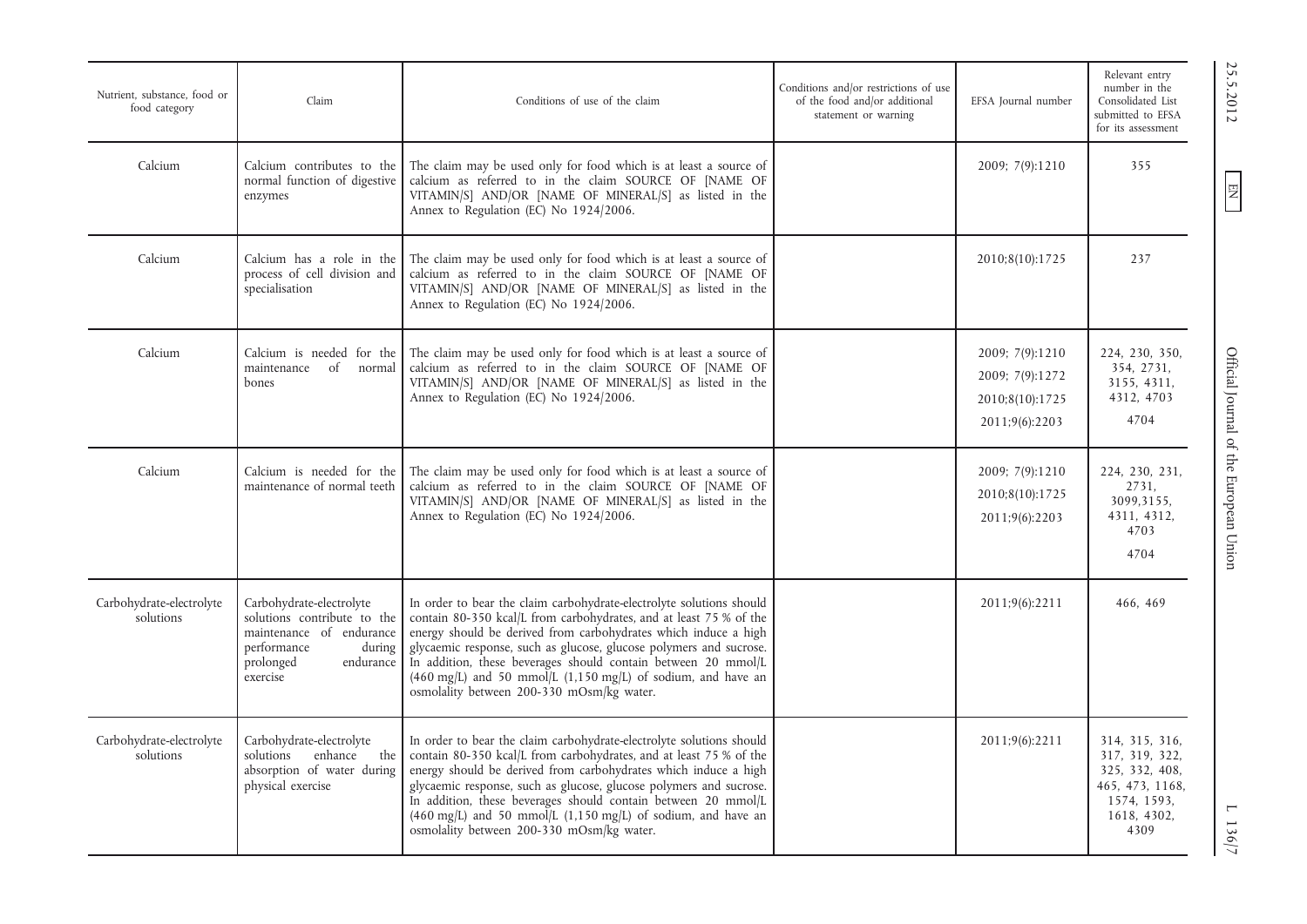| Nutrient, substance, food or<br>food category | Claim                                                                                                           | Conditions of use of the claim                                                                                                                                                                                                                      | Conditions and/or restrictions of use<br>of the food and/or additional<br>statement or warning | EFSA Journal number               | Relevant entry<br>number in the<br>Consolidated List<br>submitted to EFSA<br>for its assessment |
|-----------------------------------------------|-----------------------------------------------------------------------------------------------------------------|-----------------------------------------------------------------------------------------------------------------------------------------------------------------------------------------------------------------------------------------------------|------------------------------------------------------------------------------------------------|-----------------------------------|-------------------------------------------------------------------------------------------------|
| Chitosan                                      | Chitosan contributes to the<br>of normal<br>maintenance<br>blood cholesterol levels                             | The claim may be used only for food which provides a daily intake<br>of 3 g of chitosan. In order to bear the claim information shall be<br>given to the consumer that the beneficial effect is obtained with a<br>daily intake of 3 g of chitosan. |                                                                                                | 2011;9(6):2214                    | 4663                                                                                            |
| Chloride                                      | contributes<br>Chloride<br>to<br>normal<br>digestion<br>by<br>production of hydrochloric<br>acid in the stomach | The claim may be used only for food which is at least a source of<br>chloride as referred to in the claim SOURCE OF [NAME OF<br>VITAMIN/S] AND/OR [NAME OF MINERAL/S] as listed in the<br>Annex to Regulation (EC) No 1924/2006.                    | The claim cannot be used on<br>chloride from<br>the source<br>sodium chloride                  | 2010;8(10):1764                   | 326                                                                                             |
| Choline                                       | contributes<br>Choline<br>to<br>normal<br>homocysteine<br>metabolism                                            | The claim may be used only for food which contains at least<br>82,5 mg of choline per 100 g or 100 ml or per single portion of<br>food.                                                                                                             |                                                                                                | 2011;9(4):2056                    | 3090                                                                                            |
| Choline                                       | Choline<br>contributes<br>to<br>normal lipid metabolism                                                         | The claim may be used only for food which contains at least<br>82,5 mg of choline per 100 g or 100 ml or per single portion of<br>food.                                                                                                             |                                                                                                | 2011;9(4):2056                    | 3186                                                                                            |
| Choline                                       | Choline contributes to the<br>maintenance of normal liver<br>function                                           | The claim may be used only for food which contains at least<br>82,5 mg of choline per 100 g or 100 ml or per single portion of<br>food.                                                                                                             |                                                                                                | 2011;9(4):2056<br>2011;9(6):2203  | 1501<br>712, 1633                                                                               |
| Chromium                                      | Chromium contributes to<br>normal<br>macronutrient<br>metabolism                                                | The claim may be used only for food which is at least a source of<br>trivalent chromium as referred to in the claim SOURCE OF [NAME<br>OF VITAMIN/S] AND/OR [NAME OF MINERAL/S] as listed in the<br>Annex to Regulation (EC) No 1924/2006.          |                                                                                                | 2010;8(10):1732                   | 260, 401, 4665,<br>4666, 4667                                                                   |
| Chromium                                      | Chromium contributes to<br>the maintenance of normal<br>blood glucose levels                                    | The claim may be used only for food which is at least a source of<br>trivalent chromium as referred to in the claim SOURCE OF [NAME<br>OF VITAMIN/S] AND/OR [NAME OF MINERAL/S] as listed in the<br>Annex to Regulation (EC) No 1924/2006.          |                                                                                                | 2010;8(10):1732<br>2011;9(6):2203 | 262, 4667<br>4698                                                                               |

1 136/8

 $EN$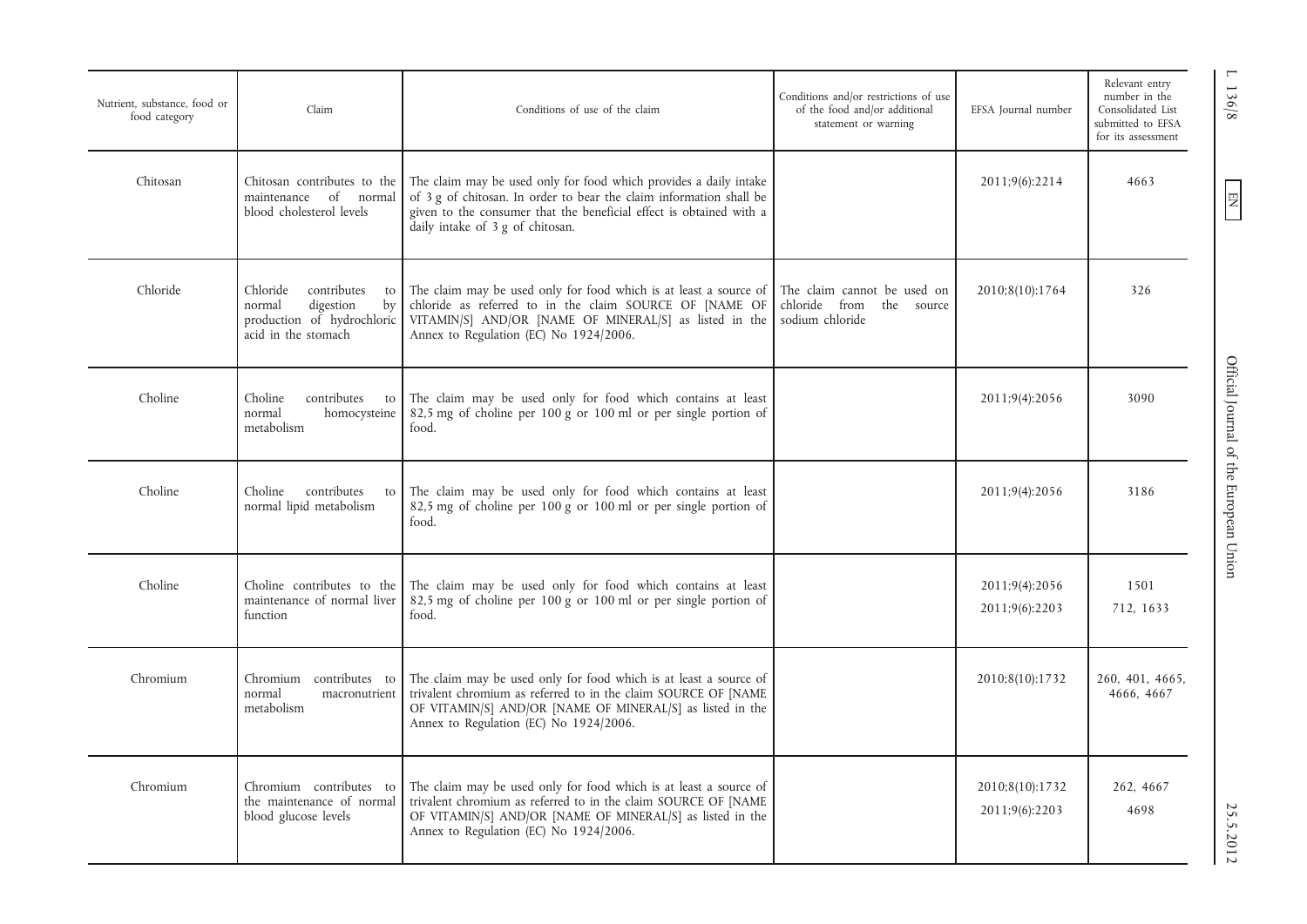| Nutrient, substance, food or<br>food category | Claim                                                                        | Conditions of use of the claim                                                                                                                                                                                                 | Conditions and/or restrictions of use<br>of the food and/or additional<br>statement or warning | EFSA Journal number               | Relevant entry<br>number in the<br>Consolidated List<br>submitted to EFSA<br>for its assessment |
|-----------------------------------------------|------------------------------------------------------------------------------|--------------------------------------------------------------------------------------------------------------------------------------------------------------------------------------------------------------------------------|------------------------------------------------------------------------------------------------|-----------------------------------|-------------------------------------------------------------------------------------------------|
| Copper                                        | Copper contributes to main-<br>tenance<br>of<br>normal<br>connective tissues | The claim may be used only for food which is at least a source of<br>copper as referred to in the claim SOURCE OF [NAME OF<br>VITAMIN/S] AND/OR [NAME OF MINERAL/S] as listed in the<br>Annex to Regulation (EC) No 1924/2006. |                                                                                                | 2009; 7(9):1211                   | 265, 271, 1722                                                                                  |
| Copper                                        | contributes<br>Copper<br>to<br>normal<br>energy-yielding<br>metabolism       | The claim may be used only for food which is at least a source of<br>copper as referred to in the claim SOURCE OF [NAME OF<br>VITAMIN/S] AND/OR [NAME OF MINERAL/S] as listed in the<br>Annex to Regulation (EC) No 1924/2006. |                                                                                                | 2009; 7(9):1211<br>2011;9(4):2079 | 266, 1729                                                                                       |
| Copper                                        | contributes<br>Copper<br>to<br>normal functioning of the<br>nervous system   | The claim may be used only for food which is at least a source of<br>copper as referred to in the claim SOURCE OF [NAME OF<br>VITAMIN/S] AND/OR [NAME OF MINERAL/S] as listed in the<br>Annex to Regulation (EC) No 1924/2006. |                                                                                                | 2009; 7(9):1211<br>2011;9(4):2079 | 267, 1723                                                                                       |
| Copper                                        | Copper contributes<br>to<br>normal hair pigmentation                         | The claim may be used only for food which is at least a source of<br>copper as referred to in the claim SOURCE OF [NAME OF<br>VITAMIN/S] AND/OR [NAME OF MINERAL/S] as listed in the<br>Annex to Regulation (EC) No 1924/2006. |                                                                                                | 2009; 7(9):1211                   | 268, 1724                                                                                       |
| Copper                                        | contributes<br>Copper<br>to<br>normal iron transport in<br>the body          | The claim may be used only for food which is at least a source of<br>copper as referred to in the claim SOURCE OF [NAME OF<br>VITAMIN/S] AND/OR [NAME OF MINERAL/S] as listed in the<br>Annex to Regulation (EC) No 1924/2006. |                                                                                                | 2009; 7(9):1211                   | 269, 270, 1727                                                                                  |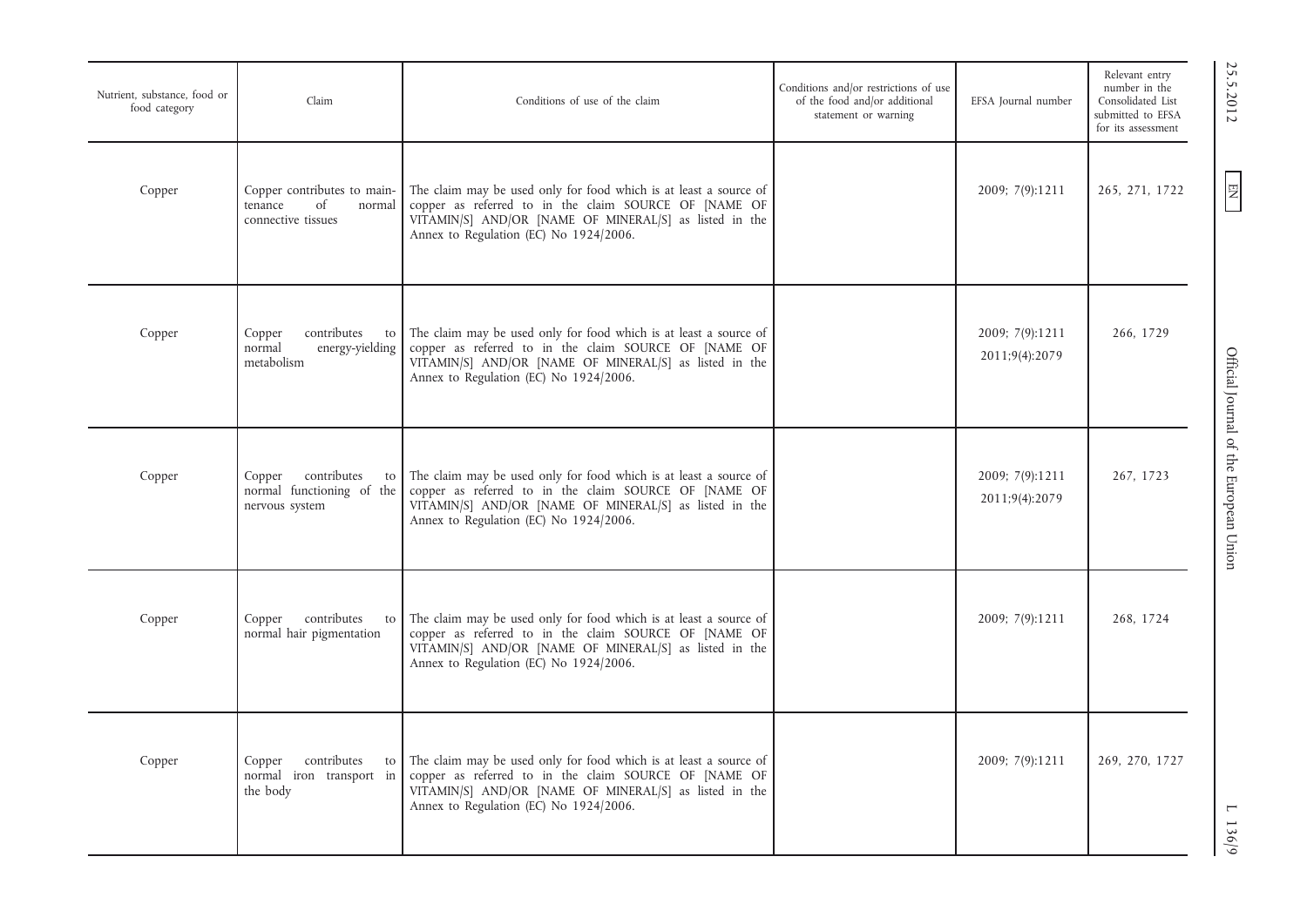| Nutrient, substance, food or<br>food category | Claim                                                                         | Conditions of use of the claim                                                                                                                                                                                                                                                  | Conditions and/or restrictions of use<br>of the food and/or additional<br>statement or warning                | EFSA Journal number               | Relevant entry<br>number in the<br>Consolidated List<br>submitted to EFSA<br>for its assessment                                   |
|-----------------------------------------------|-------------------------------------------------------------------------------|---------------------------------------------------------------------------------------------------------------------------------------------------------------------------------------------------------------------------------------------------------------------------------|---------------------------------------------------------------------------------------------------------------|-----------------------------------|-----------------------------------------------------------------------------------------------------------------------------------|
| Copper                                        | contributes<br>Copper<br>to<br>normal skin pigmentation                       | The claim may be used only for food which is at least a source of<br>copper as referred to in the claim SOURCE OF [NAME OF<br>VITAMIN/S] AND/OR [NAME OF MINERAL/S] as listed in the<br>Annex to Regulation (EC) No 1924/2006.                                                  |                                                                                                               | 2009; 7(9):1211                   | 268, 1724                                                                                                                         |
| Copper                                        | Copper contributes to the<br>normal function of the<br>immune system          | The claim may be used only for food which is at least a source of<br>copper as referred to in the claim SOURCE OF [NAME OF<br>VITAMIN/S] AND/OR [NAME OF MINERAL/S] as listed in the<br>Annex to Regulation (EC) No 1924/2006.                                                  |                                                                                                               | 2009; 7(9):1211<br>2011;9(4):2079 | 264, 1725                                                                                                                         |
| Copper                                        | Copper contributes to the<br>protection of cells from<br>oxidative stress     | The claim may be used only for food which is at least a source of<br>copper as referred to in the claim SOURCE OF [NAME OF<br>VITAMIN/S] AND/OR [NAME OF MINERAL/S] as listed in the<br>Annex to Regulation (EC) No 1924/2006.                                                  |                                                                                                               | 2009; 7(9):1211                   | 263, 1726                                                                                                                         |
| Creatine                                      | performance in successive<br>bursts of short-term, high<br>intensity exercise | Creatine increases physical The claim may be used only for food which provides a daily intake<br>of 3 g of creatine. In order to bear the claim information shall be<br>given to the consumer that the beneficial effect is obtained with a<br>daily intake of 3 g of creatine. | The claim may be used only for<br>foods<br>targeting<br>adults<br>performing<br>high<br>intensity<br>exercise | 2011;9(7):2303                    | 739, 1520,<br>1521, 1522,<br>1523, 1525,<br>1526, 1531,<br>1532, 1533,<br>1534, 1922,<br>1923, 1924                               |
| Docosahexaenoic acid<br>(DHA)                 | DHA contributes to main-<br>tenance of normal brain<br>function               | The claim may be used only for food which contains at least 40 mg<br>of DHA per 100 g and per 100 kcal. In order to bear the claim<br>information shall be given to the consumer that the beneficial effect<br>is obtained with a daily intake of 250 mg of DHA.                |                                                                                                               | 2010;8(10):1734<br>2011;9(4):2078 | 565, 626, 631,<br>689, 704, 742,<br>3148, 690,<br>3151, 497, 501,<br>510, 513, 519,<br>521, 534, 540,<br>688, 1323,<br>1360, 4294 |
| Docosahexaenoic acid<br>(DHA)                 | DHA contributes to the<br>of<br>maintenance<br>normal<br>vision               | The claim may be used only for food which contains at least 40 mg<br>of DHA per 100 g and per 100 kcal. In order to bear the claim<br>information shall be given to the consumer that the beneficial effect<br>is obtained with a daily intake of 250 mg of DHA.                |                                                                                                               | 2010;8(10):1734<br>2011;9(4):2078 | 627, 632, 743,<br>3149, 2905,<br>508, 510, 513,<br>519, 529, 540,<br>688, 4294                                                    |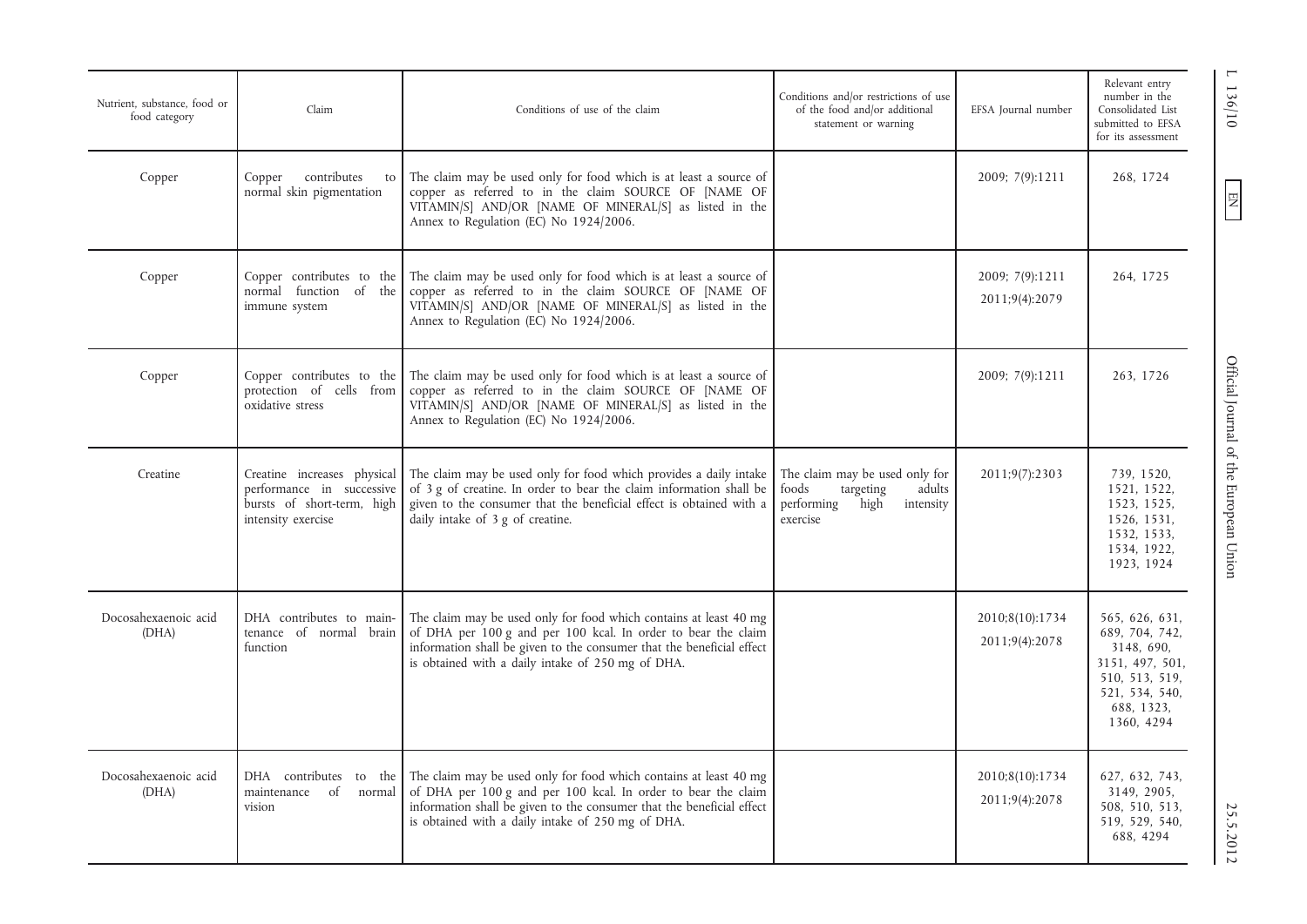| Nutrient, substance, food or<br>food category                  | Claim                                                                           | Conditions of use of the claim                                                                                                                                                                                                                                                                                                                                            | Conditions and/or restrictions of use<br>of the food and/or additional<br>statement or warning | EFSA Journal number                | Relevant entry<br>number in the<br>Consolidated List<br>submitted to EFSA<br>for its assessment |
|----------------------------------------------------------------|---------------------------------------------------------------------------------|---------------------------------------------------------------------------------------------------------------------------------------------------------------------------------------------------------------------------------------------------------------------------------------------------------------------------------------------------------------------------|------------------------------------------------------------------------------------------------|------------------------------------|-------------------------------------------------------------------------------------------------|
| Eicosapentaenoic acid and<br>docosahexaenoic acid<br>(EPA/DHA) | EPA and DHA contribute to<br>the normal function of the<br>heart                | The claim may be used only for food which is at least a source of<br>EPA and DHA as referred to in the claim SOURCE OF OMEGA-3<br>FATTY ACIDS as listed in the Annex to Regulation (EC) No<br>1924/2006. In order to bear the claim information shall be given<br>to the consumer that the beneficial effect is obtained with a daily<br>intake of 250 mg of EPA and DHA. |                                                                                                | 2010;8(10):1796<br>2011;9(4):2078  | 504, 506, 516,<br>527, 538, 703,<br>1128, 1317,<br>1324, 1325,<br>510, 688, 1360                |
| Fluoride                                                       | Fluoride contributes to the<br>maintenance of tooth miner-<br>alisation         | The claim may be used only for food which is at least a source of<br>fluoride as referred to in the claim SOURCE OF [NAME OF<br>VITAMIN/S] AND/OR [NAME OF MINERAL/S] as listed in the<br>Annex to Regulation (EC) No 1924/2006.                                                                                                                                          |                                                                                                | 2009; 7(9):1212<br>2010;8(10):1797 | 275, 276, 338,<br>4238,                                                                         |
| Folate                                                         | Folate<br>contributes<br>to<br>tissue<br>maternal<br>growth<br>during pregnancy | The claim may be used only for food which is at least a source of<br>folate as referred to in the claim SOURCE OF [NAME OF<br>VITAMIN/S] AND/OR [NAME OF MINERAL/S] as listed in the<br>Annex to Regulation (EC) No 1924/2006.                                                                                                                                            |                                                                                                | 2009; 7(9):1213                    | 2882                                                                                            |
| Folate                                                         | Folate contributes to normal<br>amino acid synthesis                            | The claim may be used only for food which is at least a source of<br>folate as referred to in the claim SOURCE OF [NAME OF<br>VITAMIN/S] AND/OR [NAME OF MINERAL/S] as listed in the<br>Annex to Regulation (EC) No 1924/2006.                                                                                                                                            |                                                                                                | 2010;8(10):1760                    | 195, 2881                                                                                       |
| Folate                                                         | Folate contributes to normal<br>blood formation                                 | The claim may be used only for food which is at least a source of<br>folate as referred to in the claim SOURCE OF [NAME OF<br>VITAMIN/S] AND/OR [NAME OF MINERAL/S] as listed in the<br>Annex to Regulation (EC) No 1924/2006.                                                                                                                                            |                                                                                                | 2009; 7(9):1213                    | 79                                                                                              |
| Folate                                                         | Folate contributes to normal<br>homocysteine metabolism                         | The claim may be used only for food which is at least a source of<br>folate as referred to in the claim SOURCE OF [NAME OF<br>VITAMIN/S] AND/OR [NAME OF MINERAL/S] as listed in the<br>Annex to Regulation (EC) No 1924/2006.                                                                                                                                            |                                                                                                | 2009; 7(9):1213                    | 80                                                                                              |

25.5.2012

EN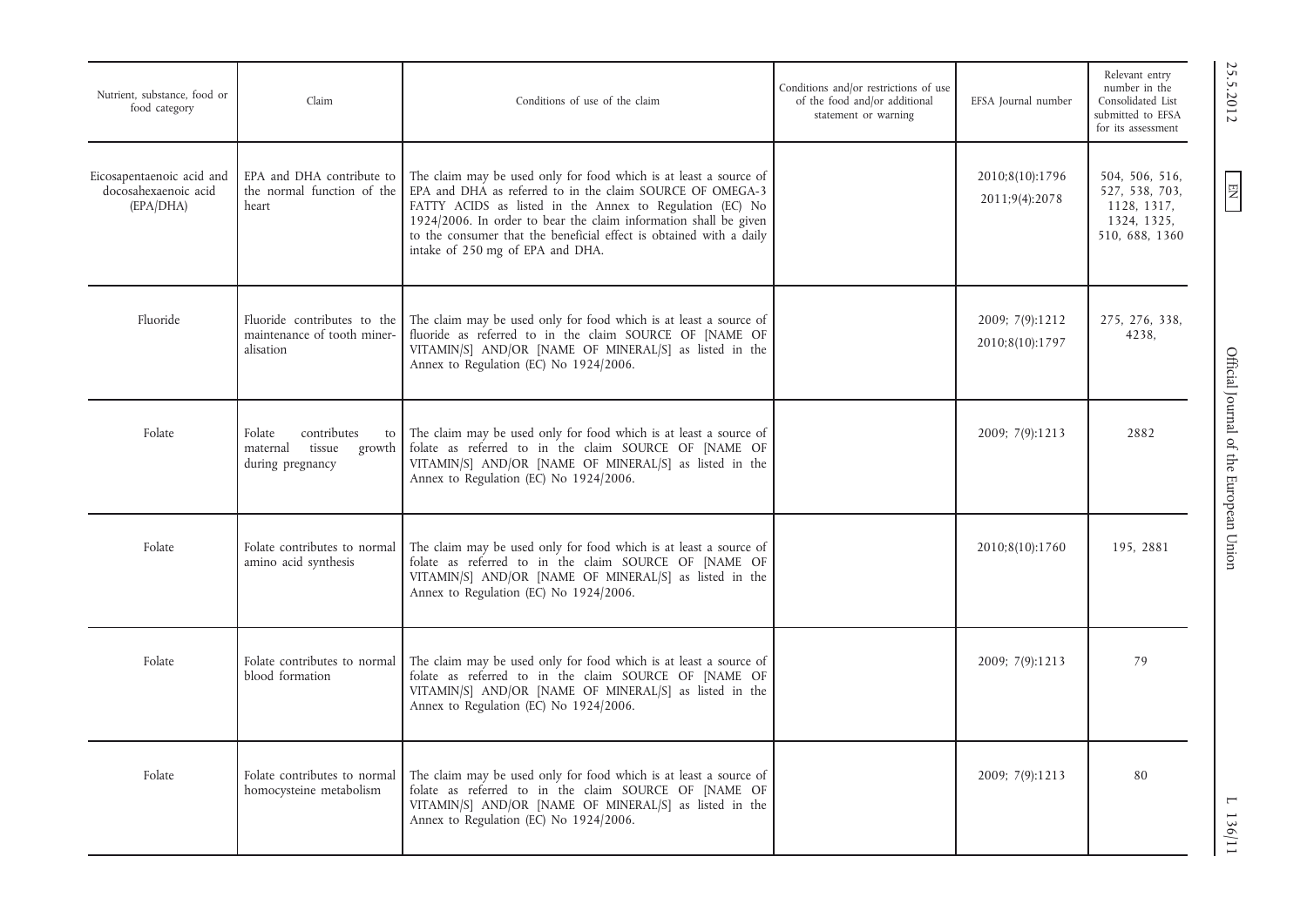| Nutrient, substance, food or<br>food category                      | Claim                                                                                                            | Conditions of use of the claim                                                                                                                                                                                                                                                                        | Conditions and/or restrictions of use<br>of the food and/or additional<br>statement or warning | EFSA Journal number                | Relevant entry<br>number in the<br>Consolidated List<br>submitted to EFSA<br>for its assessment |
|--------------------------------------------------------------------|------------------------------------------------------------------------------------------------------------------|-------------------------------------------------------------------------------------------------------------------------------------------------------------------------------------------------------------------------------------------------------------------------------------------------------|------------------------------------------------------------------------------------------------|------------------------------------|-------------------------------------------------------------------------------------------------|
| Folate                                                             | Folate contributes to normal<br>psychological function                                                           | The claim may be used only for food which is at least a source of<br>folate as referred to in the claim SOURCE OF [NAME OF<br>VITAMIN/S] AND/OR [NAME OF MINERAL/S] as listed in the<br>Annex to Regulation (EC) No 1924/2006.                                                                        |                                                                                                | 2010;8(10):1760                    | 81, 85, 86, 88                                                                                  |
| Folate                                                             | normal function of the<br>immune system                                                                          | Folate contributes to the The claim may be used only for food which is at least a source of<br>folate as referred to in the claim SOURCE OF [NAME OF<br>VITAMIN/S] AND/OR [NAME OF MINERAL/S] as listed in the<br>Annex to Regulation (EC) No 1924/2006.                                              |                                                                                                | 2009; 7(9):1213                    | 91                                                                                              |
| Folate                                                             | Folate contributes to the<br>reduction of tiredness and<br>fatigue                                               | The claim may be used only for food which is at least a source of<br>folate as referred to in the claim SOURCE OF [NAME OF<br>VITAMIN/S] AND/OR [NAME OF MINERAL/S] as listed in the<br>Annex to Regulation (EC) No 1924/2006.                                                                        |                                                                                                | 2010;8(10):1760                    | 84                                                                                              |
| Folate                                                             | Folate has a role in the<br>process of cell division                                                             | The claim may be used only for food which is at least a source of<br>folate as referred to in the claim SOURCE OF [NAME OF<br>VITAMIN/S] AND/OR [NAME OF MINERAL/S] as listed in the<br>Annex to Regulation (EC) No 1924/2006.                                                                        |                                                                                                | 2009; 7(9):1213<br>2010;8(10):1760 | 193, 195, 2881                                                                                  |
| Foods with a low or<br>reduced content of<br>saturated fatty acids | Reducing consumption of<br>saturated fat contributes to<br>the maintenance of normal<br>blood cholesterol levels | The claim may be used only for food which is at least low in<br>saturated fatty acids, as referred to in the claim LOW<br>SATURATED FAT<br>or reduced in saturated fatty acids as referred to in the claim<br>REDUCED [NAME OF NUTRIENT] as listed in the Annex to Regu-<br>lation (EC) No 1924/2006. |                                                                                                | 2011;9(4):2062                     | 620, 671, 4332                                                                                  |

 $1 \frac{136}{12}$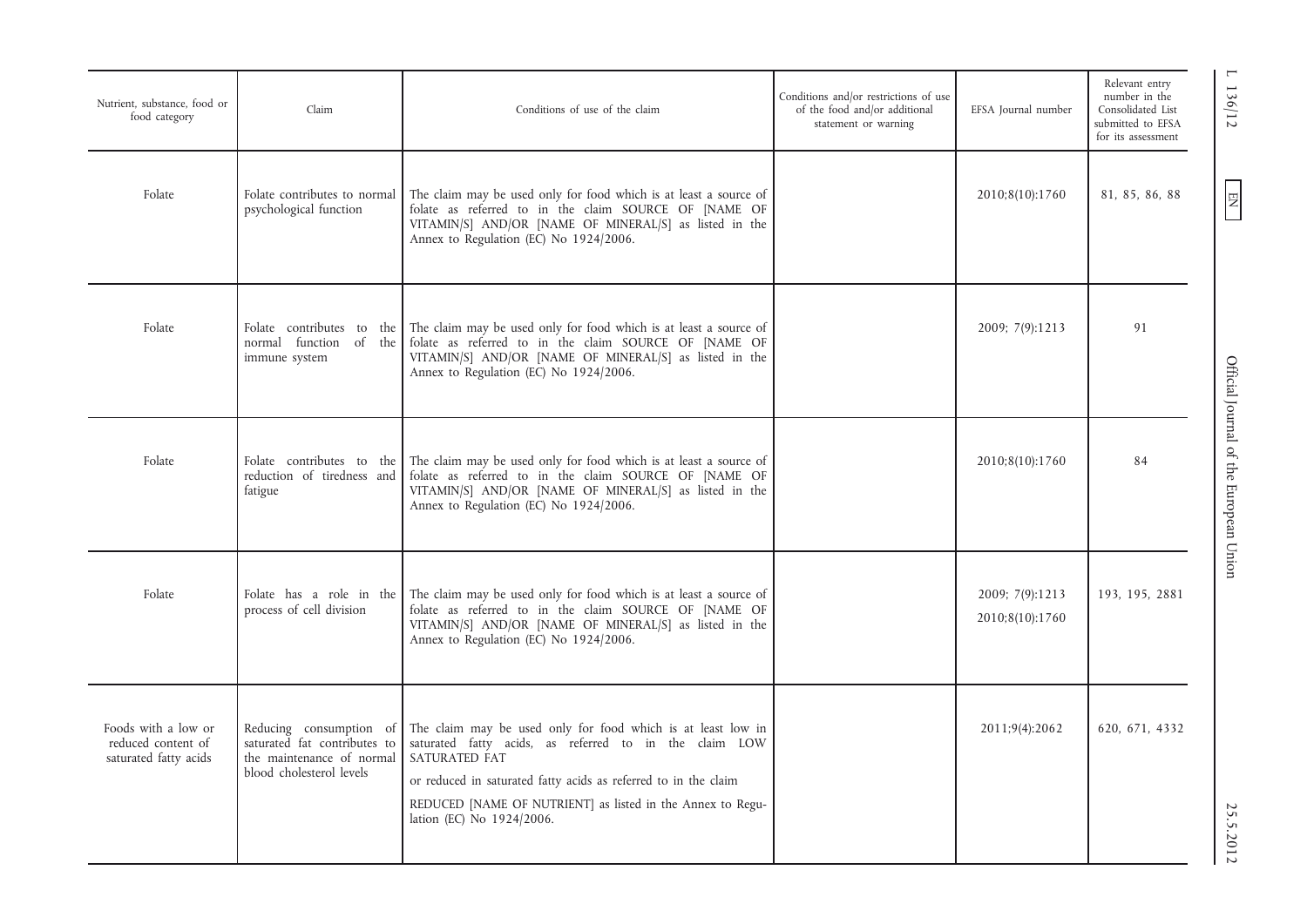| Nutrient, substance, food or<br>food category    | Claim                                                                                              | Conditions of use of the claim                                                                                                                                                                                                                                                                                                                                                                    | Conditions and/or restrictions of use<br>of the food and/or additional<br>statement or warning                                                                                                                     | EFSA Journal number                | Relevant entry<br>number in the<br>Consolidated List<br>submitted to EFSA<br>for its assessment |
|--------------------------------------------------|----------------------------------------------------------------------------------------------------|---------------------------------------------------------------------------------------------------------------------------------------------------------------------------------------------------------------------------------------------------------------------------------------------------------------------------------------------------------------------------------------------------|--------------------------------------------------------------------------------------------------------------------------------------------------------------------------------------------------------------------|------------------------------------|-------------------------------------------------------------------------------------------------|
| Foods with a low or<br>reduced content of sodium | Reducing consumption of<br>sodium contributes to the<br>maintenance of<br>normal<br>blood pressure | The claim may be used only for food which is at least low in<br>sodium/salt as referred to in the claim LOW SODIUM/SALT<br>or reduced in sodium/salt as referred to in the claim<br>REDUCED [NAME OF NUTRIENT] as listed in the Annex to Regu-<br>lation (EC) No 1924/2006.                                                                                                                       |                                                                                                                                                                                                                    | 2011;9(6):2237                     | 336, 705, 1148,<br>1178, 1185,<br>1420                                                          |
| Glucomannan<br>(konjac mannan)                   | Glucomannan contributes to<br>the maintenance of normal<br>blood cholesterol levels                | The claim may be used only for food which provides a daily intake<br>of 4 g of glucomannan. In order to bear the claim information shall<br>be given to the consumer that the beneficial effect is obtained with<br>a daily intake of 4 g of glucomannan.                                                                                                                                         | Warning of choking to be given<br>for people with swallowing<br>difficulties or when ingesting<br>with inadequate fluid intake<br>advice on taking with<br>plenty of water to ensure<br>substance reaches stomach. | 2009; 7(9):1258<br>2010;8(10):1798 | 836, 1560,<br>3100, 3217                                                                        |
| Glucomannan<br>(konjac mannan)                   | Glucomannan in the context<br>of an energy restricted diet<br>contributes to weight loss           | The claim may be used only for food which contains 1 g of<br>glucomannan per quantified portion. In order to bear the claim<br>information shall be given to the consumer that the beneficial<br>effect is obtained with a daily intake of 3 g of glucomannan in<br>three doses of 1 g each, together with 1-2 glasses of water, before<br>meals and in the context of an energy-restricted diet. | Warning of choking to be given<br>for people with swallowing<br>difficulties or when ingesting<br>with inadequate fluid intake<br>advice on taking with<br>plenty of water to ensure<br>substance reaches stomach. | 2010;8(10):1798                    | 854, 1556,<br>3725,                                                                             |
| Guar Gum                                         | Guar gum contributes to the<br>maintenance of normal<br>blood cholesterol levels                   | The claim may be used only for food which provides a daily intake<br>of 10 g of guar gum. In order to bear the claim, information shall<br>be given to the consumer that the beneficial effect is obtained with<br>a daily intake of 10 g of guar gum.                                                                                                                                            | Warning of choking to be given<br>for people with swallowing<br>difficulties or when ingesting<br>with inadequate fluid intake<br>advice on taking with<br>plenty of water to ensure<br>substance reaches stomach. | 2010;8(2):1464                     | 808                                                                                             |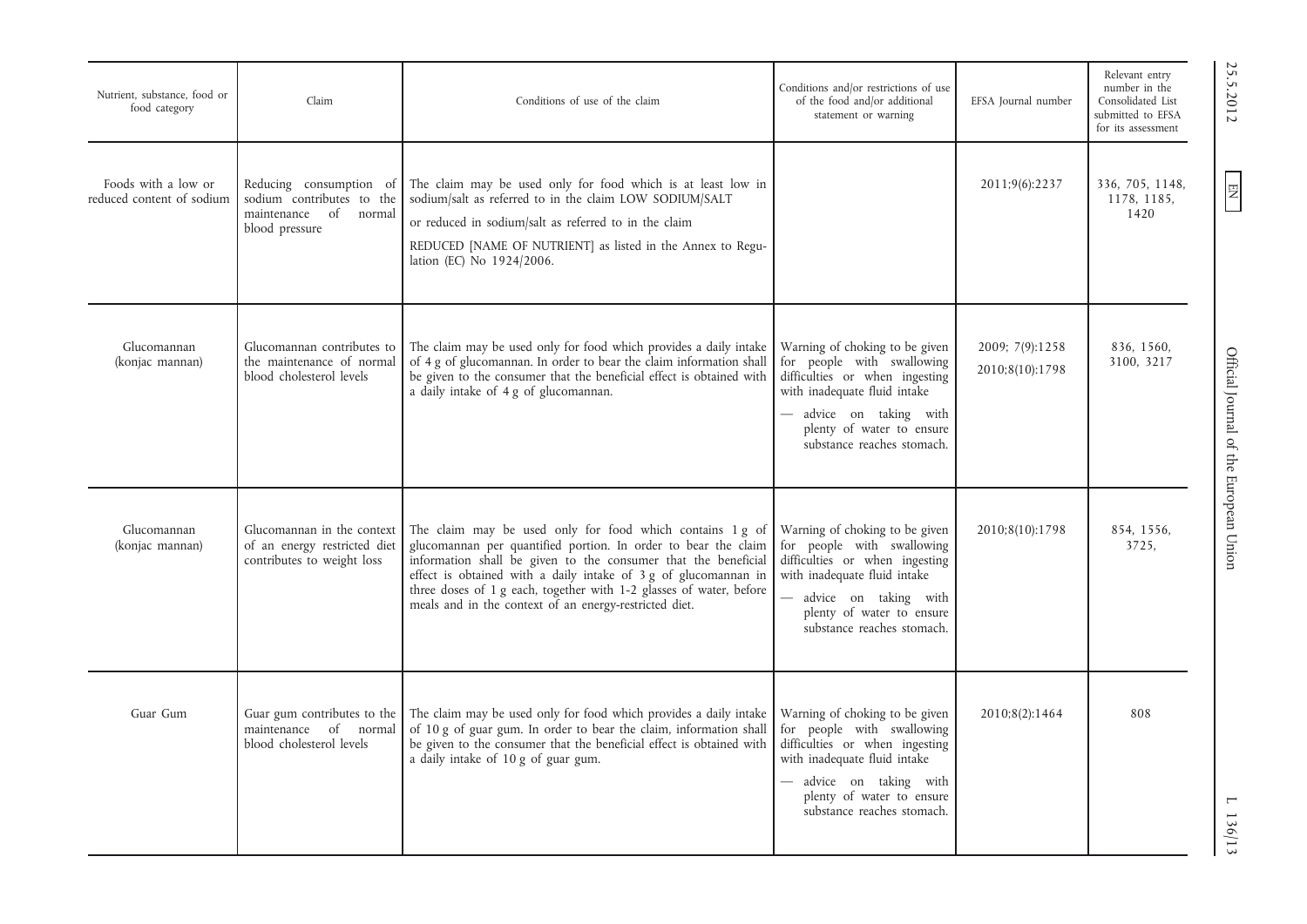| Nutrient, substance, food or<br>food category | Claim                                                                                                                                       | Conditions of use of the claim                                                                                                                                                                                                                                                 | Conditions and/or restrictions of use<br>of the food and/or additional<br>statement or warning                                                                                                                     | EFSA Journal number                | Relevant entry<br>number in the<br>Consolidated List<br>submitted to EFSA<br>for its assessment |
|-----------------------------------------------|---------------------------------------------------------------------------------------------------------------------------------------------|--------------------------------------------------------------------------------------------------------------------------------------------------------------------------------------------------------------------------------------------------------------------------------|--------------------------------------------------------------------------------------------------------------------------------------------------------------------------------------------------------------------|------------------------------------|-------------------------------------------------------------------------------------------------|
| Hydroxypropyl methylcel-<br>lulose<br>(HPMC)  | Consumption of Hydroxy-<br>propyl methylcellulose with<br>a meal contributes to a<br>reduction in the blood<br>glucose rise after that meal | The claim may be used only for food which contains 4 g of HPMC<br>per quantified portion as part of the meal. In order to bear the claim<br>information shall be given to the consumer that the beneficial effect<br>is obtained by consuming 4 g of HPMC as part of the meal. | Warning of choking to be given<br>for people with swallowing<br>difficulties or when ingesting<br>with inadequate fluid intake<br>advice on taking with<br>plenty of water to ensure<br>substance reaches stomach. | 2010;8(10):1739                    | 814                                                                                             |
| Hydroxypropyl methylcel-<br>lulose<br>(HPMC)  | Hydroxypropyl methylcel-<br>lulose contributes to the<br>maintenance of normal<br>blood cholesterol levels                                  | The claim may be used only for food which provides a daily intake<br>of 5 g of HPMC. In order to bear the claim information shall be<br>given to the consumer that the beneficial effect is obtained with a<br>daily intake of 5 g of HPMC.                                    | Warning of choking to be given<br>for people with swallowing<br>difficulties or when ingesting<br>with inadequate fluid intake<br>advice on taking with<br>plenty of water to ensure<br>substance reaches stomach. | 2010;8(10):1739                    | 815                                                                                             |
| Iodine                                        | Iodine contributes to normal<br>cognitive function                                                                                          | The claim may be used only for food which is at least a source of<br>iodine as referred to in the claim SOURCE OF [NAME OF<br>VITAMIN/S] AND/OR [NAME OF MINERAL/S] as listed in the<br>Annex to Regulation (EC) No 1924/2006.                                                 |                                                                                                                                                                                                                    | 2010;8(10):1800                    | 273                                                                                             |
| Iodine                                        | Iodine contributes to normal<br>energy-yielding metabolism                                                                                  | The claim may be used only for food which is at least a source of<br>iodine as referred to in the claim SOURCE OF [NAME OF<br>VITAMIN/S] AND/OR [NAME OF MINERAL/S] as listed in the<br>Annex to Regulation (EC) No 1924/2006.                                                 |                                                                                                                                                                                                                    | 2009; 7(9):1214<br>2010;8(10):1800 | 274, 402                                                                                        |
| Iodine                                        | Iodine contributes to normal<br>functioning of the nervous<br>system                                                                        | The claim may be used only for food which is at least a source of<br>iodine as referred to in the claim SOURCE OF [NAME OF<br>VITAMIN/S] AND/OR [NAME OF MINERAL/S] as listed in the<br>Annex to Regulation (EC) No 1924/2006.                                                 |                                                                                                                                                                                                                    | 2010;8(10):1800                    | 273                                                                                             |
| Iodine                                        | Iodine contributes to the<br>maintenance of normal skin                                                                                     | The claim may be used only for food which is at least a source of<br>iodine as referred to in the claim SOURCE OF [NAME OF<br>VITAMIN/S] AND/OR [NAME OF MINERAL/S] as listed in the<br>Annex to Regulation (EC) No 1924/2006.                                                 |                                                                                                                                                                                                                    | 2009; 7(9):1214                    | 370                                                                                             |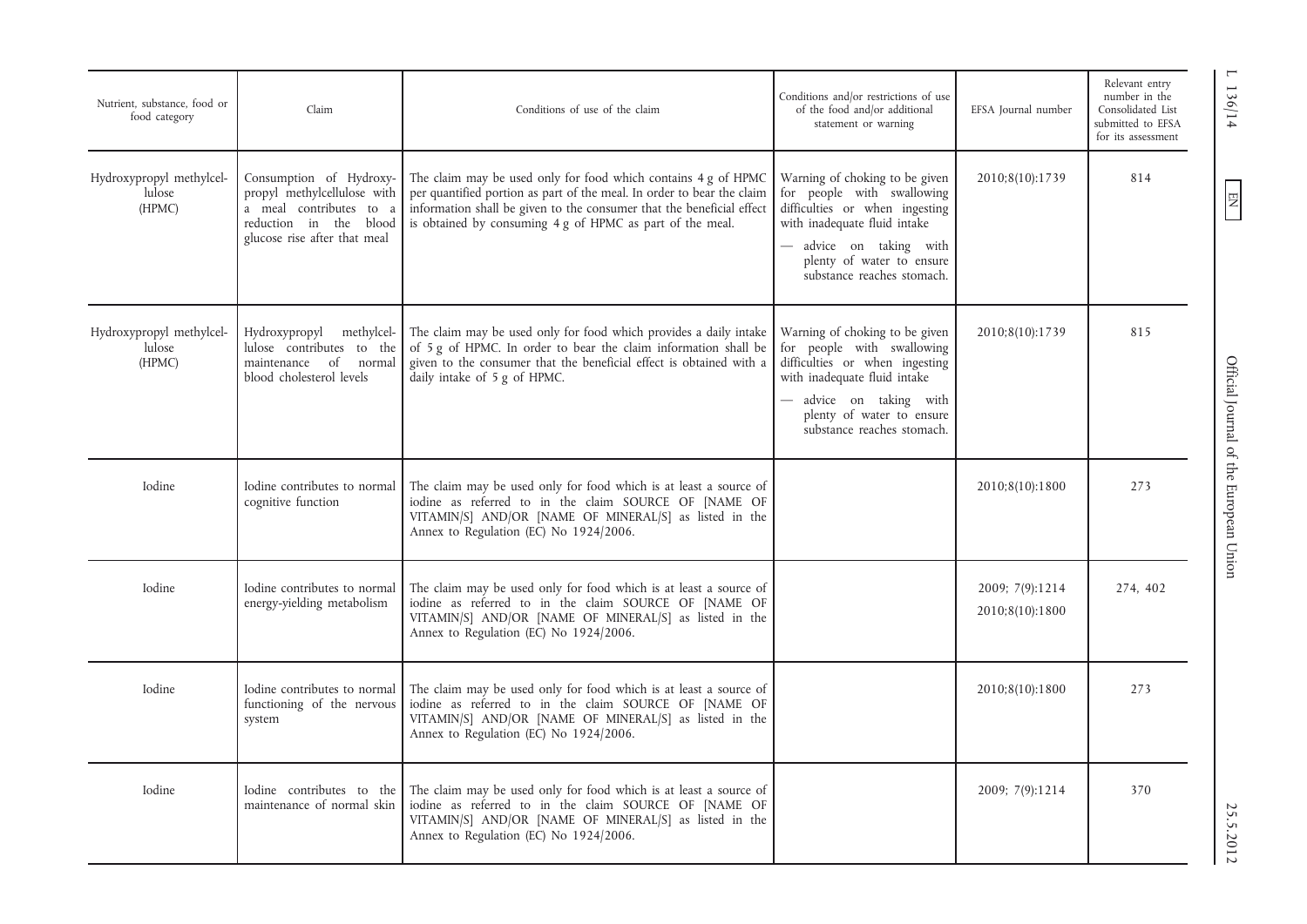| Nutrient, substance, food or<br>food category | Claim                                                                                                            | Conditions of use of the claim                                                                                                                                                                                                 | Conditions and/or restrictions of use<br>of the food and/or additional<br>statement or warning | EFSA Journal number                | Relevant entry<br>number in the<br>Consolidated List<br>submitted to EFSA<br>for its assessment |
|-----------------------------------------------|------------------------------------------------------------------------------------------------------------------|--------------------------------------------------------------------------------------------------------------------------------------------------------------------------------------------------------------------------------|------------------------------------------------------------------------------------------------|------------------------------------|-------------------------------------------------------------------------------------------------|
| Iodine                                        | Iodine contributes to the<br>production<br>normal<br>of<br>hormones<br>thyroid<br>and<br>normal thyroid function | The claim may be used only for food which is at least a source of<br>iodine as referred to in the claim SOURCE OF [NAME OF<br>VITAMIN/S] AND/OR [NAME OF MINERAL/S] as listed in the<br>Annex to Regulation (EC) No 1924/2006. |                                                                                                | 2009; 7(9):1214<br>2010;8(10):1800 | 274, 1237                                                                                       |
| Iron                                          | Iron contributes to normal<br>cognitive function                                                                 | The claim may be used only for food which is at least a source of<br>iron as referred to in the claim SOURCE OF [NAME OF<br>VITAMIN/S] AND/OR [NAME OF MINERAL/S] as listed in the<br>Annex to Regulation (EC) No 1924/2006.   |                                                                                                | 2009; 7(9):1215                    | 253                                                                                             |
| Iron                                          | Iron contributes to normal<br>energy-yielding metabolism                                                         | The claim may be used only for food which is at least a source of<br>iron as referred to in the claim SOURCE OF [NAME OF<br>VITAMIN/S] AND/OR [NAME OF MINERAL/S] as listed in the<br>Annex to Regulation (EC) No 1924/2006.   |                                                                                                | 2009; 7(9):1215<br>2010;8(10):1740 | 251, 1589, 255                                                                                  |
| Iron                                          | Iron contributes to normal<br>formation of red blood cells<br>and haemoglobin                                    | The claim may be used only for food which is at least a source of<br>iron as referred to in the claim SOURCE OF [NAME OF<br>VITAMIN/S] AND/OR [NAME OF MINERAL/S] as listed in the<br>Annex to Regulation (EC) No 1924/2006.   |                                                                                                | 2009; 7(9):1215<br>2010;8(10):1740 | 249, 1589, 374,<br>2889                                                                         |
| Iron                                          | Iron contributes to normal<br>oxygen transport in the<br>body                                                    | The claim may be used only for food which is at least a source of<br>iron as referred to in the claim SOURCE OF [NAME OF<br>VITAMIN/S] AND/OR [NAME OF MINERAL/S] as listed in the<br>Annex to Regulation (EC) No 1924/2006.   |                                                                                                | 2009; 7(9):1215<br>2010;8(10):1740 | 250, 254, 256,<br>255                                                                           |
| Iron                                          | Iron contributes to the<br>normal function of the<br>immune system                                               | The claim may be used only for food which is at least a source of<br>iron as referred to in the claim SOURCE OF [NAME OF<br>VITAMIN/S] AND/OR [NAME OF MINERAL/S] as listed in the<br>Annex to Regulation (EC) No 1924/2006.   |                                                                                                | 2009; 7(9):1215                    | 252, 259                                                                                        |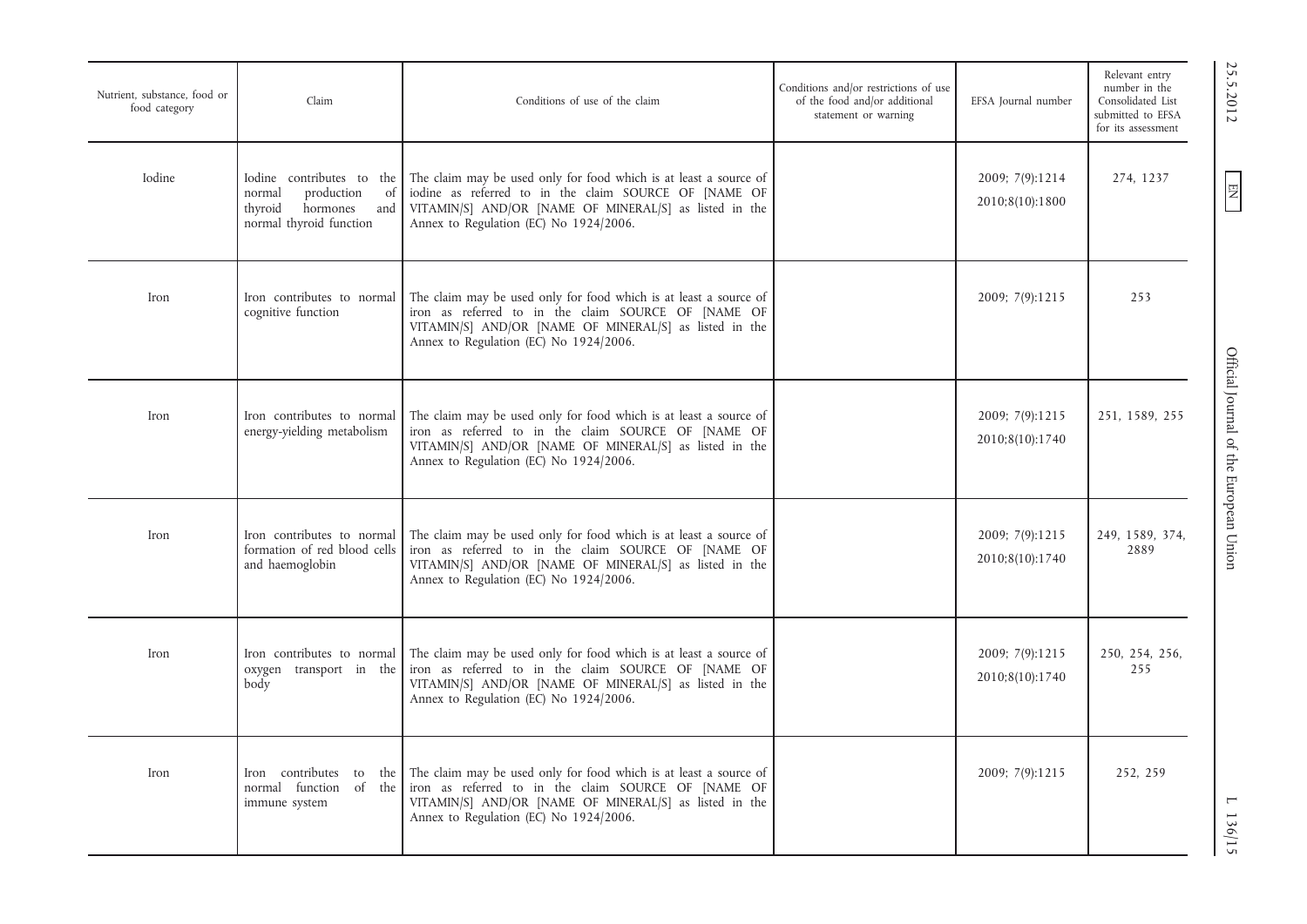| Nutrient, substance, food or<br>food category | Claim                                                                                                                                                      | Conditions of use of the claim                                                                                                                                                                                                                                                  | Conditions and/or restrictions of use<br>of the food and/or additional<br>statement or warning                                                                                            | EFSA Journal number               | Relevant entry<br>136/16<br>number in the<br>Consolidated List<br>submitted to EFSA<br>for its assessment |
|-----------------------------------------------|------------------------------------------------------------------------------------------------------------------------------------------------------------|---------------------------------------------------------------------------------------------------------------------------------------------------------------------------------------------------------------------------------------------------------------------------------|-------------------------------------------------------------------------------------------------------------------------------------------------------------------------------------------|-----------------------------------|-----------------------------------------------------------------------------------------------------------|
| Iron                                          | Iron contributes to the<br>reduction of tiredness and<br>fatigue                                                                                           | The claim may be used only for food which is at least a source of<br>iron as referred to in the claim SOURCE OF [NAME OF<br>VITAMIN/S] AND/OR [NAME OF MINERAL/S] as listed in the<br>Annex to Regulation (EC) No 1924/2006.                                                    |                                                                                                                                                                                           | 2010;8(10):1740                   | 255, 374, 2889<br>$\left  \Xi \right $                                                                    |
| Iron                                          | Iron has a role in the<br>process of cell division                                                                                                         | The claim may be used only for food which is at least a source of<br>iron as referred to in the claim SOURCE OF [NAME OF<br>VITAMIN/S] AND/OR [NAME OF MINERAL/S] as listed in the<br>Annex to Regulation (EC) No 1924/2006.                                                    |                                                                                                                                                                                           | 2009; 7(9):1215                   | 368                                                                                                       |
| Lactase enzyme                                | Lactase enzyme improves<br>lactose digestion in indi-<br>viduals who have difficulty<br>digesting lactose                                                  | The claim may be used only for food supplements, with a minimum<br>dose of 4 500 FCC (Food Chemicals Codex) units with instructions<br>to the target population to consume with each lactose containing<br>meal.                                                                | Information shall also be given<br>to the target population that<br>tolerance to lactose is variable<br>and they should seek advice as<br>to the role of this substance in<br>their diet. | 2009; 7(9):1236<br>2011;9(6):2203 | Official Journal of the European Union<br>1697, 1818<br>1974                                              |
| Lactulose                                     | Lactulose contributes to an<br>acceleration of intestinal<br>transit                                                                                       | The claim may be used only for food which contains 10 g of<br>lactulose in a single quantified portion. In order to bear the<br>claim, information shall be given to the consumer that the beneficial<br>effect is obtained with a single serving of 10 g of lactulose per day. |                                                                                                                                                                                           | 2010;8(10):1806                   | 807                                                                                                       |
| Linoleic acid                                 | Linoleic acid contributes to<br>the maintenance of normal<br>blood cholesterol levels                                                                      | The claim may be used only for a food which provides at least 1,5 g<br>of linoleic acid (LA) per 100 g and per 100 kcal.<br>Information shall be given to the consumer that the beneficial effect<br>is obtained with a daily intake of 10 g of LA.                             |                                                                                                                                                                                           | 2009; 7(9):1276<br>2011;9(6):2235 | 489, 2899                                                                                                 |
| Live yoghurt cultures                         | Live cultures in yoghurt or<br>fermented milk improve<br>lactose digestion of the<br>product in individuals who<br>difficulty digesting<br>have<br>lactose | In order to bear the claim, yoghurt or fermented milk should<br>contain at least 10 <sup>8</sup> Colony Forming Units live starter micro-<br>organisms (Lactobacillus delbrueckii subsp. bulgaricus and Strepto-<br>coccus thermophilus) per gram.                              |                                                                                                                                                                                           | 2010;8(10):1763                   | 1143, 2976<br>25.5.2012                                                                                   |

 $\boxed{\phantom{\text{N}}}{\mathbf{N}}$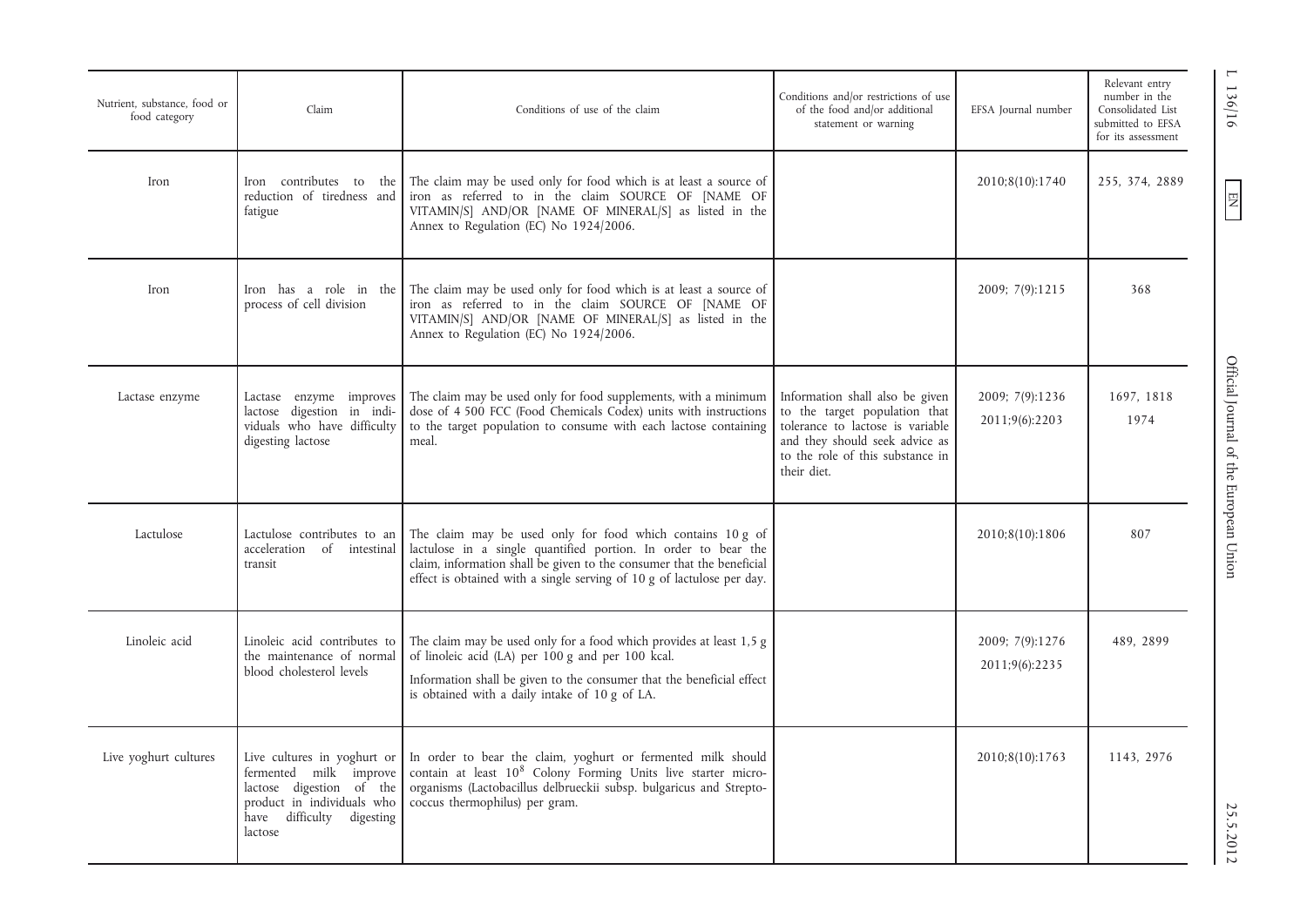| Nutrient, substance, food or<br>food category | Claim                                                                   | Conditions of use of the claim                                                                                                                                                                                                    | Conditions and/or restrictions of use<br>of the food and/or additional<br>statement or warning | EFSA Journal number                | Relevant entry<br>number in the<br>Consolidated List<br>submitted to EFSA<br>for its assessment |
|-----------------------------------------------|-------------------------------------------------------------------------|-----------------------------------------------------------------------------------------------------------------------------------------------------------------------------------------------------------------------------------|------------------------------------------------------------------------------------------------|------------------------------------|-------------------------------------------------------------------------------------------------|
| Magnesium                                     | Magnesium contributes to a<br>reduction of tiredness and<br>fatigue     | The claim may be used only for food which is at least a source of<br>magnesium as referred to in the claim SOURCE OF [NAME OF<br>VITAMIN/S] AND/OR [NAME OF MINERAL/S] as listed in the<br>Annex to Regulation (EC) No 1924/2006. |                                                                                                | 2010;8(10):1807                    | 244                                                                                             |
| Magnesium                                     | Magnesium contributes to<br>electrolyte balance                         | The claim may be used only for food which is at least a source of<br>magnesium as referred to in the claim SOURCE OF [NAME OF<br>VITAMIN/S] AND/OR [NAME OF MINERAL/S] as listed in the<br>Annex to Regulation (EC) No 1924/2006. |                                                                                                | 2009; 7(9):1216                    | 238                                                                                             |
| Magnesium                                     | Magnesium contributes to<br>normal<br>energy-yielding<br>metabolism     | The claim may be used only for food which is at least a source of<br>magnesium as referred to in the claim SOURCE OF [NAME OF<br>VITAMIN/S] AND/OR [NAME OF MINERAL/S] as listed in the<br>Annex to Regulation (EC) No 1924/2006. |                                                                                                | 2009; 7(9):1216                    | 240, 247, 248                                                                                   |
| Magnesium                                     | Magnesium contributes to<br>normal functioning of the<br>nervous system | The claim may be used only for food which is at least a source of<br>magnesium as referred to in the claim SOURCE OF [NAME OF<br>VITAMIN/S] AND/OR [NAME OF MINERAL/S] as listed in the<br>Annex to Regulation (EC) No 1924/2006. |                                                                                                | 2009; 7(9):1216                    | 242                                                                                             |
| Magnesium                                     | Magnesium contributes to<br>normal muscle function                      | The claim may be used only for food which is at least a source of<br>magnesium as referred to in the claim SOURCE OF [NAME OF<br>VITAMIN/S] AND/OR [NAME OF MINERAL/S] as listed in the<br>Annex to Regulation (EC) No 1924/2006. |                                                                                                | 2009; 7(9):1216<br>2010;8(10):1807 | 241, 380, 3083                                                                                  |
| Magnesium                                     | Magnesium contributes to<br>normal protein synthesis                    | The claim may be used only for food which is at least a source of<br>magnesium as referred to in the claim SOURCE OF [NAME OF<br>VITAMIN/S] AND/OR [NAME OF MINERAL/S] as listed in the<br>Annex to Regulation (EC) No 1924/2006. |                                                                                                | 2009; 7(9):1216                    | 364                                                                                             |

 $\text{C.21:}$   $\text{C.31:}$   $\text{C.41:}$   $\text{C.51:}$   $\text{C.61:}$   $\text{C.61:}$   $\text{C.71:}$   $\text{C.71:}$   $\text{C.71:}$   $\text{C.71:}$   $\text{C.71:}$ Official Journal of the European Union

25.5.2012

EN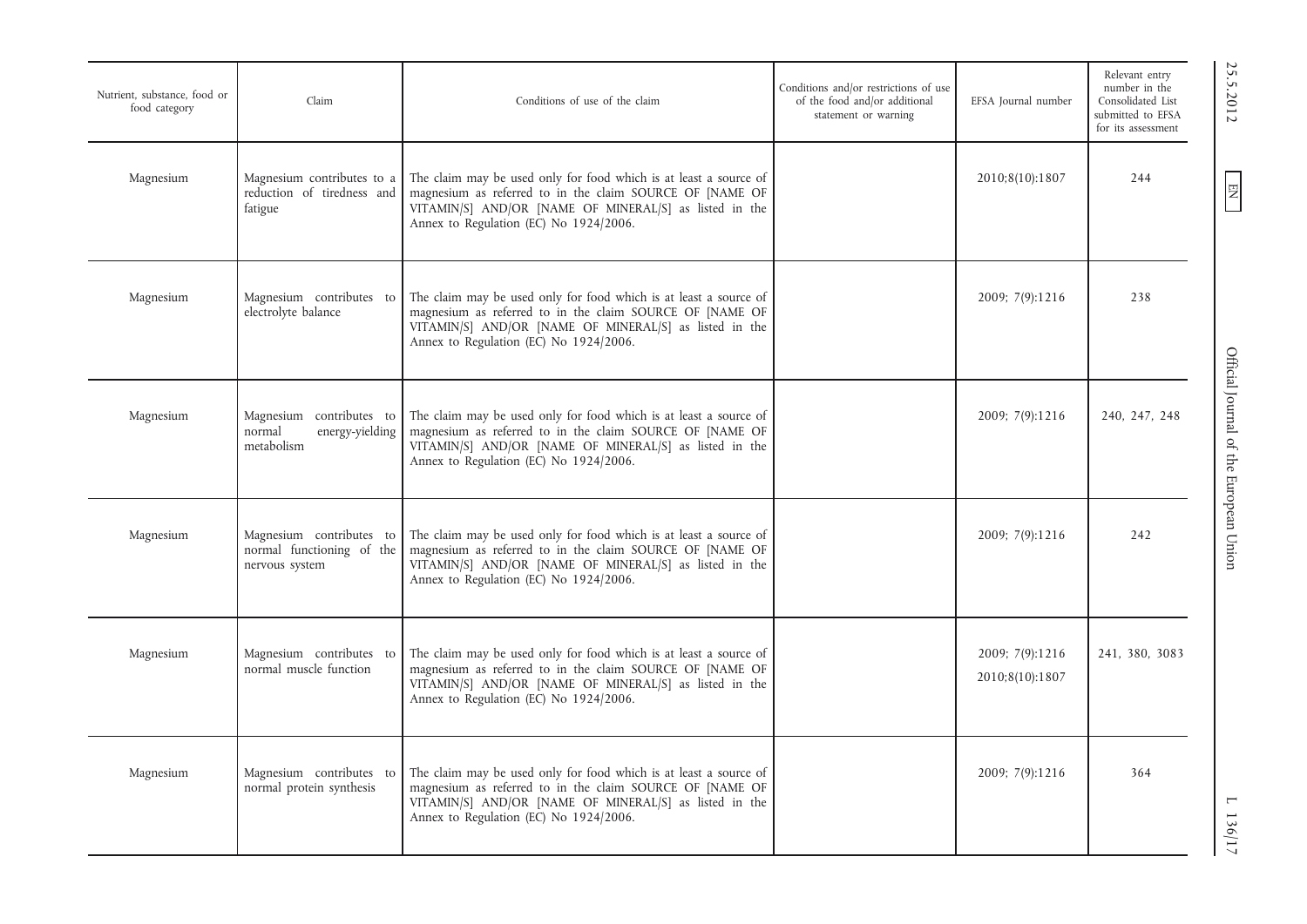| Nutrient, substance, food or<br>food category | Claim                                                               | Conditions of use of the claim                                                                                                                                                                                                    | Conditions and/or restrictions of use<br>of the food and/or additional<br>statement or warning | EFSA Journal number                | Relevant entry<br>number in the<br>Consolidated List<br>submitted to EFSA<br>for its assessment |
|-----------------------------------------------|---------------------------------------------------------------------|-----------------------------------------------------------------------------------------------------------------------------------------------------------------------------------------------------------------------------------|------------------------------------------------------------------------------------------------|------------------------------------|-------------------------------------------------------------------------------------------------|
| Magnesium                                     | Magnesium contributes to<br>normal<br>psychological<br>function     | The claim may be used only for food which is at least a source of<br>magnesium as referred to in the claim SOURCE OF [NAME OF<br>VITAMIN/S] AND/OR [NAME OF MINERAL/S] as listed in the<br>Annex to Regulation (EC) No 1924/2006. |                                                                                                | 2010;8(10):1807                    | 245, 246                                                                                        |
| Magnesium                                     | Magnesium contributes to<br>the maintenance of normal<br>bones      | The claim may be used only for food which is at least a source of<br>magnesium as referred to in the claim SOURCE OF [NAME OF<br>VITAMIN/S] AND/OR [NAME OF MINERAL/S] as listed in the<br>Annex to Regulation (EC) No 1924/2006. |                                                                                                | 2009; 7(9):1216                    | 239                                                                                             |
| Magnesium                                     | Magnesium contributes to<br>the maintenance of normal<br>teeth      | The claim may be used only for food which is at least a source of<br>magnesium as referred to in the claim SOURCE OF [NAME OF<br>VITAMIN/S] AND/OR [NAME OF MINERAL/S] as listed in the<br>Annex to Regulation (EC) No 1924/2006. |                                                                                                | 2009; 7(9):1216                    | 239                                                                                             |
| Magnesium                                     | Magnesium has a role in the<br>process of cell division             | The claim may be used only for food which is at least a source of<br>magnesium as referred to in the claim SOURCE OF [NAME OF<br>VITAMIN/S] AND/OR [NAME OF MINERAL/S] as listed in the<br>Annex to Regulation (EC) No 1924/2006. |                                                                                                | 2009; 7(9):1216                    | 365                                                                                             |
| Manganese                                     | Manganese contributes to<br>normal<br>energy-yielding<br>metabolism | The claim may be used only for food which is at least a source of<br>manganese as referred to in the claim SOURCE OF [NAME OF<br>VITAMIN/S] AND/OR [NAME OF MINERAL/S] as listed in the<br>Annex to Regulation (EC) No 1924/2006. |                                                                                                | 2009; 7(9):1217<br>2010;8(10):1808 | 311, 405                                                                                        |
| Manganese                                     | Manganese contributes to<br>the maintenance of normal<br>bones      | The claim may be used only for food which is at least a source of<br>manganese as referred to in the claim SOURCE OF [NAME OF<br>VITAMIN/S] AND/OR [NAME OF MINERAL/S] as listed in the<br>Annex to Regulation (EC) No 1924/2006. |                                                                                                | 2009; 7(9):1217                    | 310                                                                                             |

EN L 136/18 Official Journal of the European Union 25.00 Designation 25.5.2012 Official Journal of the European Union

1 136/18

 $EN$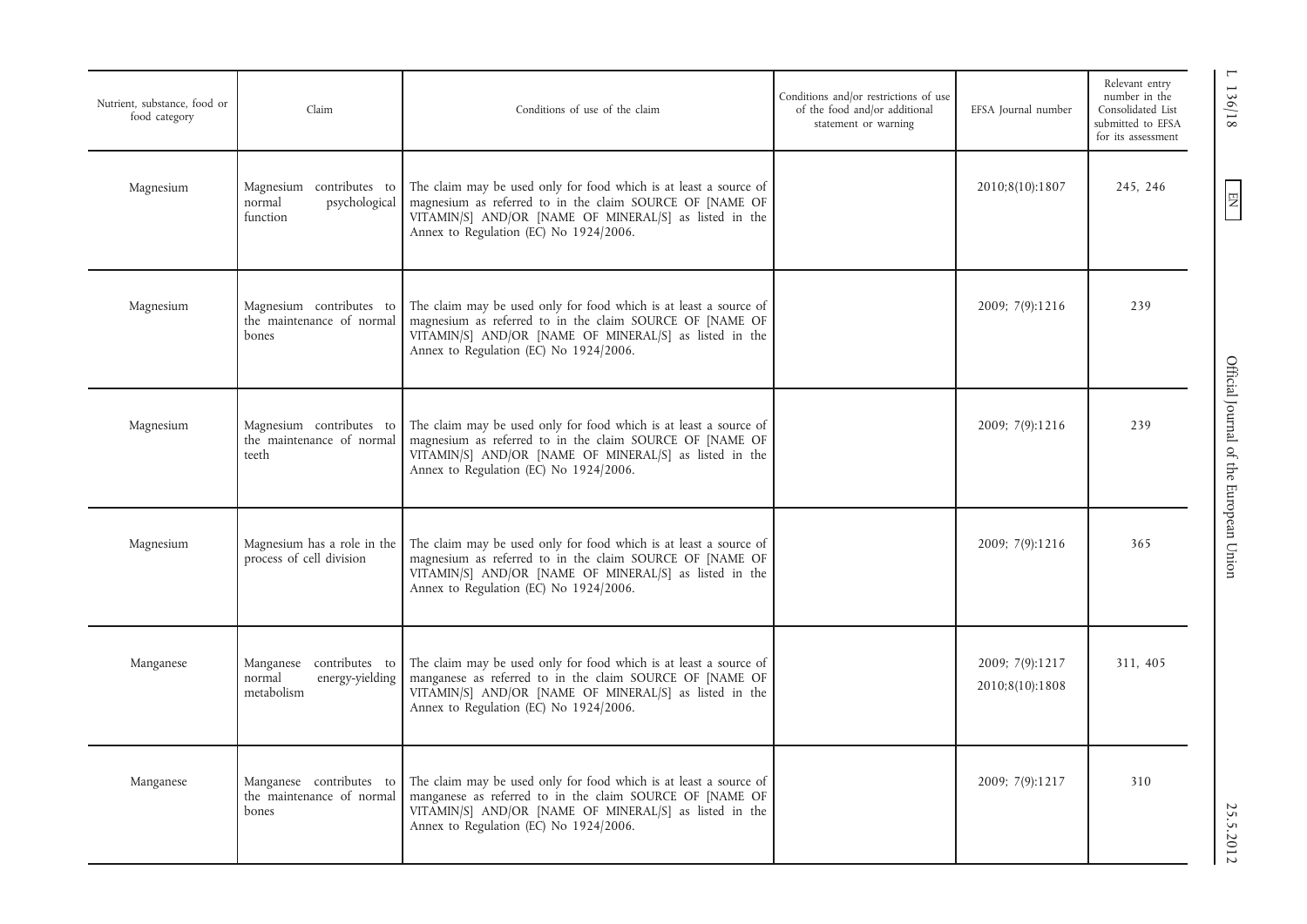| Nutrient, substance, food or<br>food category | Claim                                                                                                                                                        | Conditions of use of the claim                                                                                                                                                                                                                                                                                                                                                                 | Conditions and/or restrictions of use<br>of the food and/or additional<br>statement or warning | EFSA Journal number | Relevant entry<br>number in the<br>Consolidated List<br>submitted to EFSA<br>for its assessment |
|-----------------------------------------------|--------------------------------------------------------------------------------------------------------------------------------------------------------------|------------------------------------------------------------------------------------------------------------------------------------------------------------------------------------------------------------------------------------------------------------------------------------------------------------------------------------------------------------------------------------------------|------------------------------------------------------------------------------------------------|---------------------|-------------------------------------------------------------------------------------------------|
| Manganese                                     | Manganese contributes to<br>the normal formation of<br>connective tissue                                                                                     | The claim may be used only for food which is at least a source of<br>manganese as referred to in the claim SOURCE OF [NAME OF<br>VITAMIN/S] AND/OR [NAME OF MINERAL/S] as listed in the<br>Annex to Regulation (EC) No 1924/2006.                                                                                                                                                              |                                                                                                | 2010;8(10):1808     | 404                                                                                             |
| Manganese                                     | Manganese contributes to<br>the protection of cells from<br>oxidative stress                                                                                 | The claim may be used only for food which is at least a source of<br>manganese as referred to in the claim SOURCE OF [NAME OF<br>VITAMIN/S] AND/OR [NAME OF MINERAL/S] as listed in the<br>Annex to Regulation (EC) No 1924/2006.                                                                                                                                                              |                                                                                                | 2009; 7(9):1217     | 309                                                                                             |
| Meal replacement for<br>weight control        | Substituting one daily meal<br>of an energy restricted diet<br>with a meal replacement<br>contributes to the main-<br>tenance of weight after<br>weight loss | In order to bear the claim, a food should comply with specifications<br>laid down in Directive 96/8/EC in relation to food products under<br>Article 1(2)(b) of that Directive. In order to achieve the claimed<br>effect, one meal should be substituted with meal replacements daily.                                                                                                        |                                                                                                | 2010; 8(2):1466     | 1418                                                                                            |
| Meal replacement for<br>weight control        | Substituting two daily meals<br>of an energy restricted diet<br>with meal replacements<br>contributes to weight loss                                         | In order to bear the claim, a food should comply with specifications<br>laid down in Directive 96/8/EC in relation to food products under<br>Article 1(2)(b) of that Directive. In order to achieve the claimed<br>effect, two meals should be substituted with meal replacements<br>daily.                                                                                                    |                                                                                                | 2010; 8(2):1466     | 1417                                                                                            |
| Meat or fish                                  | Meat or fish contributes to<br>the improvement of iron<br>absorption when eaten with<br>other foods containing iron                                          | The claim may be used only for food which contains at least 50 g<br>of meat or fish in a single quantified portion. In order to bear the<br>claim information shall be given to the consumer that the beneficial<br>effect is obtained by consuming 50 g of meat or fish together with<br>food(s) containing non-haem iron.                                                                    |                                                                                                | 2011;9(4):2040      | 1223                                                                                            |
| Melatonin                                     | Melatonin contributes to the<br>alleviation<br>of<br>subjective<br>feelings of jet lag                                                                       | The claim may be used only for food which contains at least 0,5 mg<br>of melatonin per quantified portion. In order to bear the claim,<br>information shall be given to the consumer that the beneficial<br>effect is obtained with a minimum intake of $0,5$ mg to be taken<br>close to bedtime on the first day of travel and on the following few<br>days after arrival at the destination. |                                                                                                | 2010; 8(2):1467     | 1953                                                                                            |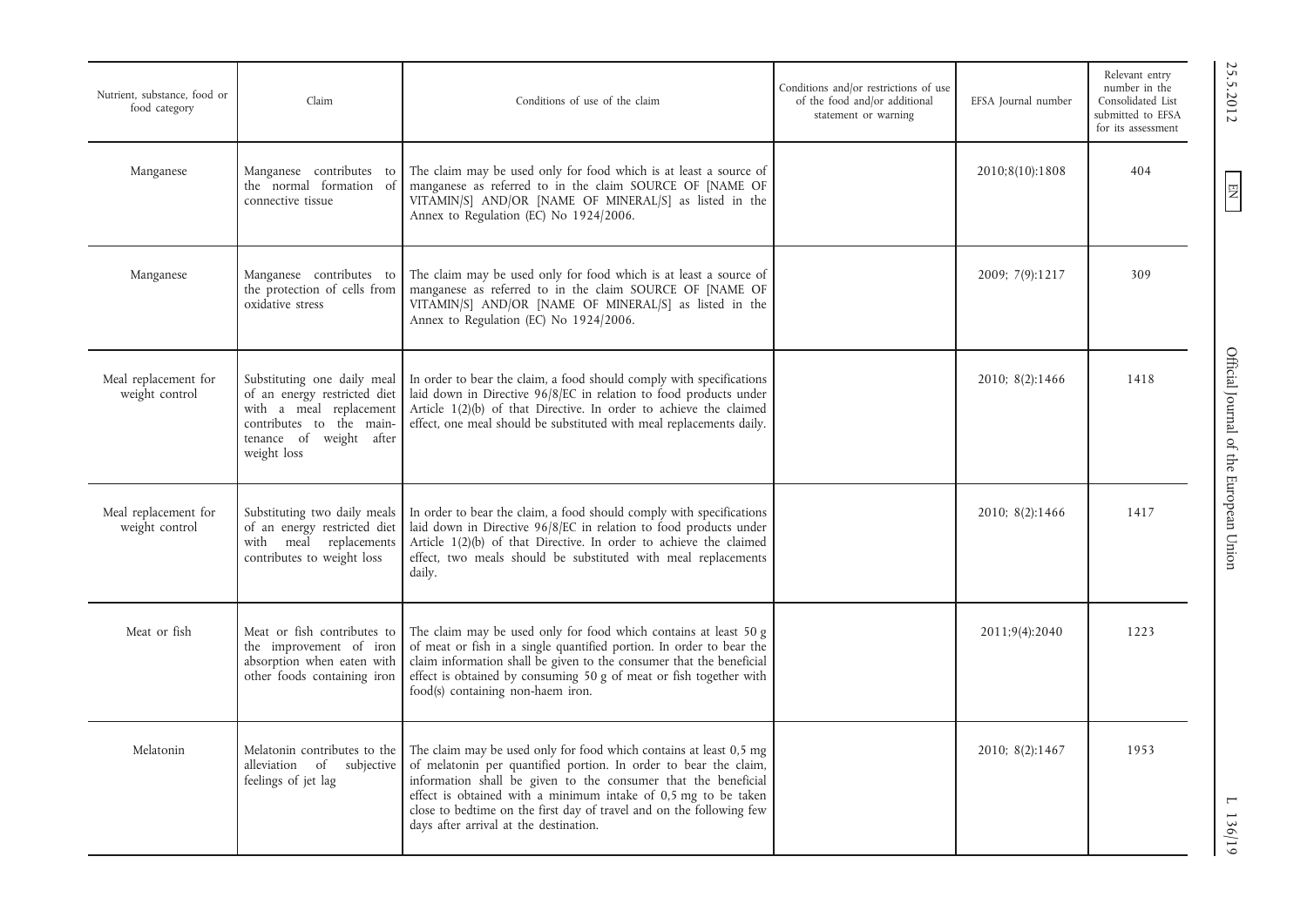| Nutrient, substance, food or<br>food category         | Claim                                                                                                                                                                                 | Conditions of use of the claim                                                                                                                                                                                                                                                                                                   | Conditions and/or restrictions of use<br>of the food and/or additional<br>statement or warning | EFSA Journal number                | Relevant entry<br>number in the<br>Consolidated List<br>submitted to EFSA<br>for its assessment |
|-------------------------------------------------------|---------------------------------------------------------------------------------------------------------------------------------------------------------------------------------------|----------------------------------------------------------------------------------------------------------------------------------------------------------------------------------------------------------------------------------------------------------------------------------------------------------------------------------|------------------------------------------------------------------------------------------------|------------------------------------|-------------------------------------------------------------------------------------------------|
| Melatonin                                             | Melatonin contributes to the<br>reduction of time taken to<br>fall asleep                                                                                                             | The claim may be used only for food which contains 1 mg of<br>melatonin per quantified portion. In order to bear the claim,<br>information shall be given to the consumer that the beneficial<br>effect is obtained by consuming 1 mg of melatonin close to<br>bedtime.                                                          |                                                                                                | 2011;9(6):2241                     | 1698, 1780,<br>4080                                                                             |
| Molybdenum                                            | Molybdenum contributes to<br>normal sulphur amino acid<br>metabolism                                                                                                                  | The claim may be used only for food which is at least a source of<br>molybdenum as referred to in the claim SOURCE OF [NAME OF<br>VITAMIN/S] AND/OR [NAME OF MINERAL/S] as listed in the<br>Annex to Regulation (EC) No 1924/2006.                                                                                               |                                                                                                | 2010;8(10):1745                    | 313                                                                                             |
| Monascus purpureus<br>(red yeast rice)                | Monacolin K from red yeast<br>rice contributes to the main-<br>tenance of normal blood<br>cholesterol levels                                                                          | The claim may be used only for food which provides a daily intake<br>of 10 mg of monacolin K from red yeast rice. In order to bear the<br>claim, information shall be given to the consumer that the beneficial<br>effect is obtained with a daily intake of 10 mg of monacolin K from<br>fermented red yeast rice preparations. |                                                                                                | 2011;9(7):2304                     | 1648, 1700                                                                                      |
| Monounsaturated and/or<br>polyunsaturated fatty acids | Replacing saturated fats with<br>unsaturated fats in the diet<br>contributes to the main-<br>tenance of normal blood<br>cholesterol levels [MUFA<br>and PUFA are unsaturated<br>fats] | The claim may be used only for food which is high in unsaturated<br>fatty acids, as referred to in the claim HIGH UNSATURATED FAT<br>as listed in the Annex to Regulation (EC) No 1924/2006.                                                                                                                                     |                                                                                                | 2011;9(4):2069<br>2011;9(6):2203   | 621, 1190,<br>1203, 2906,<br>2910, 3065<br>674, 4335                                            |
| Niacin                                                | Niacin contributes to normal<br>energy-yielding metabolism                                                                                                                            | The claim may be used only for food which is at least a source of<br>niacin as referred to in the claim SOURCE OF [NAME OF<br>VITAMIN/S] AND/OR [NAME OF MINERAL/S] as listed in the<br>Annex to Regulation (EC) No 1924/2006.                                                                                                   |                                                                                                | 2009; 7(9):1224<br>2010;8(10):1757 | 43, 49, 54, 51                                                                                  |
| Niacin                                                | Niacin contributes to normal<br>functioning of the nervous<br>system                                                                                                                  | The claim may be used only for food which is at least a source of<br>niacin as referred to in the claim SOURCE OF [NAME OF<br>VITAMIN/S] AND/OR [NAME OF MINERAL/S] as listed in the<br>Annex to Regulation (EC) No 1924/2006.                                                                                                   |                                                                                                | 2009; 7(9):1224                    | 44, 53                                                                                          |

EN L 136/20 Official Journal of the European Union 25.5.2012 25.5.2012 Official Journal of the European Union

 $L$  136/20

 $\boxed{\phantom{\text{N}}}{\mathbf{N}}$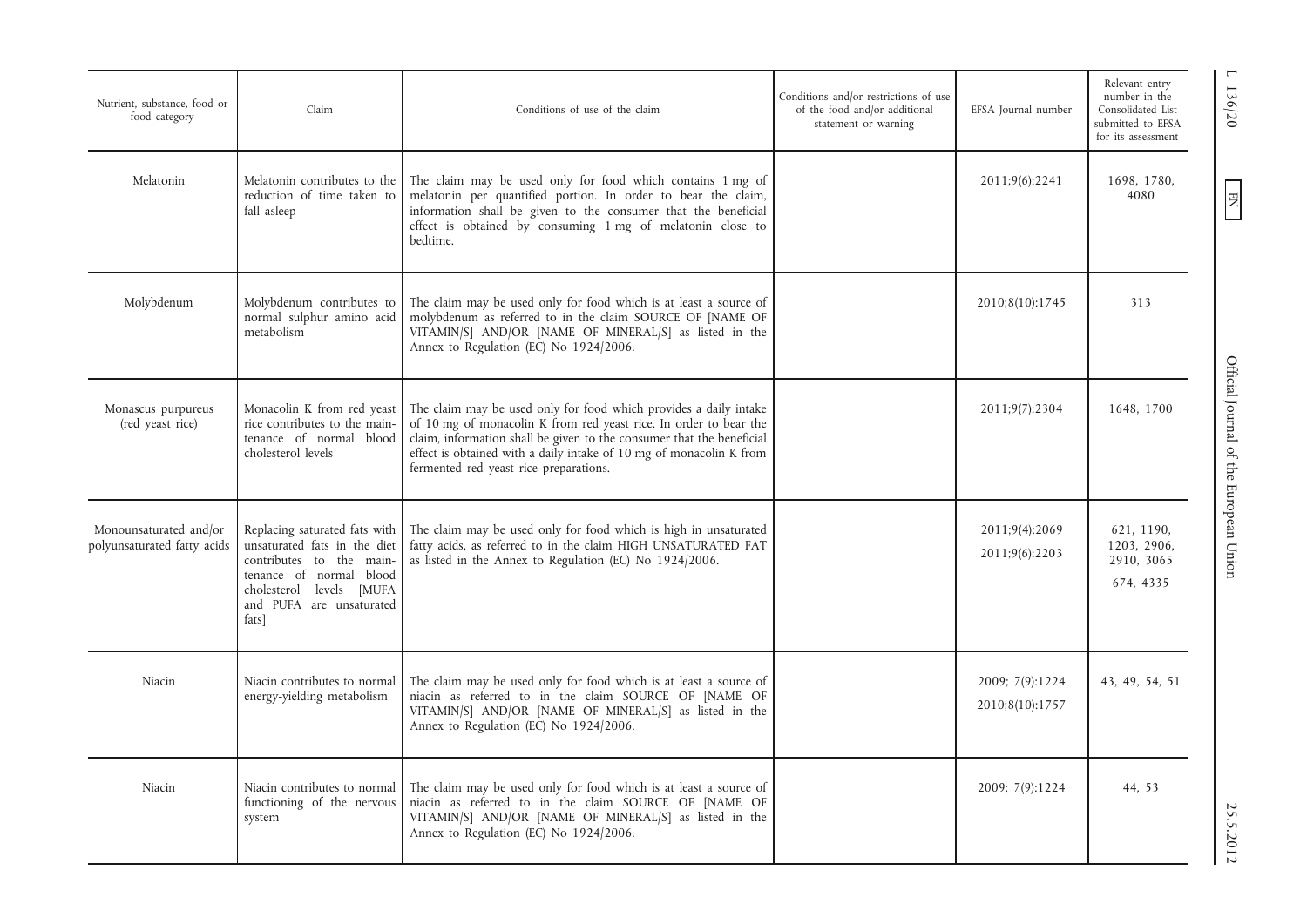| Nutrient, substance, food or<br>food category | Claim                                                                                                                                                                            | Conditions of use of the claim                                                                                                                                                                                                 | Conditions and/or restrictions of use<br>of the food and/or additional<br>statement or warning | EFSA Journal number                | Relevant entry<br>number in the<br>Consolidated List<br>submitted to EFSA<br>for its assessment | 25.5.2012                              |
|-----------------------------------------------|----------------------------------------------------------------------------------------------------------------------------------------------------------------------------------|--------------------------------------------------------------------------------------------------------------------------------------------------------------------------------------------------------------------------------|------------------------------------------------------------------------------------------------|------------------------------------|-------------------------------------------------------------------------------------------------|----------------------------------------|
| Niacin                                        | Niacin contributes to normal<br>psychological function                                                                                                                           | The claim may be used only for food which is at least a source of<br>niacin as referred to in the claim SOURCE OF [NAME OF<br>VITAMIN/S] AND/OR [NAME OF MINERAL/S] as listed in the<br>Annex to Regulation (EC) No 1924/2006. |                                                                                                | 2010;8(10):1757                    | 55                                                                                              | 罔                                      |
| Niacin                                        | Niacin contributes to the<br>maintenance of normal<br>mucous membranes                                                                                                           | The claim may be used only for food which is at least a source of<br>niacin as referred to in the claim SOURCE OF [NAME OF<br>VITAMIN/S] AND/OR [NAME OF MINERAL/S] as listed in the<br>Annex to Regulation (EC) No 1924/2006. |                                                                                                | 2009; 7(9):1224                    | 45, 52, 4700                                                                                    |                                        |
| Niacin                                        | Niacin contributes to the<br>maintenance of normal skin                                                                                                                          | The claim may be used only for food which is at least a source of<br>niacin as referred to in the claim SOURCE OF [NAME OF<br>VITAMIN/S] AND/OR [NAME OF MINERAL/S] as listed in the<br>Annex to Regulation (EC) No 1924/2006. |                                                                                                | 2009; 7(9):1224<br>2010;8(10):1757 | 45, 48, 50, 52,<br>4700                                                                         | Official Journal of the European Union |
| Niacin                                        | Niacin contributes to the<br>reduction of tiredness and<br>fatigue                                                                                                               | The claim may be used only for food which is at least a source of<br>niacin as referred to in the claim SOURCE OF [NAME OF<br>VITAMIN/S] AND/OR [NAME OF MINERAL/S] as listed in the<br>Annex to Regulation (EC) No 1924/2006. |                                                                                                | 2010;8(10):1757                    | 47                                                                                              |                                        |
| Oat grain fibre                               | Oat grain fibre contributes<br>to an increase in faecal bulk                                                                                                                     | The claim may be used only for food which is high in that fibre as<br>referred to in the claim HIGH FIBRE as listed in the Annex to<br>Regulation (EC) No 1924/2006.                                                           |                                                                                                | 2011;9(6):2249                     | 822                                                                                             |                                        |
| Oleic acid                                    | Replacing saturated fats in<br>the diet with unsaturated<br>fats contributes to the main-<br>tenance of normal blood<br>cholesterol levels. Oleic acid<br>is an unsaturated fat. | The claim may be used only for food which is high in unsaturated<br>fatty acids, as referred to in the claim HIGH UNSATURATED FAT<br>as listed in the Annex to Regulation (EC) No 1924/2006.                                   |                                                                                                | 2011;9(4):2043                     | 673, 728, 729,<br>1302, 4334                                                                    | L 136/21                               |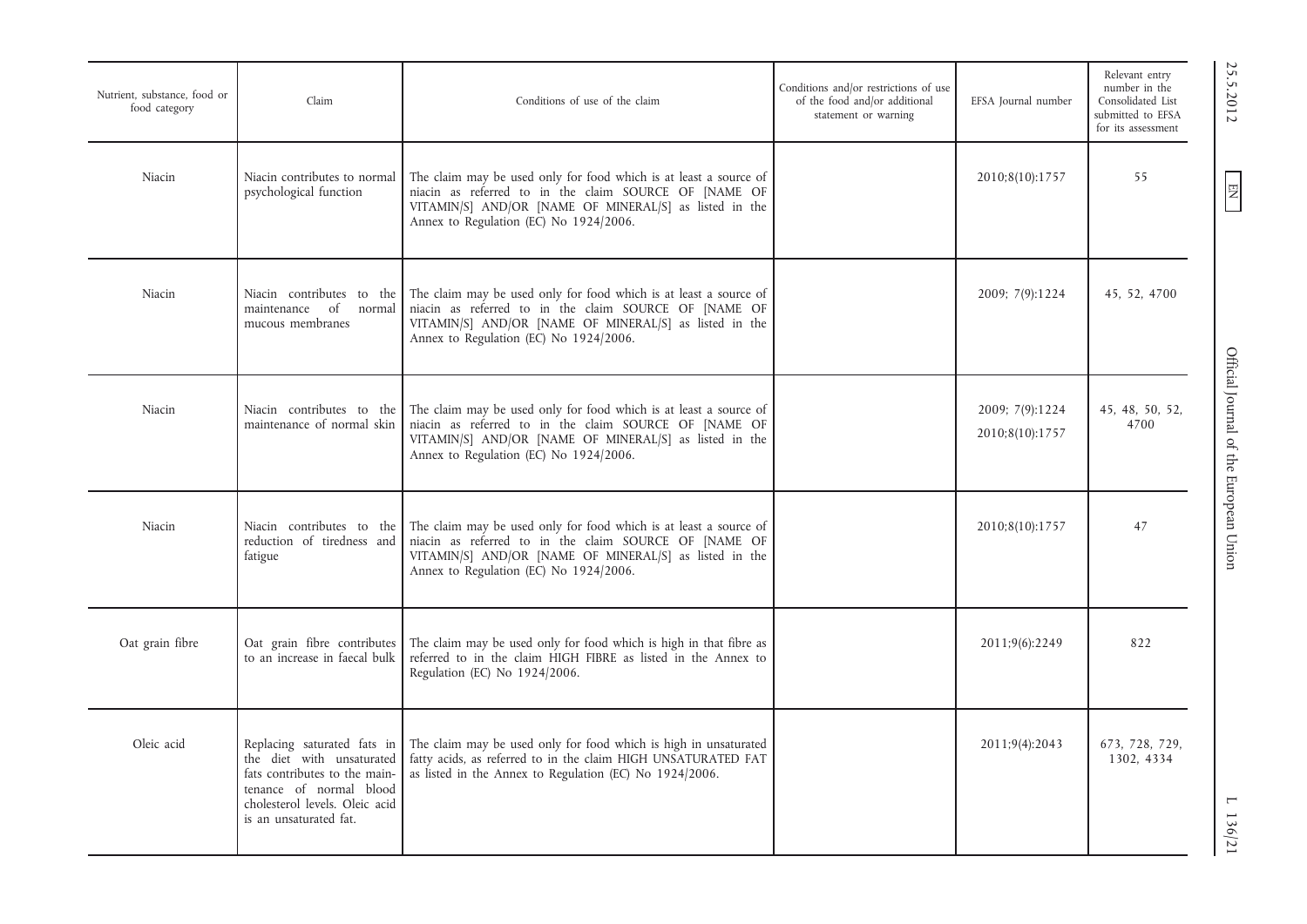| Nutrient, substance, food or<br>food category | Claim                                                                                                                                       | Conditions of use of the claim                                                                                                                                                                                                                                                                                                              | Conditions and/or restrictions of use<br>of the food and/or additional<br>statement or warning | EFSA Journal number                | Relevant entry<br>number in the<br>Consolidated List<br>submitted to EFSA<br>for its assessment | $\mathbf{\mathsf{I}}$<br>136/22        |
|-----------------------------------------------|---------------------------------------------------------------------------------------------------------------------------------------------|---------------------------------------------------------------------------------------------------------------------------------------------------------------------------------------------------------------------------------------------------------------------------------------------------------------------------------------------|------------------------------------------------------------------------------------------------|------------------------------------|-------------------------------------------------------------------------------------------------|----------------------------------------|
| Olive oil polyphenols                         | Olive<br>oil<br>polyphenols<br>contribute to the protection<br>of blood lipids<br>from<br>oxidative stress                                  | The claim may be used only for olive oil which contains at least<br>5 mg of hydroxytyrosol and its derivatives (e.g. oleuropein complex<br>and tyrosol) per 20 g of olive oil. In order to bear the claim<br>information shall be given to the consumer that the beneficial<br>effect is obtained with a daily intake of 20 g of olive oil. |                                                                                                | 2011;9(4):2033                     | 1333, 1638,<br>1639, 1696,<br>2865                                                              | $\mathbb{E}$                           |
| Pantothenic Acid                              | Pantothenic acid contributes<br>to normal<br>energy-yielding<br>metabolism                                                                  | The claim may be used only for food which is at least a source of<br>pantothenic acid as referred to in the claim SOURCE OF [NAME OF<br>VITAMIN/S] AND/OR [NAME OF MINERAL/S] as listed in the<br>Annex to Regulation (EC) No 1924/2006.                                                                                                    |                                                                                                | 2009; 7(9):1218                    | 56, 59, 60, 64,<br>171, 172, 208                                                                |                                        |
| Pantothenic Acid                              | Pantothenic acid contributes<br>to normal synthesis and<br>of<br>metabolism<br>steroid<br>hormones, vitamin D and<br>some neurotransmitters | The claim may be used only for food which is at least a source of<br>pantothenic acid as referred to in the claim SOURCE OF [NAME OF<br>VITAMIN/S] AND/OR [NAME OF MINERAL/S] as listed in the<br>Annex to Regulation (EC) No 1924/2006.                                                                                                    |                                                                                                | 2009; 7(9):1218                    | 181                                                                                             | Official Journal of the European Union |
| Pantothenic Acid                              | Pantothenic acid contributes<br>to the reduction of tiredness<br>and fatigue                                                                | The claim may be used only for food which is at least a source of<br>pantothenic acid as referred to in the claim SOURCE OF [NAME OF<br>VITAMIN/S] AND/OR [NAME OF MINERAL/S] as listed in the<br>Annex to Regulation (EC) No 1924/2006.                                                                                                    |                                                                                                | 2010;8(10):1758                    | 63                                                                                              |                                        |
| Pantothenic Acid                              | Pantothenic acid contributes<br>normal<br>mental<br>to<br>performance                                                                       | The claim may be used only for food which is at least a source of<br>pantothenic acid as referred to in the claim SOURCE OF [NAME OF<br>VITAMIN/S] AND/OR [NAME OF MINERAL/S] as listed in the<br>Annex to Regulation (EC) No 1924/2006.                                                                                                    |                                                                                                | 2009; 7(9):1218<br>2010;8(10):1758 | 57, 58                                                                                          | 25.5.2012                              |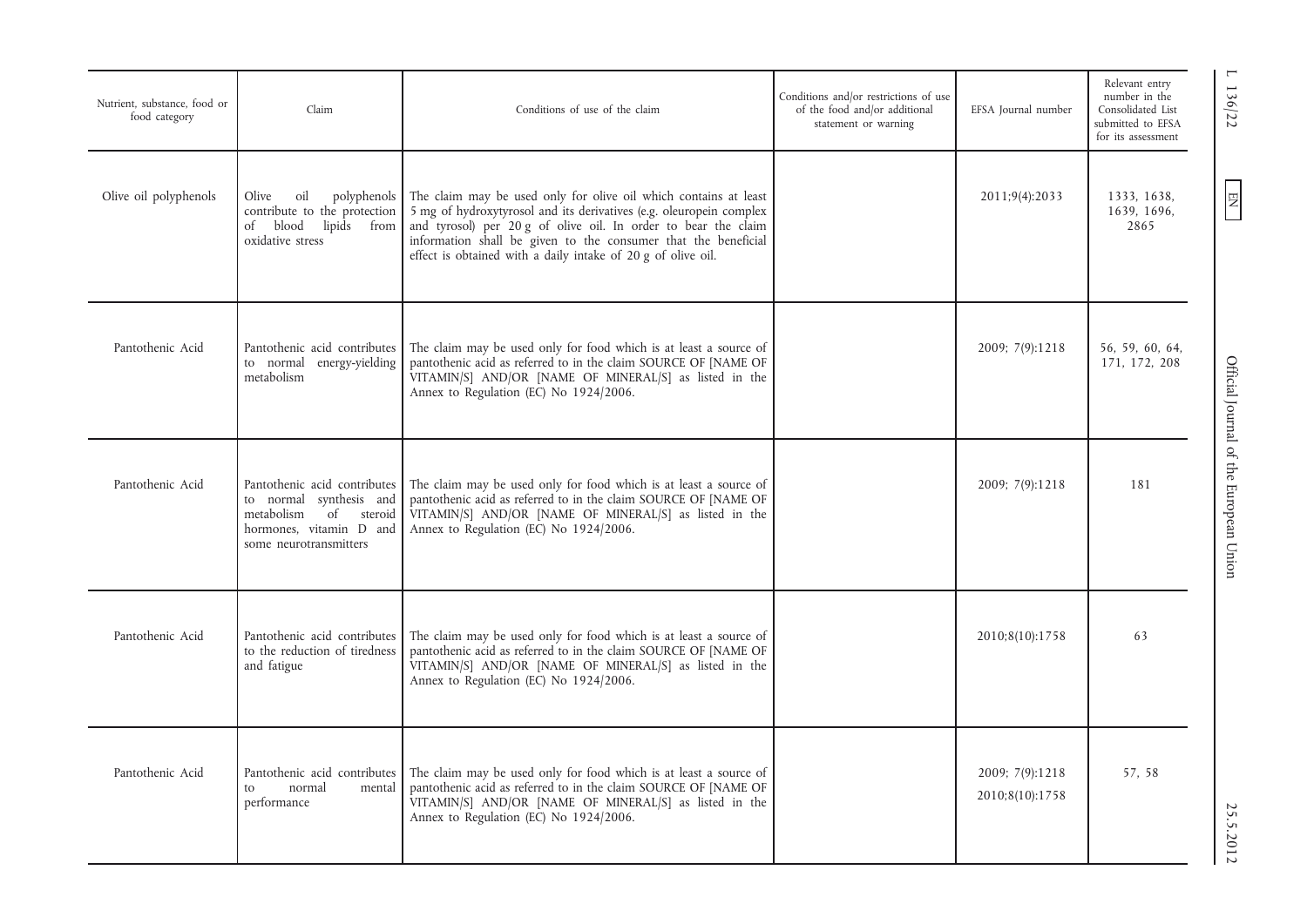| Nutrient, substance, food or<br>food category | Claim                                                                                                              | Conditions of use of the claim                                                                                                                                                                                                                                      | Conditions and/or restrictions of use<br>of the food and/or additional<br>statement or warning                                                                                                                       | EFSA Journal number | Relevant entry<br>number in the<br>Consolidated List<br>submitted to EFSA<br>for its assessment |
|-----------------------------------------------|--------------------------------------------------------------------------------------------------------------------|---------------------------------------------------------------------------------------------------------------------------------------------------------------------------------------------------------------------------------------------------------------------|----------------------------------------------------------------------------------------------------------------------------------------------------------------------------------------------------------------------|---------------------|-------------------------------------------------------------------------------------------------|
| Pectins                                       | Pectins contribute to the<br>maintenance of<br>normal<br>blood cholesterol levels                                  | The claim may be used only for food which provides a daily intake<br>of 6 g of pectins. In order to bear the claim information shall be<br>given to the consumer that the beneficial effect is obtained with a<br>daily intake of 6 g of pectins.                   | Warning of choking to be given<br>for people with swallowing<br>difficulties or when ingesting<br>with inadequate fluid intake<br>advice on taking with<br>plenty of water to ensure<br>substance reaches stomach.   | 2010;8(10):1747     | 818, 4236                                                                                       |
| Pectins                                       | Consumption of pectins<br>with a meal contributes to<br>the reduction of the blood<br>glucose rise after that meal | The claim may be used only for food which contains 10 g of<br>pectins per quantified portion. In order to bear the claim,<br>information shall be given to the consumer that the beneficial<br>effect is obtained by consuming 10 g of pectins as part of the meal. | Warning of choking to be given<br>for people with swallowing<br>difficulties or when ingesting<br>with inadequate fluid intake<br>- advice on taking with<br>plenty of water to ensure<br>substance reaches stomach. | 2010;8(10):1747     | 786                                                                                             |
| Phosphorus                                    | Phosphorus contributes to<br>normal<br>energy-yielding<br>metabolism                                               | The claim may be used only for food which is at least a source of<br>phosphorus as referred to in the claim SOURCE OF [NAME OF<br>VITAMIN/S] AND/OR [NAME OF MINERAL/S] as listed in the<br>Annex to Regulation (EC) No 1924/2006.                                  |                                                                                                                                                                                                                      | 2009; 7(9):1219     | 329.373                                                                                         |
| Phosphorus                                    | Phosphorus contributes to<br>normal function of cell<br>membranes                                                  | The claim may be used only for food which is at least a source of<br>phosphorus as referred to in the claim SOURCE OF [NAME OF<br>VITAMIN/S] AND/OR [NAME OF MINERAL/S] as listed in the<br>Annex to Regulation (EC) No 1924/2006.                                  |                                                                                                                                                                                                                      | 2009; 7(9):1219     | 328                                                                                             |
| Phosphorus                                    | Phosphorus contributes to<br>the maintenance of normal<br>bones                                                    | The claim may be used only for food which is at least a source of<br>phosphorus as referred to in the claim SOURCE OF [NAME OF<br>VITAMIN/S] AND/OR [NAME OF MINERAL/S] as listed in the<br>Annex to Regulation (EC) No 1924/2006.                                  |                                                                                                                                                                                                                      | 2009; 7(9):1219     | 324, 327                                                                                        |

25.5.2012

EN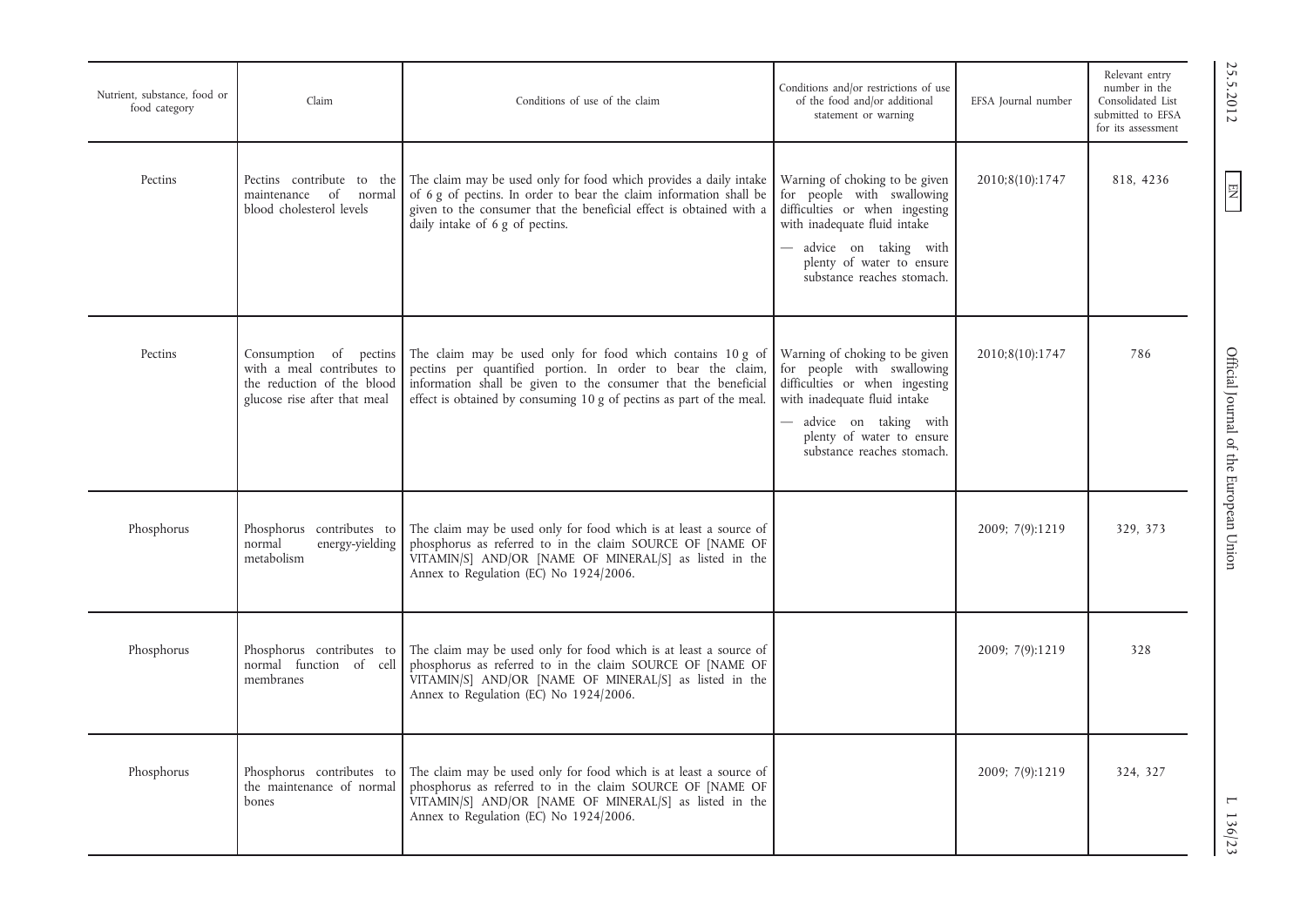| Nutrient, substance, food or<br>food category | Claim                                                                                                | Conditions of use of the claim                                                                                                                                                                                                     | Conditions and/or restrictions of use<br>of the food and/or additional<br>statement or warning | EFSA Journal number               | Relevant entry<br>number in the<br>Consolidated List<br>submitted to EFSA<br>for its assessment |
|-----------------------------------------------|------------------------------------------------------------------------------------------------------|------------------------------------------------------------------------------------------------------------------------------------------------------------------------------------------------------------------------------------|------------------------------------------------------------------------------------------------|-----------------------------------|-------------------------------------------------------------------------------------------------|
| Phosphorus                                    | Phosphorus contributes to<br>the maintenance of normal<br>teeth                                      | The claim may be used only for food which is at least a source of<br>phosphorus as referred to in the claim SOURCE OF [NAME OF<br>VITAMIN/S] AND/OR [NAME OF MINERAL/S] as listed in the<br>Annex to Regulation (EC) No 1924/2006. |                                                                                                | 2009; 7(9):1219                   | 324, 327                                                                                        |
| Plant sterols and plant<br>stanols            | sterols/stanols<br>Plant<br>contribute to the main-<br>tenance of normal blood<br>cholesterol levels | In order to bear the claim information shall be given to the<br>consumer that the beneficial effect is obtained with a daily intake<br>of at least 0,8 g of plant sterols/stanols.                                                 |                                                                                                | 2010;8(10):1813<br>2011;9(6):2203 | 549, 550, 567,<br>713, 1234,<br>1235, 1466,<br>1634, 1984,<br>2909, 3140<br>568                 |
| Potassium                                     | Potassium contributes to<br>normal functioning of the<br>nervous system                              | The claim may be used only for food which is at least a source of<br>potassium as referred to in the claim SOURCE OF [NAME OF<br>VITAMIN/S] AND/OR [NAME OF MINERAL/S] as listed in the<br>Annex to Regulation (EC) No 1924/2006.  |                                                                                                | 2010; 8(2):1469                   | Official Journal of the European Union<br>386                                                   |
| Potassium                                     | Potassium contributes to<br>normal muscle function                                                   | The claim may be used only for food which is at least a source of<br>potassium as referred to in the claim SOURCE OF [NAME OF<br>VITAMIN/S] AND/OR [NAME OF MINERAL/S] as listed in the<br>Annex to Regulation (EC) No 1924/2006.  |                                                                                                | 2010; 8(2):1469                   | 320                                                                                             |
| Potassium                                     | Potassium contributes to the<br>maintenance of normal<br>blood pressure                              | The claim may be used only for food which is at least a source of<br>potassium as referred to in the claim SOURCE OF [NAME OF<br>VITAMIN/S] AND/OR [NAME OF MINERAL/S] as listed in the<br>Annex to Regulation (EC) No 1924/2006.  |                                                                                                | 2010; 8(2):1469                   | 321                                                                                             |
| Protein                                       | Protein contributes to<br>a<br>growth in muscle mass                                                 | The claim may be used only for food which is at least a source of<br>protein as referred to in the claim SOURCE OF PROTEIN as listed in<br>the Annex to Regulation (EC) No 1924/2006.                                              |                                                                                                | 2010;8(10):1811<br>2011;9(6):2203 | 415, 417, 593,<br>594, 595, 715<br>1398                                                         |
| Protein                                       | Protein contributes to the<br>maintenance of muscle mass                                             | The claim may be used only for food which is at least a source of<br>protein as referred to in the claim SOURCE OF PROTEIN as listed in<br>the Annex to Regulation (EC) No 1924/2006.                                              |                                                                                                | 2010;8(10):1811<br>2011;9(6):2203 | 415, 417, 593,<br>594, 595, 715<br>1398                                                         |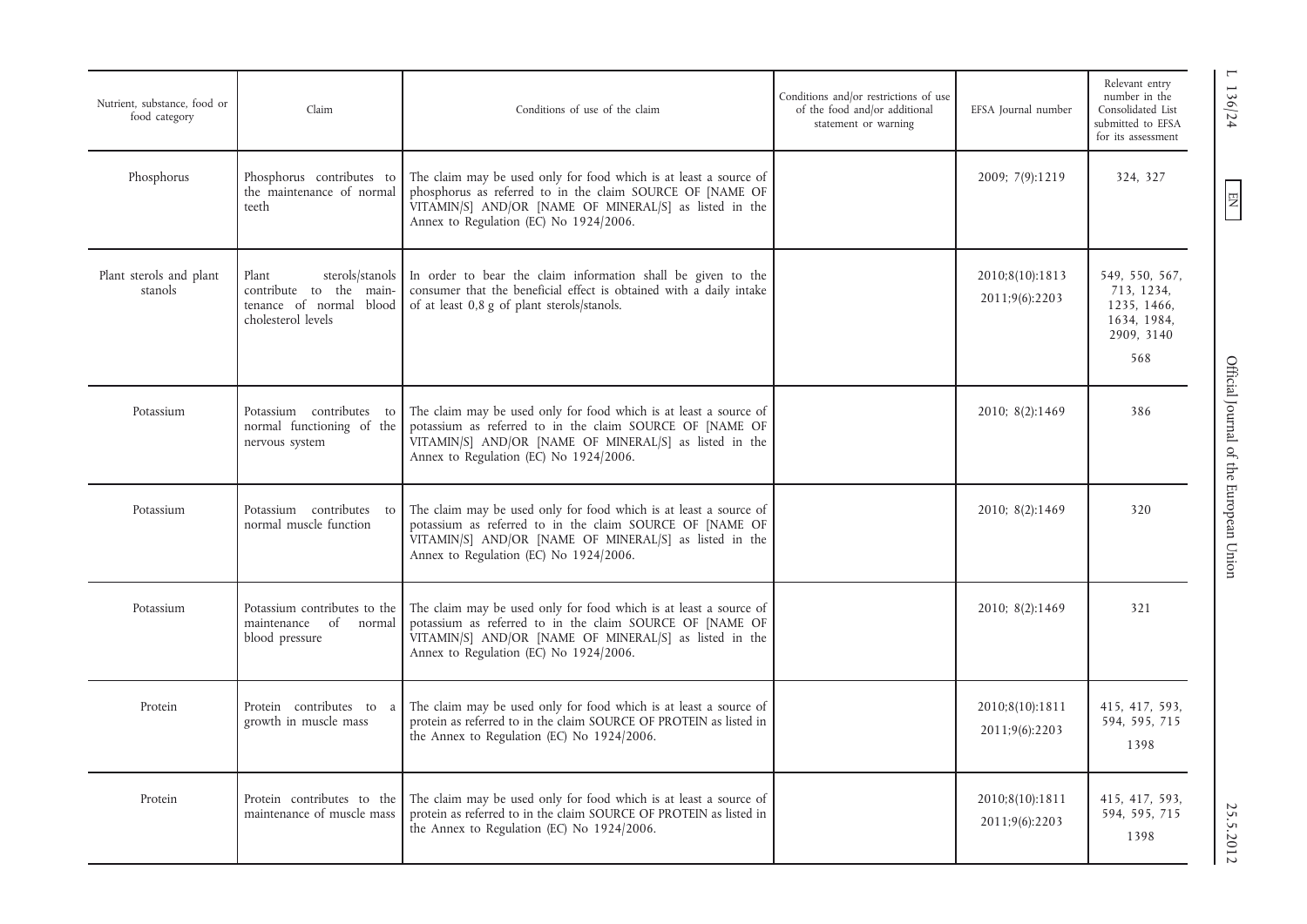| Nutrient, substance, food or<br>food category | Claim                                                                                                                                              | Conditions of use of the claim                                                                                                                                                                                                     | Conditions and/or restrictions of use<br>of the food and/or additional<br>statement or warning | EFSA Journal number               | Relevant entry<br>number in the<br>Consolidated List<br>submitted to EFSA<br>for its assessment |
|-----------------------------------------------|----------------------------------------------------------------------------------------------------------------------------------------------------|------------------------------------------------------------------------------------------------------------------------------------------------------------------------------------------------------------------------------------|------------------------------------------------------------------------------------------------|-----------------------------------|-------------------------------------------------------------------------------------------------|
| Protein                                       | Protein contributes to the<br>of<br>maintenance<br>normal<br>bones                                                                                 | The claim may be used only for food which is at least a source of<br>protein as referred to in the claim SOURCE OF PROTEIN as listed in<br>the Annex to Regulation (EC) No 1924/2006.                                              |                                                                                                | 2010;8(10):1811<br>2011;9(6):2203 | 416<br>4704                                                                                     |
| Resistant starch                              | Replacing digestible starches<br>with resistant starch in a<br>meal contributes to<br>a<br>reduction in the blood<br>glucose rise after that meal. | The claim may be used only for food in which digestible starch has<br>been replaced by resistant starch so that the final content of<br>resistant starch is at least 14 % of total starch.                                         |                                                                                                | 2011;9(4):2024                    | 681                                                                                             |
| Riboflavin<br>(Vitamin B2)                    | Riboflavin contributes to<br>normal<br>energy-yielding<br>metabolism                                                                               | The claim may be used only for food which is at least a source of<br>riboflavin as referred to in the claim SOURCE OF [NAME OF<br>VITAMIN/S] AND/OR [NAME OF MINERAL/S] as listed in the<br>Annex to Regulation (EC) No 1924/2006. |                                                                                                | 2010;8(10):1814                   | 29, 35, 36, 42                                                                                  |
| Riboflavin<br>(Vitamin B2)                    | Riboflavin contributes to<br>normal functioning of the<br>nervous system                                                                           | The claim may be used only for food which is at least a source of<br>riboflavin as referred to in the claim SOURCE OF [NAME OF<br>VITAMIN/S] AND/OR [NAME OF MINERAL/S] as listed in the<br>Annex to Regulation (EC) No 1924/2006. |                                                                                                | 2010;8(10):1814                   | 213                                                                                             |
| Riboflavin<br>(Vitamin B2)                    | Riboflavin contributes to the<br>maintenance of normal<br>mucous membranes                                                                         | The claim may be used only for food which is at least a source of<br>riboflavin as referred to in the claim SOURCE OF [NAME OF<br>VITAMIN/S] AND/OR [NAME OF MINERAL/S] as listed in the<br>Annex to Regulation (EC) No 1924/2006. |                                                                                                | 2010;8(10):1814                   | 31                                                                                              |
| Riboflavin<br>(Vitamin B2)                    | Riboflavin contributes to the<br>maintenance of normal red<br>blood cells                                                                          | The claim may be used only for food which is at least a source of<br>riboflavin as referred to in the claim SOURCE OF [NAME OF<br>VITAMIN/S] AND/OR [NAME OF MINERAL/S] as listed in the<br>Annex to Regulation (EC) No 1924/2006. |                                                                                                | 2010;8(10):1814                   | 40                                                                                              |
| Riboflavin<br>(Vitamin B2)                    | Riboflavin contributes to the<br>maintenance of normal skin                                                                                        | The claim may be used only for food which is at least a source of<br>riboflavin as referred to in the claim SOURCE OF [NAME OF<br>VITAMIN/S] AND/OR [NAME OF MINERAL/S] as listed in the<br>Annex to Regulation (EC) No 1924/2006. |                                                                                                | 2010;8(10):1814                   | 31, 33                                                                                          |

EN

25.5.2012

EN 25.5.2012 Official Journal of the European Union L 136/25Official Journal of the European Union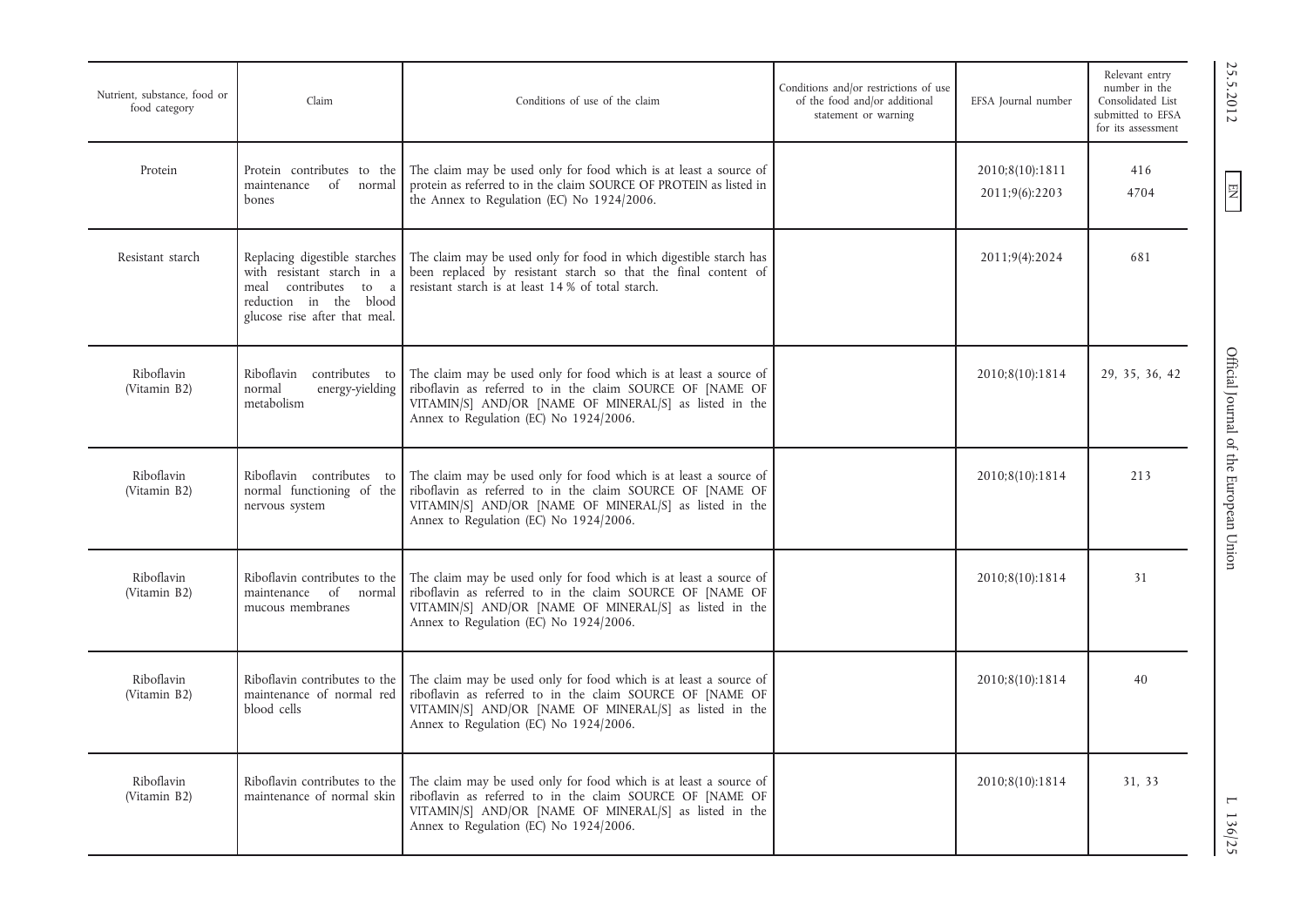| Nutrient, substance, food or<br>food category | Claim                                                                         | Conditions of use of the claim                                                                                                                                                                                                     | Conditions and/or restrictions of use<br>of the food and/or additional<br>statement or warning | EFSA Journal number | Relevant entry<br>number in the<br>Consolidated List<br>submitted to EFSA<br>for its assessment |
|-----------------------------------------------|-------------------------------------------------------------------------------|------------------------------------------------------------------------------------------------------------------------------------------------------------------------------------------------------------------------------------|------------------------------------------------------------------------------------------------|---------------------|-------------------------------------------------------------------------------------------------|
| Riboflavin<br>(Vitamin B2)                    | Riboflavin contributes to the<br>maintenance of normal<br>vision              | The claim may be used only for food which is at least a source of<br>riboflavin as referred to in the claim SOURCE OF [NAME OF<br>VITAMIN/S] AND/OR [NAME OF MINERAL/S] as listed in the<br>Annex to Regulation (EC) No 1924/2006. |                                                                                                | 2010;8(10):1814     | 39                                                                                              |
| Riboflavin<br>(Vitamin B2)                    | Riboflavin contributes to the<br>normal metabolism of iron                    | The claim may be used only for food which is at least a source of<br>riboflavin as referred to in the claim SOURCE OF [NAME OF<br>VITAMIN/S] AND/OR [NAME OF MINERAL/S] as listed in the<br>Annex to Regulation (EC) No 1924/2006. |                                                                                                | 2010;8(10):1814     | 30, 37                                                                                          |
| Riboflavin<br>(Vitamin B2)                    | Riboflavin contributes to the<br>protection of cells from<br>oxidative stress | The claim may be used only for food which is at least a source of<br>riboflavin as referred to in the claim SOURCE OF [NAME OF<br>VITAMIN/S] AND/OR [NAME OF MINERAL/S] as listed in the<br>Annex to Regulation (EC) No 1924/2006. |                                                                                                | 2010;8(10):1814     | 207                                                                                             |
| Riboflavin<br>(Vitamin B2)                    | Riboflavin contributes to the<br>reduction of tiredness and<br>fatigue        | The claim may be used only for food which is at least a source of<br>riboflavin as referred to in the claim SOURCE OF [NAME OF<br>VITAMIN/S] AND/OR [NAME OF MINERAL/S] as listed in the<br>Annex to Regulation (EC) No 1924/2006. |                                                                                                | 2010;8(10):1814     | 41                                                                                              |
| Rye fibre                                     | Rye fibre contributes to<br>normal bowel function                             | The claim may be used only for food which is high in that fibre as<br>referred to in the claim HIGH FIBRE as listed in the Annex to<br>Regulation (EC) No 1924/2006.                                                               |                                                                                                | 2011;9(6):2258      | 825                                                                                             |
| Selenium                                      | Selenium contributes<br>to<br>normal spermatogenesis                          | The claim may be used only for food which is at least a source of<br>selenium as referred to in the claim SOURCE OF [NAME OF<br>VITAMIN/S] AND/OR [NAME OF MINERAL/S] as listed in the<br>Annex to Regulation (EC) No 1924/2006.   |                                                                                                | 2009; 7(9):1220     | 396                                                                                             |
| Selenium                                      | Selenium contributes to the<br>maintenance of normal hair                     | The claim may be used only for food which is at least a source of<br>selenium as referred to in the claim SOURCE OF [NAME OF<br>VITAMIN/S] AND/OR [NAME OF MINERAL/S] as listed in the<br>Annex to Regulation (EC) No 1924/2006.   |                                                                                                | 2010;8(10):1727     | 281                                                                                             |

L 136/26

 $EN$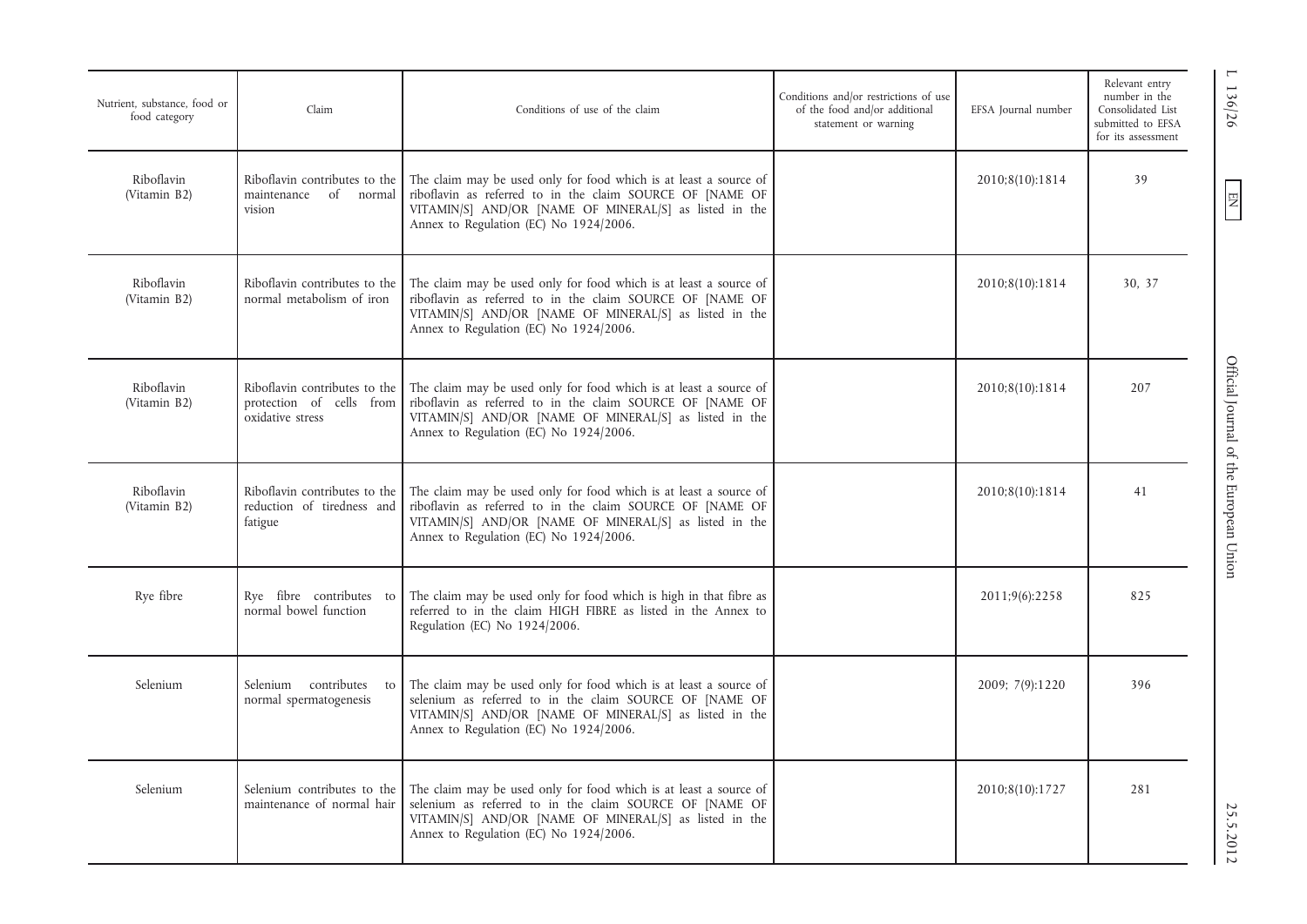| Nutrient, substance, food or<br>food category                                                                                                                                                    | Claim                                                                                                                                                                                                                                                          | Conditions of use of the claim                                                                                                                                                                                                                                                                                                                                                                                                                                                                                                                                                                                                                                                                                                     | Conditions and/or restrictions of use<br>of the food and/or additional<br>statement or warning | EFSA Journal number                | Relevant entry<br>number in the<br>Consolidated List<br>submitted to EFSA<br>for its assessment |
|--------------------------------------------------------------------------------------------------------------------------------------------------------------------------------------------------|----------------------------------------------------------------------------------------------------------------------------------------------------------------------------------------------------------------------------------------------------------------|------------------------------------------------------------------------------------------------------------------------------------------------------------------------------------------------------------------------------------------------------------------------------------------------------------------------------------------------------------------------------------------------------------------------------------------------------------------------------------------------------------------------------------------------------------------------------------------------------------------------------------------------------------------------------------------------------------------------------------|------------------------------------------------------------------------------------------------|------------------------------------|-------------------------------------------------------------------------------------------------|
| Selenium                                                                                                                                                                                         | Selenium contributes to the<br>maintenance of normal nails                                                                                                                                                                                                     | The claim may be used only for food which is at least a source of<br>selenium as referred to in the claim SOURCE OF [NAME OF<br>VITAMIN/S] AND/OR [NAME OF MINERAL/S] as listed in the<br>Annex to Regulation (EC) No 1924/2006.                                                                                                                                                                                                                                                                                                                                                                                                                                                                                                   |                                                                                                | 2010;8(10):1727                    | 281                                                                                             |
| Selenium                                                                                                                                                                                         | Selenium contributes to the<br>normal function of the<br>immune system                                                                                                                                                                                         | The claim may be used only for food which is at least a source of<br>selenium as referred to in the claim SOURCE OF [NAME OF<br>VITAMIN/S] AND/OR [NAME OF MINERAL/S] as listed in the<br>Annex to Regulation (EC) No 1924/2006.                                                                                                                                                                                                                                                                                                                                                                                                                                                                                                   |                                                                                                | 2009; 7(9):1220<br>2010;8(10):1727 | 278, 1750                                                                                       |
| Selenium                                                                                                                                                                                         | Selenium contributes to the<br>normal thyroid function                                                                                                                                                                                                         | The claim may be used only for food which is at least a source of<br>selenium as referred to in the claim SOURCE OF [NAME OF<br>VITAMIN/S] AND/OR [NAME OF MINERAL/S] as listed in the<br>Annex to Regulation (EC) No 1924/2006.                                                                                                                                                                                                                                                                                                                                                                                                                                                                                                   |                                                                                                | 2010;8(10):1727<br>2009; 7(9):1220 | 279, 282, 286,<br>410, 1289,<br>1290, 1291,<br>1292, 1293                                       |
| Selenium                                                                                                                                                                                         | Selenium contributes to the<br>protection of cells from<br>oxidative stress                                                                                                                                                                                    | The claim may be used only for food which is at least a source of<br>selenium as referred to in the claim SOURCE OF [NAME OF<br>VITAMIN/S] AND/OR [NAME OF MINERAL/S] as listed in the<br>Annex to Regulation (EC) No 1924/2006.                                                                                                                                                                                                                                                                                                                                                                                                                                                                                                   |                                                                                                | 2009; 7(9):1220<br>2010;8(10):1727 | 277, 283, 286,<br>1289, 1290,<br>1291, 1293,<br>1751, 410, 1292                                 |
| Sugar replacers, <i>i.e.</i> intense<br>sweeteners;<br>xylitol, sorbitol, mannitol,<br>maltitol, lactitol, isomalt,<br>erythritol, sucralose and<br>polydextrose; D-tagatose<br>and isomaltulose | Consumption<br>of foods/<br>drinks containing <name of<br="">sugar replacer&gt; instead of<br/>sugar <math>(*)</math> induces a lower<br/>blood glucose rise after<br/>their<br/>consumption<br/>compared<br/>to<br/>sugar-<br/>containing foods/drinks</name> | In order to bear the claim, sugars should be replaced in foods or<br>drinks by sugar replacers, <i>i.e.</i> intense sweeteners, xylitol, sorbitol,<br>mannitol, maltitol, lactitol, isomalt, erythritol, sucralose or polydex-<br>trose, or a combination of them, so that foods or drinks contain<br>reduced amounts of sugars by at least the amount referred to in the<br>claim REDUCED [NAME OF NUTRIENT] as listed in the Annex to<br>Regulation (EC) No 1924/2006.<br>In the case of D-tagatose and isomaltulose, they should replace<br>equivalent amounts of other sugars in the same proportion as<br>that referred to in the claim REDUCED [NAME OF NUTRIENT]<br>as listed in the Annex to Regulation (EC) No 1924/2006. |                                                                                                | 2011;9(4):2076<br>2011;9(6):2229   | 617, 619, 669,<br>1590, 1762,<br>2903, 2908,<br>2920<br>4298                                    |
| Sugar replacers, i.e. intense<br>sweeteners;<br>xylitol, sorbitol, mannitol,<br>maltitol, lactitol, isomalt,<br>erythritol, sucralose and<br>polydextrose; D-tagatose<br>and isomaltulose        | Consumption of foods/<br>drinks containing <name of<br="">sugar replacer&gt; instead of<br/>sugar <math>(**)</math> contributes to the<br/>maintenance of tooth miner-<br/>alisation</name>                                                                    | In order to bear the claim, sugars should be replaced in foods or<br>drinks (which reduce plaque pH below 5.7) by sugar replacers, i.e.<br>intense sweeteners, xylitol, sorbitol, mannitol, maltitol, lactitol,<br>isomalt, erythritol, D-tagatose, isomaltulose, sucralose or polydex-<br>trose, or a combination of them, in amounts such that consumption<br>of such foods or drinks does not lower plaque pH below 5.7 during<br>and up to 30 minutes after consumption                                                                                                                                                                                                                                                        |                                                                                                | 2011;9(4):2076<br>2011;9(6):2229   | 463, 464, 563,<br>618, 647, 1182,<br>1591, 2907,<br>2921, 4300<br>1134, 1167,<br>1283           |

25.5.2012

EN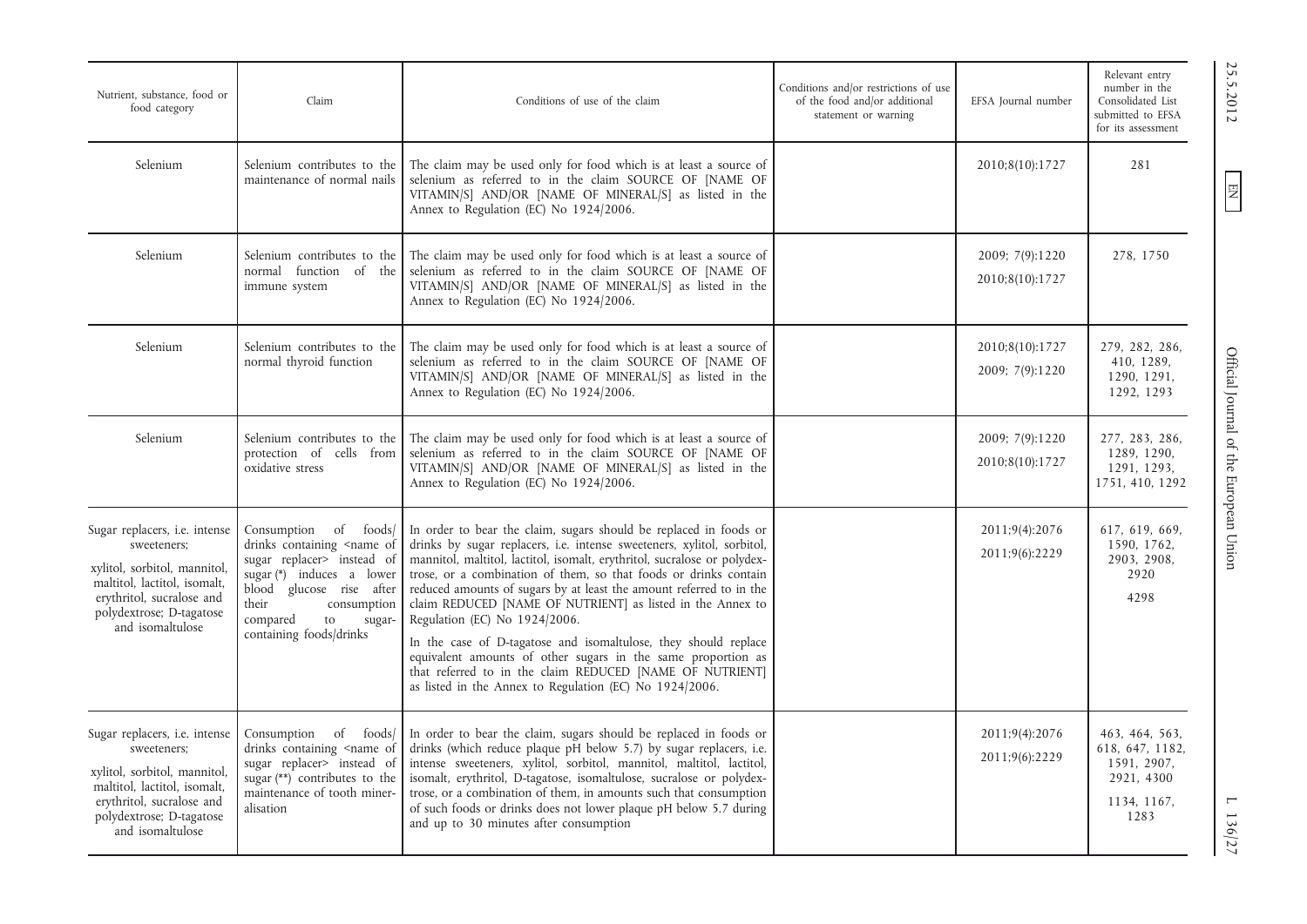| Nutrient, substance, food or<br>food category | Claim                                                                                                                                         | Conditions of use of the claim                                                                                                                                                                                                                                                                                                                                                                                                     | Conditions and/or restrictions of use<br>of the food and/or additional<br>statement or warning | EFSA Journal number                                 | Relevant entry<br>number in the<br>Consolidated List<br>submitted to EFSA<br>for its assessment |
|-----------------------------------------------|-----------------------------------------------------------------------------------------------------------------------------------------------|------------------------------------------------------------------------------------------------------------------------------------------------------------------------------------------------------------------------------------------------------------------------------------------------------------------------------------------------------------------------------------------------------------------------------------|------------------------------------------------------------------------------------------------|-----------------------------------------------------|-------------------------------------------------------------------------------------------------|
| Sugar-free chewing gum                        | Sugar-free chewing gum<br>contributes to the main-<br>tenance of tooth mineraliz-<br>ation                                                    | The claim may be used only for chewing gum which complies with<br>the conditions of use for the nutrition claim SUGARS FREE as listed<br>in the Annex to Regulation (EC) No 1924/2006.<br>Information shall be given to the consumer that the beneficial effect<br>is obtained with chewing, for at least 20 minutes, after eating or<br>drinking.                                                                                 |                                                                                                | 2009; 7(9):1271<br>2011;9(4):2072<br>2011;9(6):2266 | 1151, 1154<br>486, 562, 1181                                                                    |
| Sugar-free chewing gum                        | Sugar-free chewing<br>gum<br>contributes to the neutrali-<br>sation of plaque acids                                                           | The claim may be used only for chewing gum which complies with<br>the conditions of use for the nutrition claim SUGARS FREE as listed<br>in the Annex to Regulation (EC) No 1924/2006.<br>Information shall be given to the consumer that the beneficial effect<br>is obtained with chewing, for at least 20 minutes, after eating or<br>drinking.                                                                                 |                                                                                                | 2009; 7(9):1271<br>2011;6(6):2266                   | 1150<br>485                                                                                     |
| Sugar-free chewing gum                        | Sugar-free chewing<br>gum<br>contributes to the reduction<br>of oral dryness                                                                  | The claim may be used only for chewing gum which complies with<br>the conditions of use for the nutrition claim SUGARS FREE as listed<br>in the Annex to Regulation (EC) No 1924/2006.<br>Information shall be given to the consumer that the beneficial effect<br>is obtained with use of the chewing gum whenever the mouth feels<br>dry.                                                                                        |                                                                                                | 2009; 7(9):1271                                     | 1240                                                                                            |
| Sugar-free chewing gum<br>with carbamide      | Sugar-free chewing<br>gum<br>with carbamide neutralises<br>plaque acids more effectively<br>than sugar-free chewing<br>gums without carbamide | The claim may be used only for chewing gum which complies with<br>the conditions of use for the nutrition claim SUGARS FREE as listed<br>in the Annex to Regulation (EC) No 1924/2006.<br>In order to bear the claim each piece of sugar-free chewing gum<br>should contain at least 20 mg carbamide. Information shall be given<br>to the consumer that gum should be chewed for at least 20 minutes<br>after eating or drinking. |                                                                                                | 2011;9(4):2071                                      | 1153                                                                                            |
| Thiamine                                      | Thiamine<br>contributes to<br>normal<br>energy-yielding<br>metabolism                                                                         | The claim may be used only for food which is at least a source of<br>thiamine as referred to in the claim SOURCE OF [NAME OF<br>VITAMIN/S] AND/OR [NAME OF MINERAL/S] as listed in the<br>Annex to Regulation (EC) No 1924/2006.                                                                                                                                                                                                   |                                                                                                | 2009; 7(9):1222                                     | 21, 24, 28                                                                                      |
| Thiamine                                      | Thiamine contributes to<br>normal functioning of the<br>nervous system                                                                        | The claim may be used only for food which is at least a source of<br>thiamine as referred to in the claim SOURCE OF [NAME OF<br>VITAMIN/S] AND/OR [NAME OF MINERAL/S] as listed in the<br>Annex to Regulation (EC) No 1924/2006.                                                                                                                                                                                                   |                                                                                                | 2009; 7(9):1222                                     | 22, 27                                                                                          |

EN L 136/28 Official Journal of the European Union 25.5.2012 25.5.2012 Official Journal of the European Union

L 136/28

 $\boxed{\phantom{\text{N}}}{\mathbf{N}}$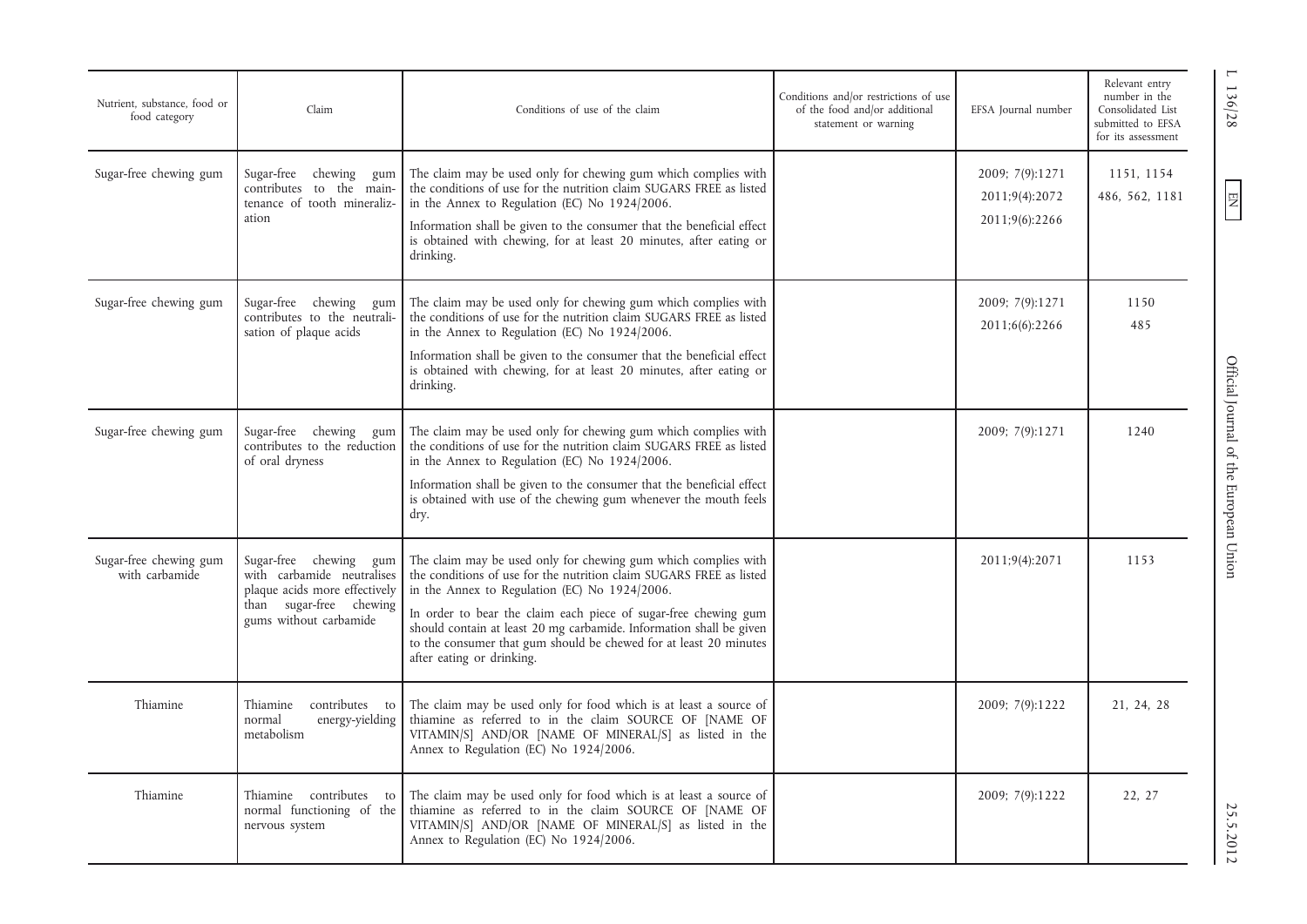| Nutrient, substance, food or<br>food category | Claim                                                                           | Conditions of use of the claim                                                                                                                                                                                                    | Conditions and/or restrictions of use<br>of the food and/or additional<br>statement or warning | EFSA Journal number                | Relevant entry<br>number in the<br>Consolidated List<br>submitted to EFSA<br>for its assessment |
|-----------------------------------------------|---------------------------------------------------------------------------------|-----------------------------------------------------------------------------------------------------------------------------------------------------------------------------------------------------------------------------------|------------------------------------------------------------------------------------------------|------------------------------------|-------------------------------------------------------------------------------------------------|
| Thiamine                                      | Thiamine<br>contributes to<br>psychological<br>normal<br>function               | The claim may be used only for food which is at least a source of<br>thiamine as referred to in the claim SOURCE OF [NAME OF<br>VITAMIN/S] AND/OR [NAME OF MINERAL/S] as listed in the<br>Annex to Regulation (EC) No 1924/2006.  |                                                                                                | 2010;8(10):1755                    | 205                                                                                             |
| Thiamine                                      | Thiamine contributes to the<br>normal function of the heart                     | The claim may be used only for food which is at least a source of<br>thiamine as referred to in the claim SOURCE OF [NAME OF<br>VITAMIN/S] AND/OR [NAME OF MINERAL/S] as listed in the<br>Annex to Regulation (EC) No 1924/2006.  |                                                                                                | 2009; 7(9):1222                    | 20                                                                                              |
| Vitamin A                                     | Vitamin A contributes to<br>normal iron metabolism                              | The claim may be used only for food which is at least a source of<br>vitamin A as referred to in the claim SOURCE OF [NAME OF<br>VITAMIN/S] AND/OR [NAME OF MINERAL/S] as listed in the<br>Annex to Regulation (EC) No 1924/2006. |                                                                                                | 2009; 7(9):1221                    | 206                                                                                             |
| Vitamin A                                     | Vitamin A contributes to the<br>of<br>maintenance<br>normal<br>mucous membranes | The claim may be used only for food which is at least a source of<br>vitamin A as referred to in the claim SOURCE OF [NAME OF<br>VITAMIN/S] AND/OR [NAME OF MINERAL/S] as listed in the<br>Annex to Regulation (EC) No 1924/2006. |                                                                                                | 2009; 7(9):1221<br>2010;8(10):1754 | 15, 4702                                                                                        |
| Vitamin A                                     | Vitamin A contributes to the<br>maintenance of normal skin                      | The claim may be used only for food which is at least a source of<br>vitamin A as referred to in the claim SOURCE OF [NAME OF<br>VITAMIN/S] AND/OR [NAME OF MINERAL/S] as listed in the<br>Annex to Regulation (EC) No 1924/2006. |                                                                                                | 2009; 7(9):1221<br>2010;8(10):1754 | 15, 17, 4660,<br>4702                                                                           |
| Vitamin A                                     | Vitamin A contributes to the<br>maintenance of normal<br>vision                 | The claim may be used only for food which is at least a source of<br>vitamin A as referred to in the claim SOURCE OF [NAME OF<br>VITAMIN/S] AND/OR [NAME OF MINERAL/S] as listed in the<br>Annex to Regulation (EC) No 1924/2006. |                                                                                                | 2009; 7(9):1221<br>2010;8(10):1754 | 16, 4239, 4701                                                                                  |
| Vitamin A                                     | Vitamin A contributes to the<br>normal function of the<br>immune system         | The claim may be used only for food which is at least a source of<br>vitamin A as referred to in the claim SOURCE OF [NAME OF<br>VITAMIN/S] AND/OR [NAME OF MINERAL/S] as listed in the<br>Annex to Regulation (EC) No 1924/2006. |                                                                                                | 2009; 7(9):1222<br>2011;9(4):2021  | 14, 200, 1462                                                                                   |
| Vitamin A                                     | Vitamin A has a role in the<br>process of cell specialisation                   | The claim may be used only for food which is at least a source of<br>vitamin A as referred to in the claim SOURCE OF [NAME OF<br>VITAMIN/S] AND/OR [NAME OF MINERAL/S] as listed in the<br>Annex to Regulation (EC) No 1924/2006. |                                                                                                | 2009; 7(9):1221                    | 14                                                                                              |

 $EN$ 

 $\frac{1136}{29}$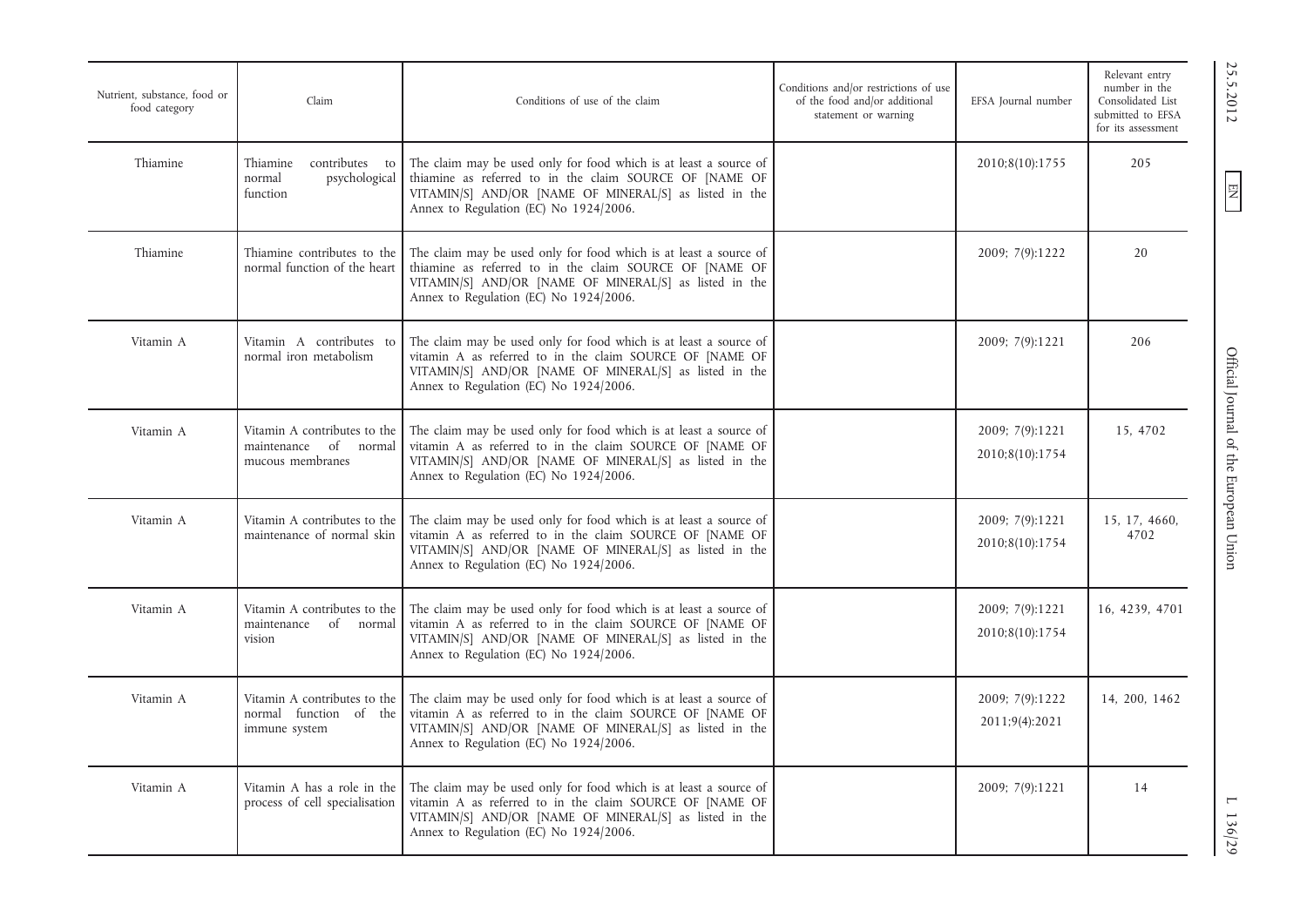| Nutrient, substance, food or<br>food category | Claim                                                                     | Conditions of use of the claim                                                                                                                                                                                                      | Conditions and/or restrictions of use<br>of the food and/or additional<br>statement or warning | EFSA Journal number                | Relevant entry<br>number in the<br>Consolidated List<br>submitted to EFSA<br>for its assessment |
|-----------------------------------------------|---------------------------------------------------------------------------|-------------------------------------------------------------------------------------------------------------------------------------------------------------------------------------------------------------------------------------|------------------------------------------------------------------------------------------------|------------------------------------|-------------------------------------------------------------------------------------------------|
| Vitamin B12                                   | Vitamin B12 contributes to<br>energy-yielding<br>normal<br>metabolism     | The claim may be used only for food which is at least a source of<br>vitamin B12 as referred to in the claim SOURCE OF [NAME OF<br>VITAMIN/S] AND/OR [NAME OF MINERAL/S] as listed in the<br>Annex to Regulation (EC) No 1924/2006. |                                                                                                | 2009; 7(9):1223                    | 99, 190                                                                                         |
| Vitamin B12                                   | Vitamin B12 contributes to<br>normal functioning of the<br>nervous system | The claim may be used only for food which is at least a source of<br>vitamin B12 as referred to in the claim SOURCE OF [NAME OF<br>VITAMIN/S] AND/OR [NAME OF MINERAL/S] as listed in the<br>Annex to Regulation (EC) No 1924/2006. |                                                                                                | 2010;8(10):4114                    | 95, 97, 98, 100,<br>102, 109                                                                    |
| Vitamin B12                                   | Vitamin B12 contributes to<br>normal<br>homocysteine<br>metabolism        | The claim may be used only for food which is at least a source of<br>vitamin B12 as referred to in the claim SOURCE OF [NAME OF<br>VITAMIN/S] AND/OR [NAME OF MINERAL/S] as listed in the<br>Annex to Regulation (EC) No 1924/2006. |                                                                                                | 2010;8(10):4114                    | 96, 103, 106                                                                                    |
| Vitamin B12                                   | Vitamin B12 contributes to<br>normal<br>psychological<br>function         | The claim may be used only for food which is at least a source of<br>vitamin B12 as referred to in the claim SOURCE OF [NAME OF<br>VITAMIN/S] AND/OR [NAME OF MINERAL/S] as listed in the<br>Annex to Regulation (EC) No 1924/2006. |                                                                                                | 2010;8(10):4114                    | 95, 97, 98, 100,<br>102, 109                                                                    |
| Vitamin B12                                   | Vitamin B12 contributes to<br>normal<br>red<br>blood cell<br>formation    | The claim may be used only for food which is at least a source of<br>vitamin B12 as referred to in the claim SOURCE OF [NAME OF<br>VITAMIN/S] AND/OR [NAME OF MINERAL/S] as listed in the<br>Annex to Regulation (EC) No 1924/2006. |                                                                                                | 2009; 7(9):1223                    | 92, 101                                                                                         |
| Vitamin B12                                   | Vitamin B12 contributes to<br>the normal function of the<br>immune system | The claim may be used only for food which is at least a source of<br>vitamin B12 as referred to in the claim SOURCE OF [NAME OF<br>VITAMIN/S] AND/OR [NAME OF MINERAL/S] as listed in the<br>Annex to Regulation (EC) No 1924/2006. |                                                                                                | 2009; 7(9):1223                    | 107                                                                                             |
| Vitamin B12                                   | Vitamin B12 contributes to<br>the reduction of tiredness<br>and fatigue   | The claim may be used only for food which is at least a source of<br>vitamin B12 as referred to in the claim SOURCE OF [NAME OF<br>VITAMIN/S] AND/OR [NAME OF MINERAL/S] as listed in the<br>Annex to Regulation (EC) No 1924/2006. |                                                                                                | 2010;8(10):4114                    | 108                                                                                             |
| Vitamin B12                                   | Vitamin B12 has a role in<br>the process of cell division                 | The claim may be used only for food which is at least a source of<br>vitamin B12 as referred to in the claim SOURCE OF [NAME OF<br>VITAMIN/S] AND/OR [NAME OF MINERAL/S] as listed in the<br>Annex to Regulation (EC) No 1924/2006. |                                                                                                | 2009; 7(9):1223<br>2010;8(10):1756 | 93, 212                                                                                         |

L 136/30 Official Journal of the European Union 25.5.2012 25.5.2012 25.5.2012 25.5.2012 Official Journal of the European Union

1 136/30

 $EN$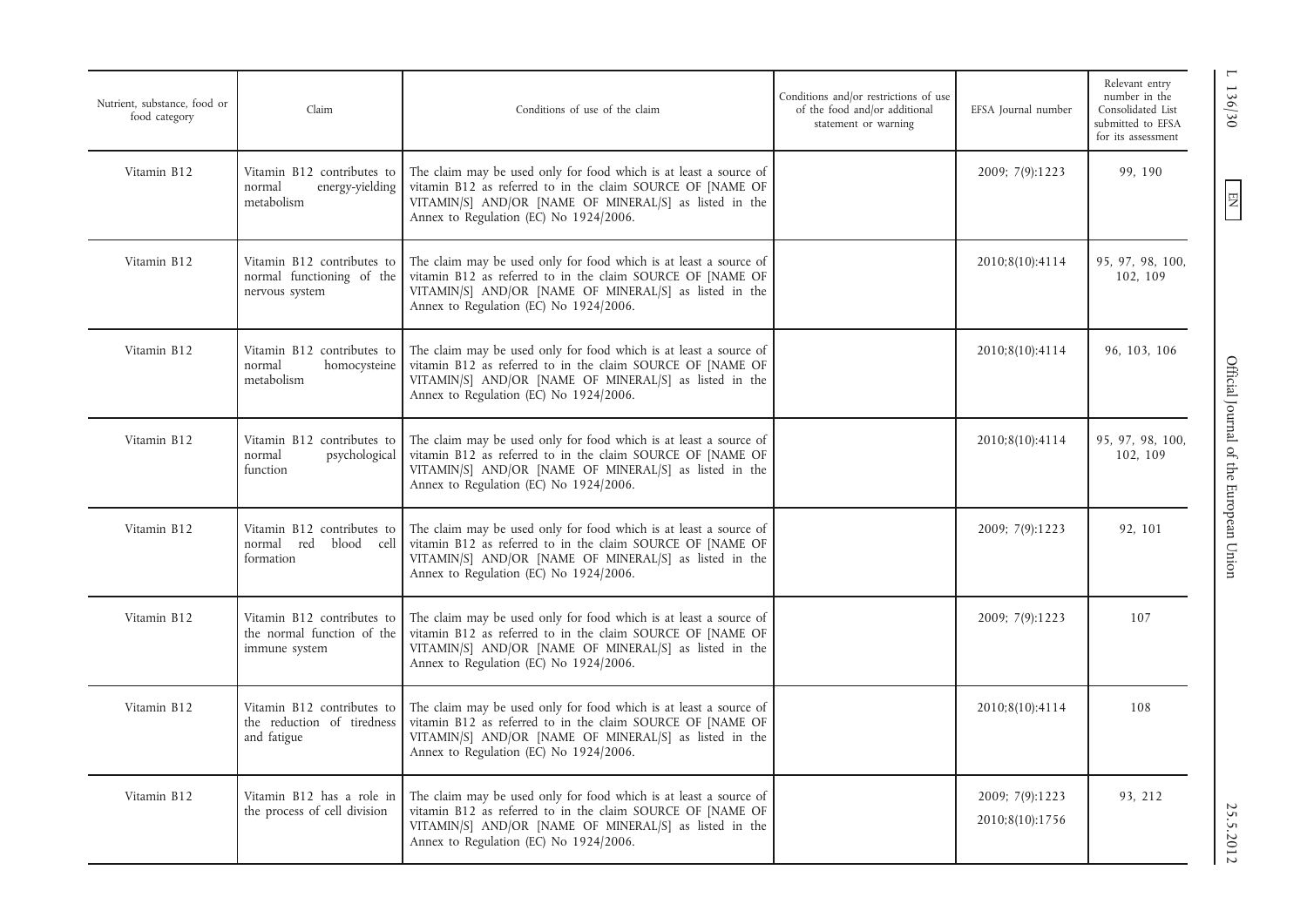| Nutrient, substance, food or<br>food category | Claim                                                                        | Conditions of use of the claim                                                                                                                                                                                                     | Conditions and/or restrictions of use<br>of the food and/or additional<br>statement or warning | EFSA Journal number | Relevant entry<br>number in the<br>Consolidated List<br>submitted to EFSA<br>for its assessment |
|-----------------------------------------------|------------------------------------------------------------------------------|------------------------------------------------------------------------------------------------------------------------------------------------------------------------------------------------------------------------------------|------------------------------------------------------------------------------------------------|---------------------|-------------------------------------------------------------------------------------------------|
| Vitamin B6                                    | Vitamin B6 contributes to<br>normal cysteine synthesis                       | The claim may be used only for food which is at least a source of<br>vitamin B6 as referred to in the claim SOURCE OF [NAME OF<br>VITAMIN/S] AND/OR [NAME OF MINERAL/S] as listed in the<br>Annex to Regulation (EC) No 1924/2006. |                                                                                                | 2010;8(10):1759     | 4283                                                                                            |
| Vitamin B6                                    | Vitamin B6 contributes to<br>normal<br>energy-yielding<br>metabolism         | The claim may be used only for food which is at least a source of<br>vitamin B6 as referred to in the claim SOURCE OF [NAME OF<br>VITAMIN/S] AND/OR [NAME OF MINERAL/S] as listed in the<br>Annex to Regulation (EC) No 1924/2006. |                                                                                                | 2010;8(10):1759     | 75, 214                                                                                         |
| Vitamin B6                                    | Vitamin B6 contributes to<br>normal functioning of the<br>nervous system     | The claim may be used only for food which is at least a source of<br>vitamin B6 as referred to in the claim SOURCE OF [NAME OF<br>VITAMIN/S] AND/OR [NAME OF MINERAL/S] as listed in the<br>Annex to Regulation (EC) No 1924/2006. |                                                                                                | 2009; 7(9):1225     | 66                                                                                              |
| Vitamin B6                                    | Vitamin B6 contributes to<br>normal<br>homocysteine<br>metabolism            | The claim may be used only for food which is at least a source of<br>vitamin B6 as referred to in the claim SOURCE OF [NAME OF<br>VITAMIN/S] AND/OR [NAME OF MINERAL/S] as listed in the<br>Annex to Regulation (EC) No 1924/2006. |                                                                                                | 2010;8(10):1759     | 73, 76, 199                                                                                     |
| Vitamin B6                                    | Vitamin B6 contributes to<br>protein<br>normal<br>and<br>glycogen metabolism | The claim may be used only for food which is at least a source of<br>vitamin B6 as referred to in the claim SOURCE OF [NAME OF<br>VITAMIN/S] AND/OR [NAME OF MINERAL/S] as listed in the<br>Annex to Regulation (EC) No 1924/2006. |                                                                                                | 2009; 7(9):1225     | 65, 70, 71                                                                                      |
| Vitamin B6                                    | Vitamin B6 contributes to<br>psychological<br>normal<br>function             | The claim may be used only for food which is at least a source of<br>vitamin B6 as referred to in the claim SOURCE OF [NAME OF<br>VITAMIN/S] AND/OR [NAME OF MINERAL/S] as listed in the<br>Annex to Regulation (EC) No 1924/2006. |                                                                                                | 2010;8(10):1759     | 77                                                                                              |

25.5.2012

EN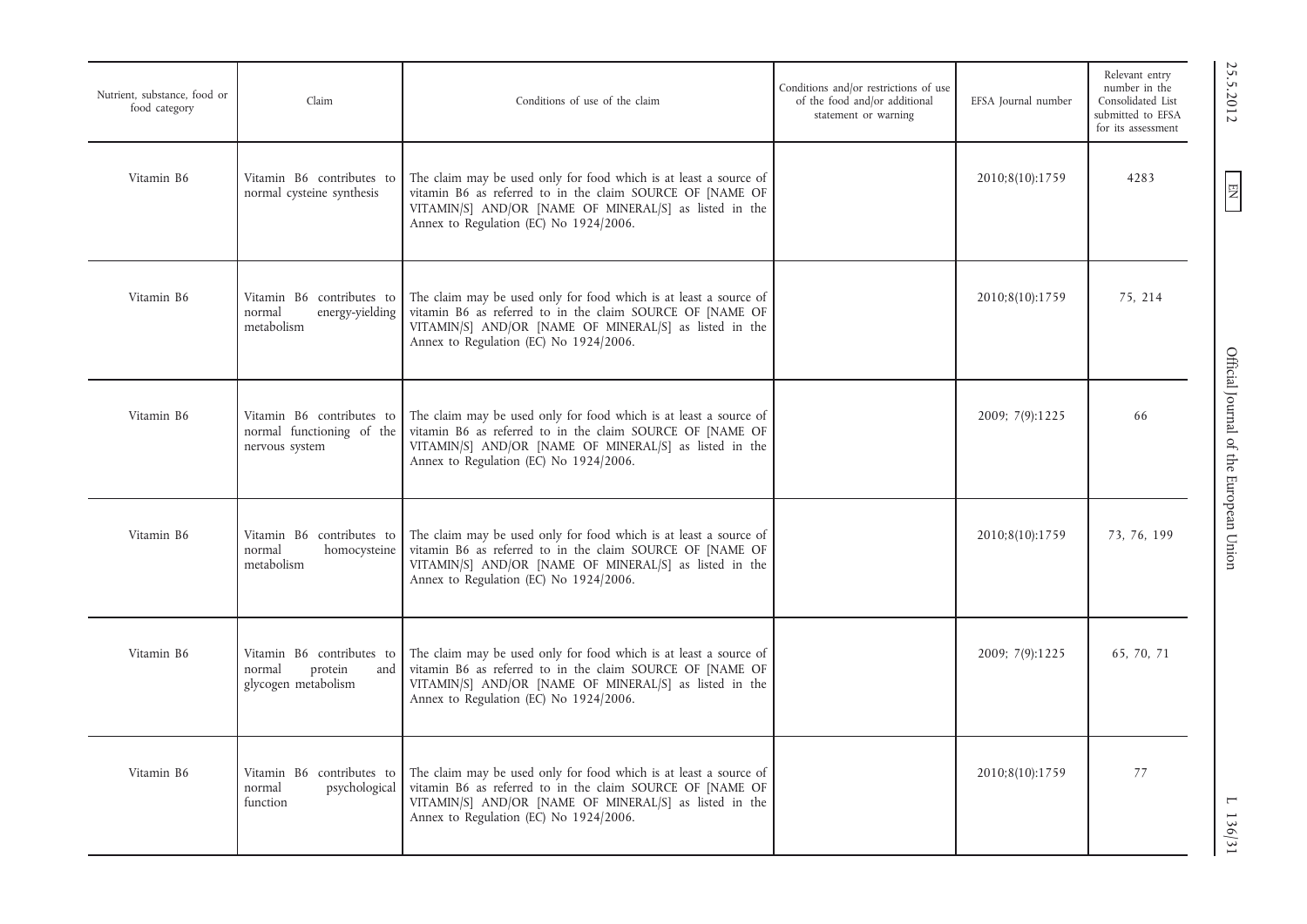| Nutrient, substance, food or<br>food category | Claim                                                                                                                                   | Conditions of use of the claim                                                                                                                                                                                                                                                                          | Conditions and/or restrictions of use<br>of the food and/or additional<br>statement or warning | EFSA Journal number | Relevant entry<br>number in the<br>Consolidated List<br>submitted to EFSA<br>for its assessment |
|-----------------------------------------------|-----------------------------------------------------------------------------------------------------------------------------------------|---------------------------------------------------------------------------------------------------------------------------------------------------------------------------------------------------------------------------------------------------------------------------------------------------------|------------------------------------------------------------------------------------------------|---------------------|-------------------------------------------------------------------------------------------------|
| Vitamin B6                                    | Vitamin B6 contributes to<br>red<br>blood cell<br>normal<br>formation                                                                   | The claim may be used only for food which is at least a source of<br>vitamin B6 as referred to in the claim SOURCE OF [NAME OF<br>VITAMIN/S] AND/OR [NAME OF MINERAL/S] as listed in the<br>Annex to Regulation (EC) No 1924/2006.                                                                      |                                                                                                | 2009; 7(9):1225     | 67, 72, 186                                                                                     |
| Vitamin B6                                    | Vitamin B6 contributes to<br>the normal function of the<br>immune system                                                                | The claim may be used only for food which is at least a source of<br>vitamin B6 as referred to in the claim SOURCE OF [NAME OF<br>VITAMIN/S] AND/OR [NAME OF MINERAL/S] as listed in the<br>Annex to Regulation (EC) No 1924/2006.                                                                      |                                                                                                | 2009; 7(9):1225     | 68                                                                                              |
| Vitamin B6                                    | Vitamin B6 contributes to<br>the reduction of tiredness<br>and fatigue                                                                  | The claim may be used only for food which is at least a source of<br>vitamin B6 as referred to in the claim SOURCE OF [NAME OF<br>VITAMIN/S] AND/OR [NAME OF MINERAL/S] as listed in the<br>Annex to Regulation (EC) No 1924/2006.                                                                      |                                                                                                | 2010;8(10):1759     | 78                                                                                              |
| Vitamin B6                                    | Vitamin B6 contributes to<br>the regulation of hormonal<br>activity                                                                     | The claim may be used only for food which is at least a source of<br>vitamin B6 as referred to in the claim SOURCE OF [NAME OF<br>VITAMIN/S] AND/OR [NAME OF MINERAL/S] as listed in the<br>Annex to Regulation (EC) No 1924/2006.                                                                      |                                                                                                | 2009; 7(9):1225     | 69                                                                                              |
| Vitamin C                                     | Vitamin C contributes to<br>the<br>maintain<br>normal<br>function of the immune<br>system during and after<br>intense physical exercise | The claim may be used only for food which provides a daily intake<br>of 200 mg vitamin C. In order to bear the claim information shall<br>be given to the consumer that the beneficial effect is obtained with<br>a daily intake of 200 mg in addition to the recommended daily<br>intake of vitamin C. |                                                                                                | 2009; 7(9):1226     | 144                                                                                             |
| Vitamin C                                     | Vitamin C contributes to<br>normal collagen formation<br>for the normal function of<br>blood vessels                                    | The claim may be used only for food which is at least a source of<br>vitamin C as referred to in the claim SOURCE OF [NAME OF<br>VITAMIN/S] AND/OR [NAME OF MINERAL/S] as listed in the<br>Annex to Regulation (EC) No 1924/2006.                                                                       |                                                                                                | 2009; 7(9):1226     | 130, 131, 149                                                                                   |
| Vitamin C                                     | Vitamin C contributes to<br>normal collagen formation<br>for the normal function of<br>bones                                            | The claim may be used only for food which is at least a source of<br>vitamin C as referred to in the claim SOURCE OF [NAME OF<br>VITAMIN/S] AND/OR [NAME OF MINERAL/S] as listed in the<br>Annex to Regulation (EC) No 1924/2006.                                                                       |                                                                                                | 2009; 7(9):1226     | 131, 149                                                                                        |

EN L 136/32 Official Journal of the European Union 25.5.2012 25.5.2012 25.5.2012 25.5.2012 25.5.2012 25.5.2012 25.5.2012 25.5.2012 25.00 Official Journal of the European Union

 $1136/32$ 

 $EN$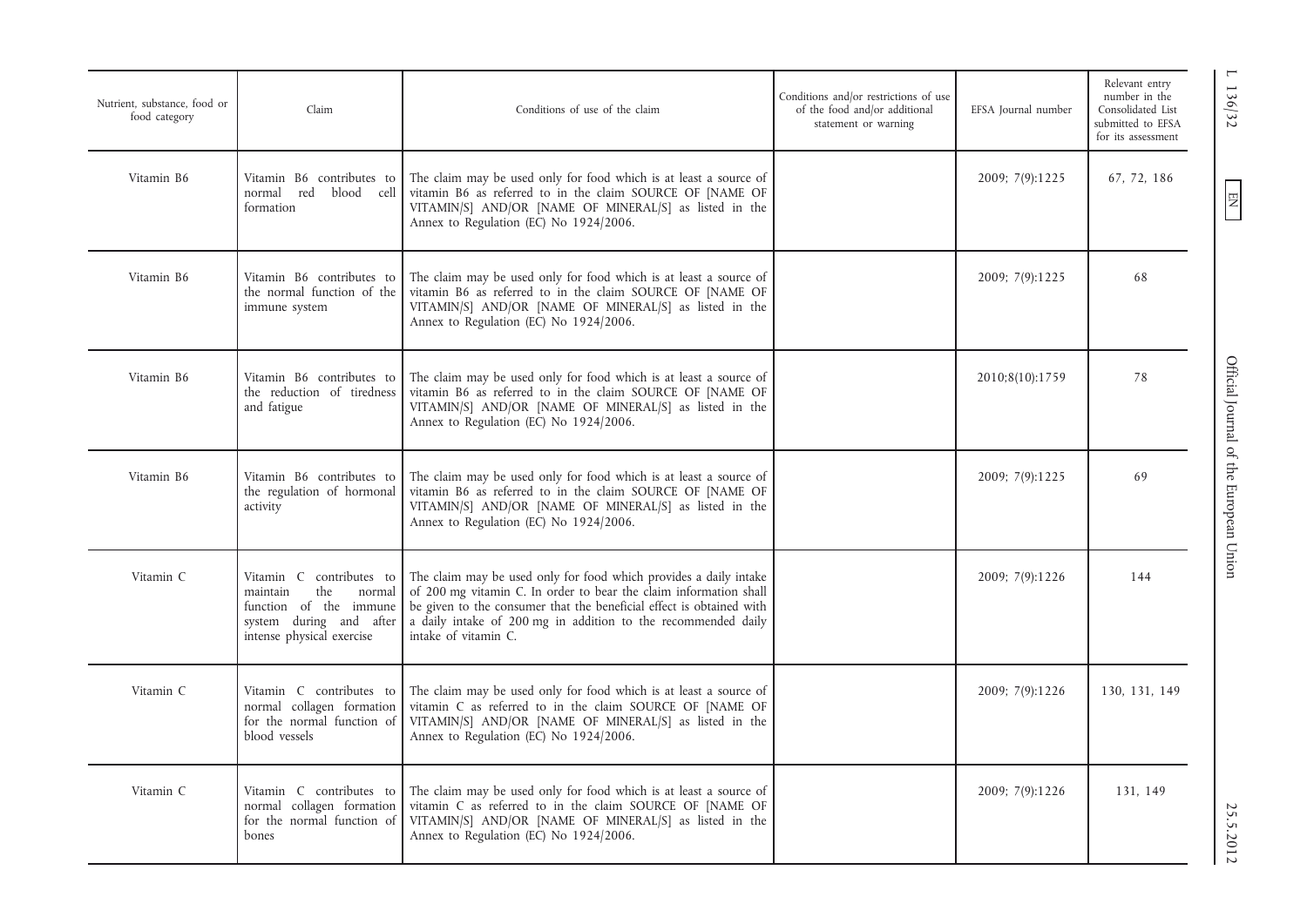| Nutrient, substance, food or<br>food category | Claim                                                                                            | Conditions of use of the claim                                                                                                                                                                                                    | Conditions and/or restrictions of use<br>of the food and/or additional<br>statement or warning | EFSA Journal number                | Relevant entry<br>number in the<br>Consolidated List<br>submitted to EFSA<br>for its assessment |
|-----------------------------------------------|--------------------------------------------------------------------------------------------------|-----------------------------------------------------------------------------------------------------------------------------------------------------------------------------------------------------------------------------------|------------------------------------------------------------------------------------------------|------------------------------------|-------------------------------------------------------------------------------------------------|
| Vitamin C                                     | Vitamin C contributes to<br>normal collagen formation<br>for the normal function of<br>cartilage | The claim may be used only for food which is at least a source of<br>vitamin C as referred to in the claim SOURCE OF [NAME OF<br>VITAMIN/S] AND/OR [NAME OF MINERAL/S] as listed in the<br>Annex to Regulation (EC) No 1924/2006. |                                                                                                | 2009; 7(9):1226                    | 131, 149                                                                                        |
| Vitamin C                                     | Vitamin C contributes to<br>normal collagen formation<br>for the normal function of<br>gums      | The claim may be used only for food which is at least a source of<br>vitamin C as referred to in the claim SOURCE OF [NAME OF<br>VITAMIN/S] AND/OR [NAME OF MINERAL/S] as listed in the<br>Annex to Regulation (EC) No 1924/2006. |                                                                                                | 2009; 7(9):1226                    | 131, 136, 149                                                                                   |
| Vitamin C                                     | Vitamin C contributes to<br>normal collagen formation<br>for the normal function of<br>skin      | The claim may be used only for food which is at least a source of<br>vitamin C as referred to in the claim SOURCE OF [NAME OF<br>VITAMIN/S] AND/OR [NAME OF MINERAL/S] as listed in the<br>Annex to Regulation (EC) No 1924/2006. |                                                                                                | 2009; 7(9):1226                    | 131, 137, 149                                                                                   |
| Vitamin C                                     | Vitamin C contributes to<br>normal collagen formation<br>for the normal function of<br>teeth     | The claim may be used only for food which is at least a source of<br>vitamin C as referred to in the claim SOURCE OF [NAME OF<br>VITAMIN/S] AND/OR [NAME OF MINERAL/S] as listed in the<br>Annex to Regulation (EC) No 1924/2006. |                                                                                                | 2009; 7(9):1226                    | 131, 149                                                                                        |
| Vitamin C                                     | Vitamin C contributes to<br>energy-yielding<br>normal<br>metabolism                              | The claim may be used only for food which is at least a source of<br>vitamin C as referred to in the claim SOURCE OF [NAME OF<br>VITAMIN/S] AND/OR [NAME OF MINERAL/S] as listed in the<br>Annex to Regulation (EC) No 1924/2006. |                                                                                                | 2009; 7(9):1226<br>2010;8(10):1815 | 135, 2334, 3196                                                                                 |
| Vitamin C                                     | Vitamin C contributes to<br>normal functioning of the<br>nervous system                          | The claim may be used only for food which is at least a source of<br>vitamin C as referred to in the claim SOURCE OF [NAME OF<br>VITAMIN/S] AND/OR [NAME OF MINERAL/S] as listed in the<br>Annex to Regulation (EC) No 1924/2006. |                                                                                                | 2009; 7(9):1226                    | 133                                                                                             |
| Vitamin C                                     | contributes to<br>Vitamin C<br>psychological<br>normal<br>function                               | The claim may be used only for food which is at least a source of<br>vitamin C as referred to in the claim SOURCE OF [NAME OF<br>VITAMIN/S] AND/OR [NAME OF MINERAL/S] as listed in the<br>Annex to Regulation (EC) No 1924/2006. |                                                                                                | 2010;8(10):1815                    | 140                                                                                             |

 $EN$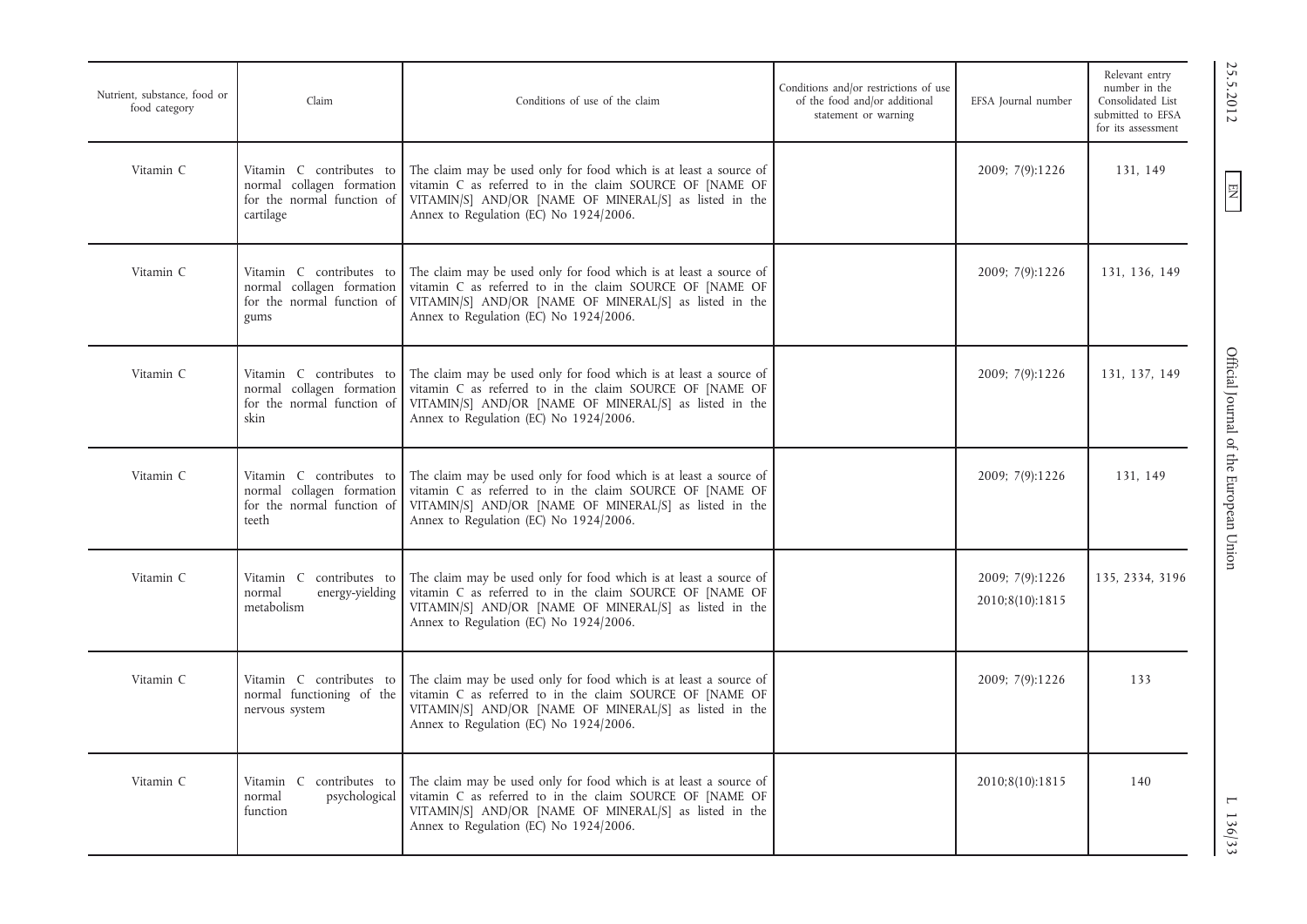| Nutrient, substance, food or<br>food category | Claim                                                                                  | Conditions of use of the claim                                                                                                                                                                                                    | Conditions and/or restrictions of use<br>of the food and/or additional<br>statement or warning | EFSA Journal number                | Relevant entry<br>number in the<br>Consolidated List<br>submitted to EFSA<br>for its assessment |
|-----------------------------------------------|----------------------------------------------------------------------------------------|-----------------------------------------------------------------------------------------------------------------------------------------------------------------------------------------------------------------------------------|------------------------------------------------------------------------------------------------|------------------------------------|-------------------------------------------------------------------------------------------------|
| Vitamin C                                     | Vitamin C contributes to the<br>normal function of the<br>immune system                | The claim may be used only for food which is at least a source of<br>vitamin C as referred to in the claim SOURCE OF [NAME OF<br>VITAMIN/S] AND/OR [NAME OF MINERAL/S] as listed in the<br>Annex to Regulation (EC) No 1924/2006. |                                                                                                | 2009; 7(9):1226<br>2010;8(10):1815 | 134, 4321                                                                                       |
| Vitamin C                                     | Vitamin C contributes to the<br>protection of cells from<br>oxidative stress           | The claim may be used only for food which is at least a source of<br>vitamin C as referred to in the claim SOURCE OF [NAME OF<br>VITAMIN/S] AND/OR [NAME OF MINERAL/S] as listed in the<br>Annex to Regulation (EC) No 1924/2006. |                                                                                                | 2009; 7(9):1226<br>2010;8(10):1815 | 129, 138, 143,<br>148, 3331                                                                     |
| Vitamin C                                     | Vitamin C contributes to the<br>reduction of tiredness and<br>fatigue                  | The claim may be used only for food which is at least a source of<br>vitamin C as referred to in the claim SOURCE OF [NAME OF<br>VITAMIN/S] AND/OR [NAME OF MINERAL/S] as listed in the<br>Annex to Regulation (EC) No 1924/2006. |                                                                                                | 2010;8(10):1815                    | 139, 2622                                                                                       |
| Vitamin C                                     | Vitamin C contributes to the<br>regeneration of the reduced<br>form of vitamin E       | The claim may be used only for food which is at least a source of<br>vitamin C as referred to in the claim SOURCE OF [NAME OF<br>VITAMIN/S] AND/OR [NAME OF MINERAL/S] as listed in the<br>Annex to Regulation (EC) No 1924/2006. |                                                                                                | 2010;8(10):1815                    | 202                                                                                             |
| Vitamin C                                     | Vitamin C increases iron<br>absorption                                                 | The claim may be used only for food which is at least a source of<br>vitamin C as referred to in the claim SOURCE OF [NAME OF<br>VITAMIN/S] AND/OR [NAME OF MINERAL/S] as listed in the<br>Annex to Regulation (EC) No 1924/2006. |                                                                                                | 2009; 7(9):1226                    | 132, 147                                                                                        |
| Vitamin D                                     | Vitamin D contributes to<br>normal absorption/utilisation<br>of calcium and phosphorus | The claim may be used only for food which is at least a source of<br>vitamin D as referred to in the claim SOURCE OF [NAME OF<br>VITAMIN/S] AND/OR [NAME OF MINERAL/S] as listed in the<br>Annex to Regulation (EC) No 1924/2006. |                                                                                                | 2009; 7(9):1227                    | 152, 157, 215                                                                                   |
| Vitamin D                                     | Vitamin D contributes to<br>normal blood calcium levels                                | The claim may be used only for food which is at least a source of<br>vitamin D as referred to in the claim SOURCE OF [NAME OF<br>VITAMIN/S] AND/OR [NAME OF MINERAL/S] as listed in the<br>Annex to Regulation (EC) No 1924/2006. |                                                                                                | 2009; 7(9):1227<br>2011;9(6):2203  | 152.157<br>215                                                                                  |
|                                               |                                                                                        |                                                                                                                                                                                                                                   |                                                                                                |                                    |                                                                                                 |

EN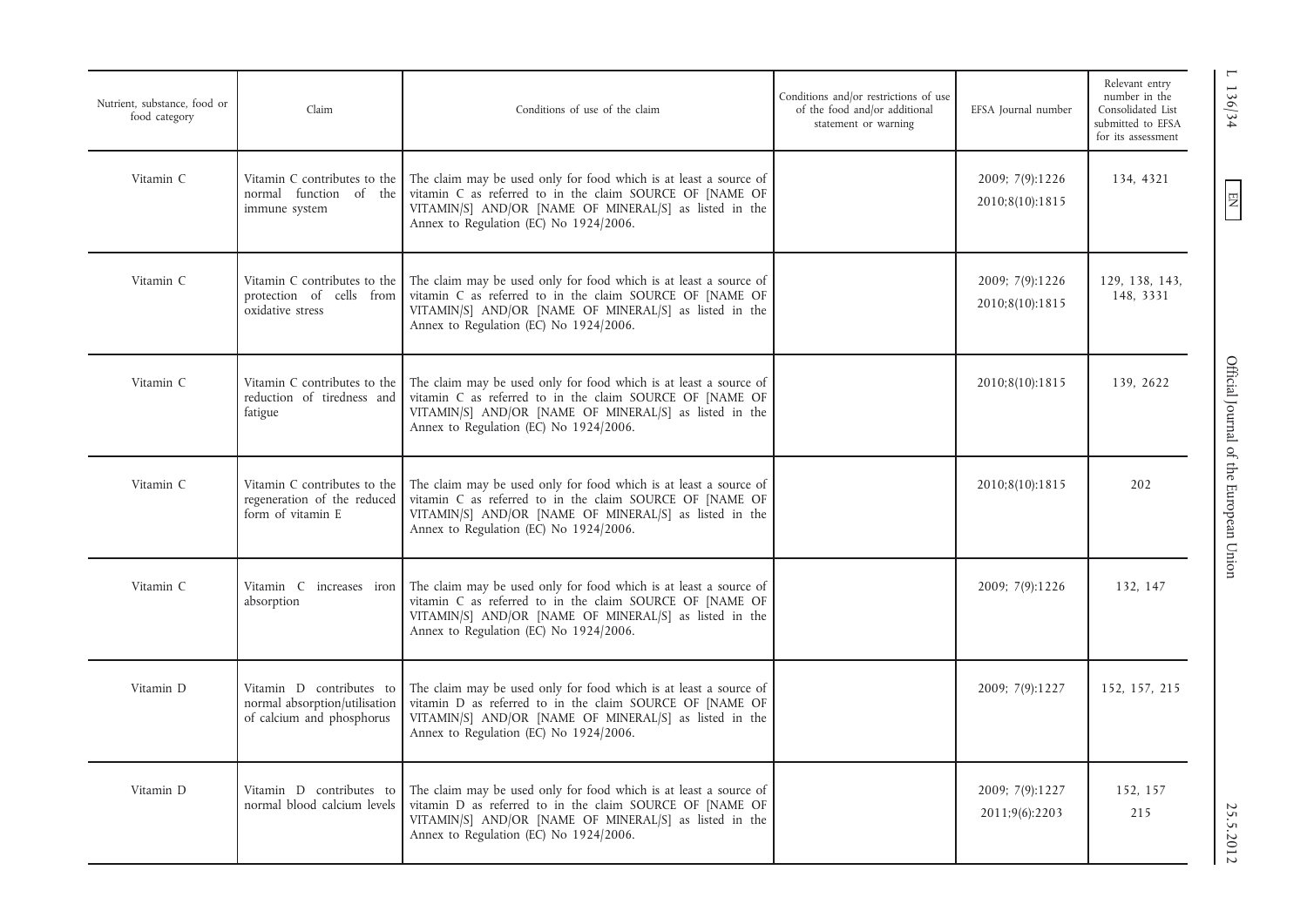| Nutrient, substance, food or<br>food category | Claim                                                                        | Conditions of use of the claim                                                                                                                                                                                                    | Conditions and/or restrictions of use<br>of the food and/or additional<br>statement or warning | EFSA Journal number | Relevant entry<br>number in the<br>Consolidated List<br>submitted to EFSA<br>for its assessment |
|-----------------------------------------------|------------------------------------------------------------------------------|-----------------------------------------------------------------------------------------------------------------------------------------------------------------------------------------------------------------------------------|------------------------------------------------------------------------------------------------|---------------------|-------------------------------------------------------------------------------------------------|
| Vitamin D                                     | Vitamin D contributes to the<br>of normal<br>maintenance<br>bones            | The claim may be used only for food which is at least a source of<br>vitamin D as referred to in the claim SOURCE OF [NAME OF<br>VITAMIN/S] AND/OR [NAME OF MINERAL/S] as listed in the<br>Annex to Regulation (EC) No 1924/2006. |                                                                                                | 2009; 7(9):1227     | 150, 151, 158,<br>350                                                                           |
| Vitamin D                                     | Vitamin D contributes to the<br>maintenance of normal<br>muscle function     | The claim may be used only for food which is at least a source of<br>vitamin D as referred to in the claim SOURCE OF [NAME OF<br>VITAMIN/S] AND/OR [NAME OF MINERAL/S] as listed in the<br>Annex to Regulation (EC) No 1924/2006. |                                                                                                | 2010; 8(2):1468     | 155                                                                                             |
| Vitamin D                                     | Vitamin D contributes to the<br>maintenance of normal teeth                  | The claim may be used only for food which is at least a source of<br>vitamin D as referred to in the claim SOURCE OF [NAME OF<br>VITAMIN/S] AND/OR [NAME OF MINERAL/S] as listed in the<br>Annex to Regulation (EC) No 1924/2006. |                                                                                                | 2009; 7(9):1227     | 151, 158                                                                                        |
| Vitamin D                                     | Vitamin D contributes to the<br>normal function of the<br>immune system      | The claim may be used only for food which is at least a source of<br>vitamin D as referred to in the claim SOURCE OF [NAME OF<br>VITAMIN/S] AND/OR [NAME OF MINERAL/S] as listed in the<br>Annex to Regulation (EC) No 1924/2006. |                                                                                                | 2010; 8(2):1468     | 154, 159                                                                                        |
| Vitamin D                                     | Vitamin D has a role in the<br>process of cell division                      | The claim may be used only for food which is at least a source of<br>vitamin D as referred to in the claim SOURCE OF [NAME OF<br>VITAMIN/S] AND/OR [NAME OF MINERAL/S] as listed in the<br>Annex to Regulation (EC) No 1924/2006. |                                                                                                | 2009; 7(9):1227     | 153                                                                                             |
| Vitamin E                                     | Vitamin E contributes to the<br>protection of cells from<br>oxidative stress | The claim may be used only for food which is at least a source of<br>vitamin E as referred to in the claim SOURCE OF [NAME OF<br>VITAMIN/S] AND/OR [NAME OF MINERAL/S] as listed in the<br>Annex to Regulation (EC) No 1924/2006. |                                                                                                | 2010;8(10):1816     | 160, 162, 1947                                                                                  |

 $\text{C.35}$   $\text{C.51}$   $\text{C.61}$   $\text{C.73}$   $\text{C.73}$   $\text{C.73}$   $\text{C.73}$   $\text{C.73}$   $\text{C.73}$   $\text{C.73}$   $\text{C.73}$   $\text{C.73}$   $\text{C.73}$   $\text{C.73}$   $\text{C.73}$   $\text{C.73}$   $\text{C.73}$   $\text{C.73}$   $\text{C.73}$   $\text{C.73}$  Official Journal of the European Union

25.5.2012

EN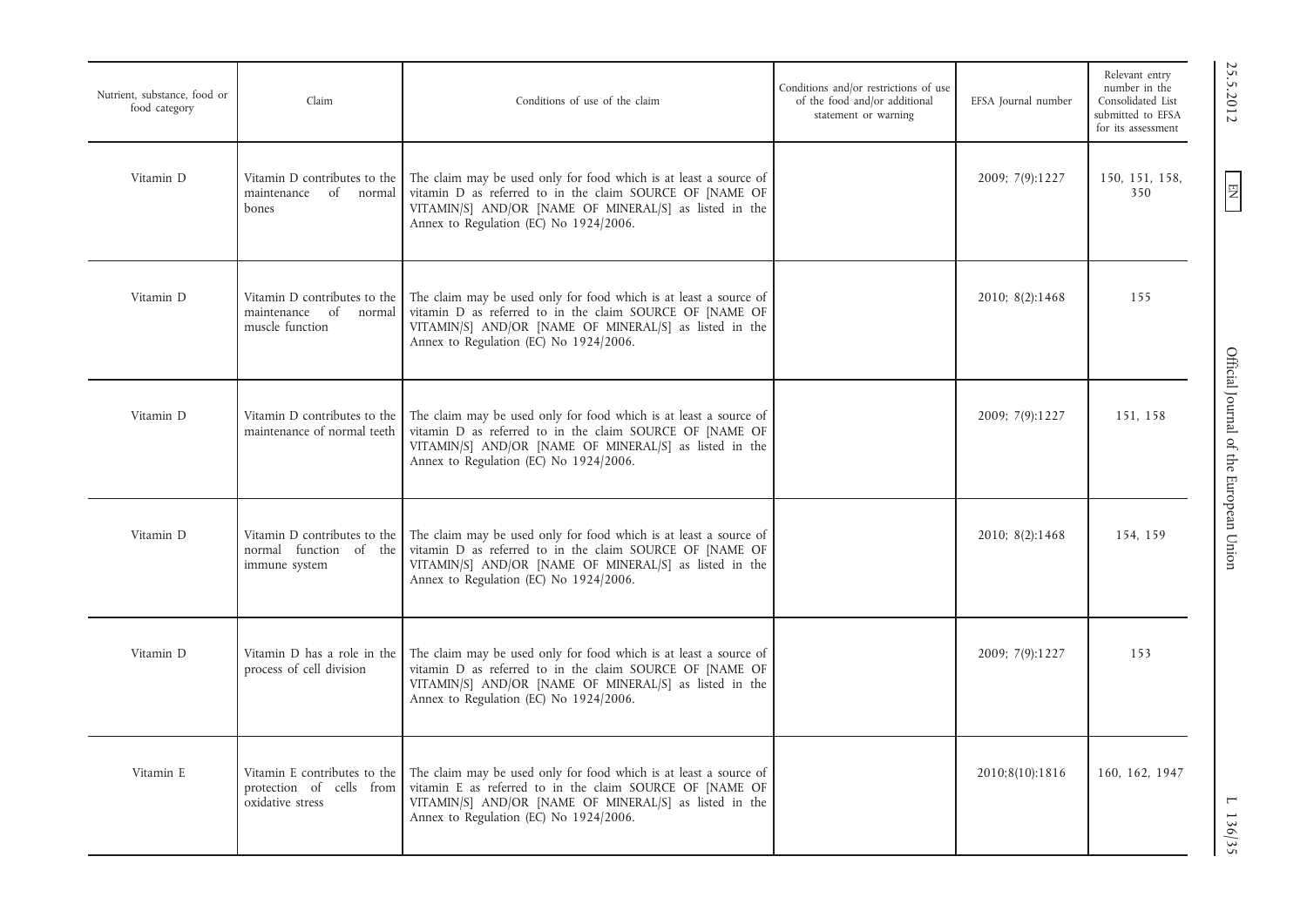| Nutrient, substance, food or<br>food category | Claim                                                                                                   | Conditions of use of the claim                                                                                                                                                                                                                                                                                                                    | Conditions and/or restrictions of use<br>of the food and/or additional<br>statement or warning | EFSA Journal number | Relevant entry<br>number in the<br>Consolidated List<br>submitted to EFSA<br>for its assessment |
|-----------------------------------------------|---------------------------------------------------------------------------------------------------------|---------------------------------------------------------------------------------------------------------------------------------------------------------------------------------------------------------------------------------------------------------------------------------------------------------------------------------------------------|------------------------------------------------------------------------------------------------|---------------------|-------------------------------------------------------------------------------------------------|
| Vitamin K                                     | Vitamin K contributes to<br>normal blood clotting                                                       | The claim may be used only for food which is at least a source of<br>vitamin K as referred to in the claim SOURCE OF [NAME OF<br>VITAMIN/S] AND/OR [NAME OF MINERAL/S] as listed in the<br>Annex to Regulation (EC) No 1924/2006.                                                                                                                 |                                                                                                | 2009; 7 (9):1228    | 124, 126                                                                                        |
| Vitamin K                                     | Vitamin K contributes to the<br>of normal<br>maintenance<br>bones                                       | The claim may be used only for food which is at least a source of<br>vitamin K as referred to in the claim SOURCE OF [NAME OF<br>VITAMIN/S] AND/OR [NAME OF MINERAL/S] as listed in the<br>Annex to Regulation (EC) No 1924/2006.                                                                                                                 |                                                                                                | 2009; 7 (9):1228    | 123, 127, 128,<br>2879                                                                          |
| Walnuts                                       | Walnuts contribute to the<br>improvement of the elas-<br>ticity of blood vessels                        | The claim may be used only for food which provides a daily intake<br>of 30 g of walnuts. In order to bear the claim, information shall be<br>given to the consumer that the beneficial effect is obtained with a<br>daily intake of 30 g of walnuts.                                                                                              |                                                                                                | 2011;9(4):2074      | 1155, 1157                                                                                      |
| Water                                         | Water contributes to the<br>maintenance<br>of<br>normal<br>physical and cognitive func-<br>tions        | In order to bear the claim, information shall be given to the<br>consumer that in order to obtain the claimed effect, at least 2.0 L<br>of water, from all sources, should be consumed per day.                                                                                                                                                   | The claim may be used only on<br>water complying with Directives<br>2009/54/EC and/or 98/83/EC | 2011;9(4):2075      | 1102, 1209,<br>1294, 1331                                                                       |
| Water                                         | Water contributes to the<br>maintenance of normal regu-<br>of<br>lation<br>the<br>body's<br>temperature | In order to bear the claim, information shall be given to the<br>consumer that in order to obtain the claimed effect, at least 2,0 L<br>of water, from all sources, should be consumed per day.                                                                                                                                                   | The claim may be used only on<br>water complying with Directives<br>2009/54/EC and/or 98/83/EC | 2011;9(4):2075      | 1208                                                                                            |
| Wheat bran fibre                              | Wheat bran fibre contributes<br>acceleration of<br>an<br>to<br>intestinal transit                       | The claim may be used only for food which is high in that fibre as<br>referred to in the claim HIGH FIBRE as listed in the Annex to<br>Regulation (EC) No 1924/2006. In order to bear the claim<br>information shall be given to the consumer that the claimed<br>effect is obtained with a daily intake of at least 10 g of wheat<br>bran fibre. |                                                                                                | 2010;8(10):1817     | 828, 839, 3067,<br>4699                                                                         |
| Wheat bran fibre                              | Wheat bran fibre contributes<br>to an increase in faecal bulk                                           | The claim may be used only for food which is high in that fibre as<br>referred to in the claim HIGH FIBRE as listed in the Annex to<br>Regulation (EC) No 1924/2006.                                                                                                                                                                              |                                                                                                | 2010;8(10):1817     | 3066                                                                                            |

L 136/36 Official Journal of the European Union 25.5.2012 25.5.2012 Official Journal of the European Union

1 136/36

 $\boxed{\phantom{\text{N}}}{\mathbf{N}}$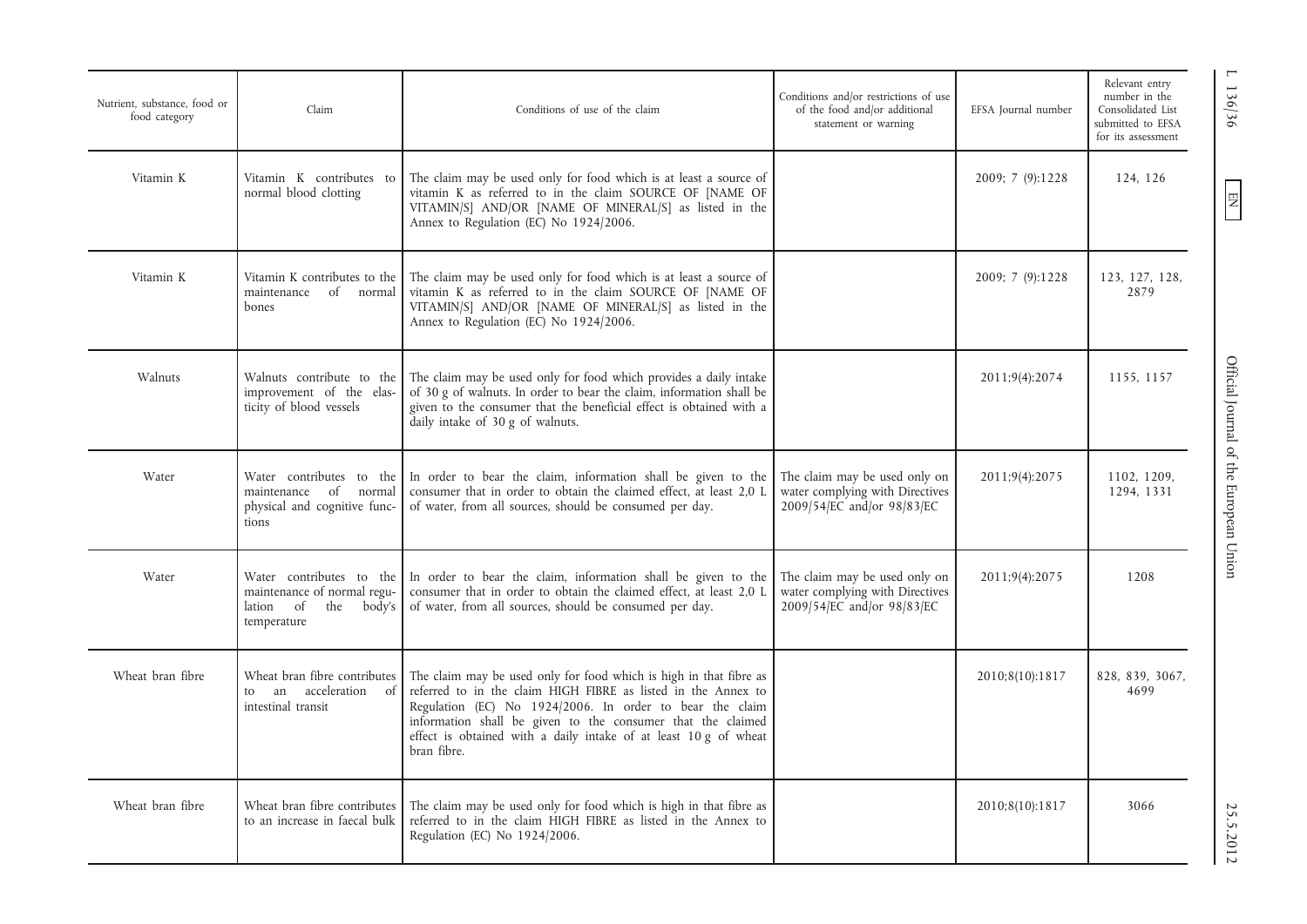| Nutrient, substance, food or<br>food category | Claim                                                    | Conditions of use of the claim                                                                                                                                                                                               | Conditions and/or restrictions of use<br>of the food and/or additional<br>statement or warning | EFSA Journal number | Relevant entry<br>number in the<br>Consolidated List<br>submitted to EFSA<br>for its assessment |
|-----------------------------------------------|----------------------------------------------------------|------------------------------------------------------------------------------------------------------------------------------------------------------------------------------------------------------------------------------|------------------------------------------------------------------------------------------------|---------------------|-------------------------------------------------------------------------------------------------|
| Zinc                                          | Zinc contributes to normal<br>acid-base metabolism       | The claim may be used only for food which is at least a source of<br>zinc as referred to in the claim SOURCE OF [NAME OF<br>VITAMIN/S] AND/OR [NAME OF MINERAL/S] as listed in the<br>Annex to Regulation (EC) No 1924/2006. |                                                                                                | 2009; 7(9):1229     | 360                                                                                             |
| Zinc                                          | Zinc contributes to normal<br>carbohydrate metabolism    | The claim may be used only for food which is at least a source of<br>zinc as referred to in the claim SOURCE OF [NAME OF<br>VITAMIN/S] AND/OR [NAME OF MINERAL/S] as listed in the<br>Annex to Regulation (EC) No 1924/2006. |                                                                                                | 2010;8(10):1819     | 382                                                                                             |
| Zinc                                          | Zinc contributes to normal<br>cognitive function         | The claim may be used only for food which is at least a source of<br>zinc as referred to in the claim SOURCE OF [NAME OF<br>VITAMIN/S] AND/OR [NAME OF MINERAL/S] as listed in the<br>Annex to Regulation (EC) No 1924/2006. |                                                                                                | 2009; 7(9):1229     | 296                                                                                             |
| Zinc                                          | Zinc contributes to normal<br>DNA synthesis              | The claim may be used only for food which is at least a source of<br>zinc as referred to in the claim SOURCE OF [NAME OF<br>VITAMIN/S] AND/OR [NAME OF MINERAL/S] as listed in the<br>Annex to Regulation (EC) No 1924/2006. |                                                                                                | 2010;8(10):1819     | 292, 293, 1759                                                                                  |
| Zinc                                          | Zinc contributes to normal<br>fertility and reproduction | The claim may be used only for food which is at least a source of<br>zinc as referred to in the claim SOURCE OF [NAME OF<br>VITAMIN/S] AND/OR [NAME OF MINERAL/S] as listed in the<br>Annex to Regulation (EC) No 1924/2006. |                                                                                                | 2009; 7(9):1229     | 297, 300                                                                                        |
| Zinc                                          | Zinc contributes to normal<br>macronutrient metabolism   | The claim may be used only for food which is at least a source of<br>zinc as referred to in the claim SOURCE OF [NAME OF<br>VITAMIN/S] AND/OR [NAME OF MINERAL/S] as listed in the<br>Annex to Regulation (EC) No 1924/2006. |                                                                                                | 2010;8(10):1819     | 2890                                                                                            |
| Zinc                                          | Zinc contributes to normal<br>metabolism of fatty acids  | The claim may be used only for food which is at least a source of<br>zinc as referred to in the claim SOURCE OF [NAME OF<br>VITAMIN/S] AND/OR [NAME OF MINERAL/S] as listed in the<br>Annex to Regulation (EC) No 1924/2006. |                                                                                                | 2009; 7(9):1229     | 302                                                                                             |

EN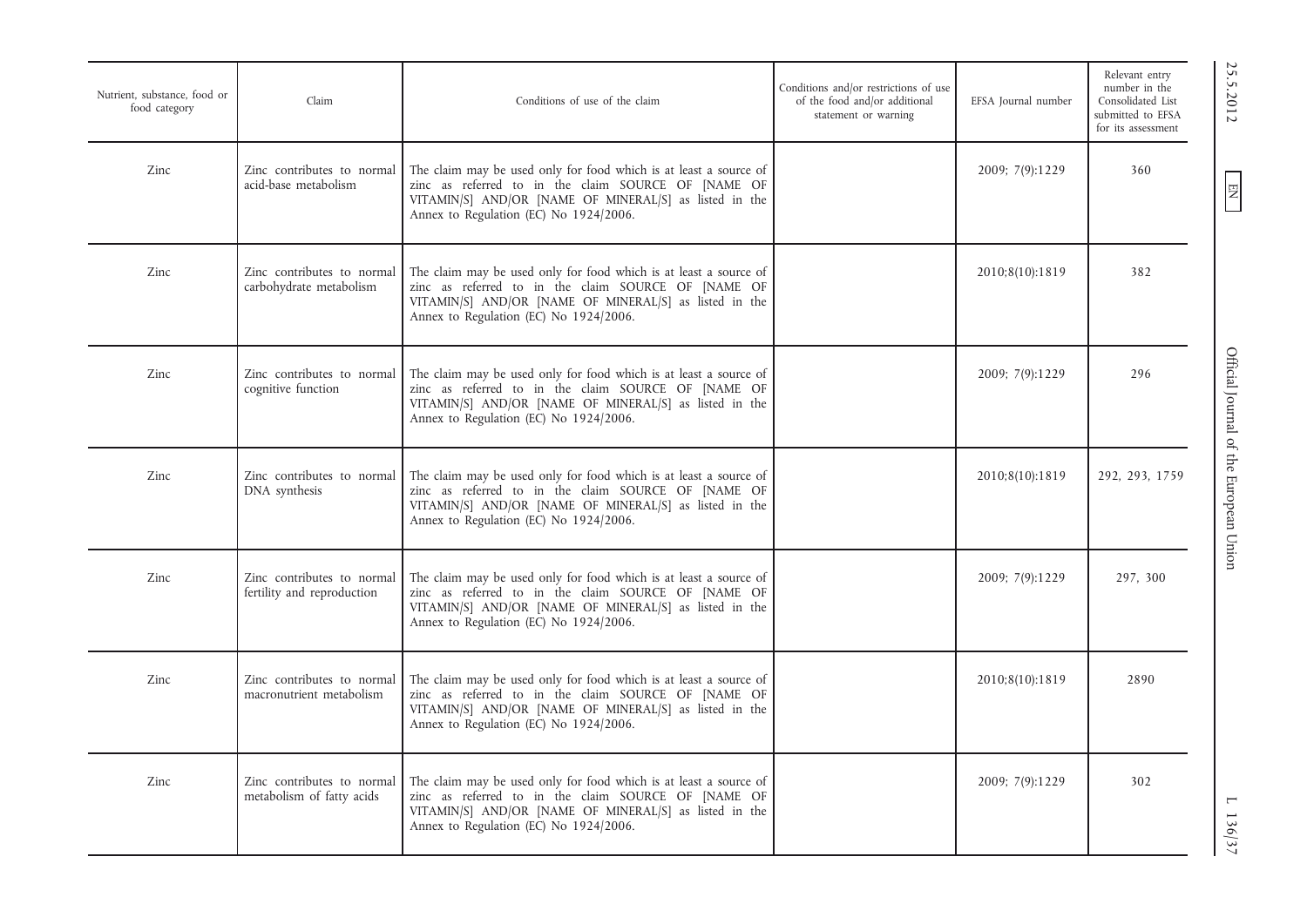| Nutrient, substance, food or<br>food category | Claim                                                        | Conditions of use of the claim                                                                                                                                                                                               | Conditions and/or restrictions of use<br>of the food and/or additional<br>statement or warning | EFSA Journal number | Relevant entry<br>number in the<br>Consolidated List<br>submitted to EFSA<br>for its assessment |
|-----------------------------------------------|--------------------------------------------------------------|------------------------------------------------------------------------------------------------------------------------------------------------------------------------------------------------------------------------------|------------------------------------------------------------------------------------------------|---------------------|-------------------------------------------------------------------------------------------------|
| Zinc                                          | Zinc contributes to normal<br>metabolism of vitamin A        | The claim may be used only for food which is at least a source of<br>zinc as referred to in the claim SOURCE OF [NAME OF<br>VITAMIN/S] AND/OR [NAME OF MINERAL/S] as listed in the<br>Annex to Regulation (EC) No 1924/2006. |                                                                                                | 2009; 7(9):1229     | 361                                                                                             |
| Zinc                                          | Zinc contributes to normal<br>protein synthesis              | The claim may be used only for food which is at least a source of<br>zinc as referred to in the claim SOURCE OF [NAME OF<br>VITAMIN/S] AND/OR [NAME OF MINERAL/S] as listed in the<br>Annex to Regulation (EC) No 1924/2006. |                                                                                                | 2010;8(10):1819     | 293, 4293                                                                                       |
| Zinc                                          | Zinc contributes to the<br>maintenance of<br>normal<br>bones | The claim may be used only for food which is at least a source of<br>zinc as referred to in the claim SOURCE OF [NAME OF<br>VITAMIN/S] AND/OR [NAME OF MINERAL/S] as listed in the<br>Annex to Regulation (EC) No 1924/2006. |                                                                                                | 2009; 7(9):1229     | 295, 1756                                                                                       |
| Zinc                                          | Zinc contributes to the<br>maintenance of normal hair        | The claim may be used only for food which is at least a source of<br>zinc as referred to in the claim SOURCE OF [NAME OF<br>VITAMIN/S] AND/OR [NAME OF MINERAL/S] as listed in the<br>Annex to Regulation (EC) No 1924/2006. |                                                                                                | 2010;8(10):1819     | 412                                                                                             |
| Zinc                                          | Zinc contributes to the<br>maintenance of normal nails       | The claim may be used only for food which is at least a source of<br>zinc as referred to in the claim SOURCE OF [NAME OF<br>VITAMIN/S] AND/OR [NAME OF MINERAL/S] as listed in the<br>Annex to Regulation (EC) No 1924/2006. |                                                                                                | 2010;8(10):1819     | 412                                                                                             |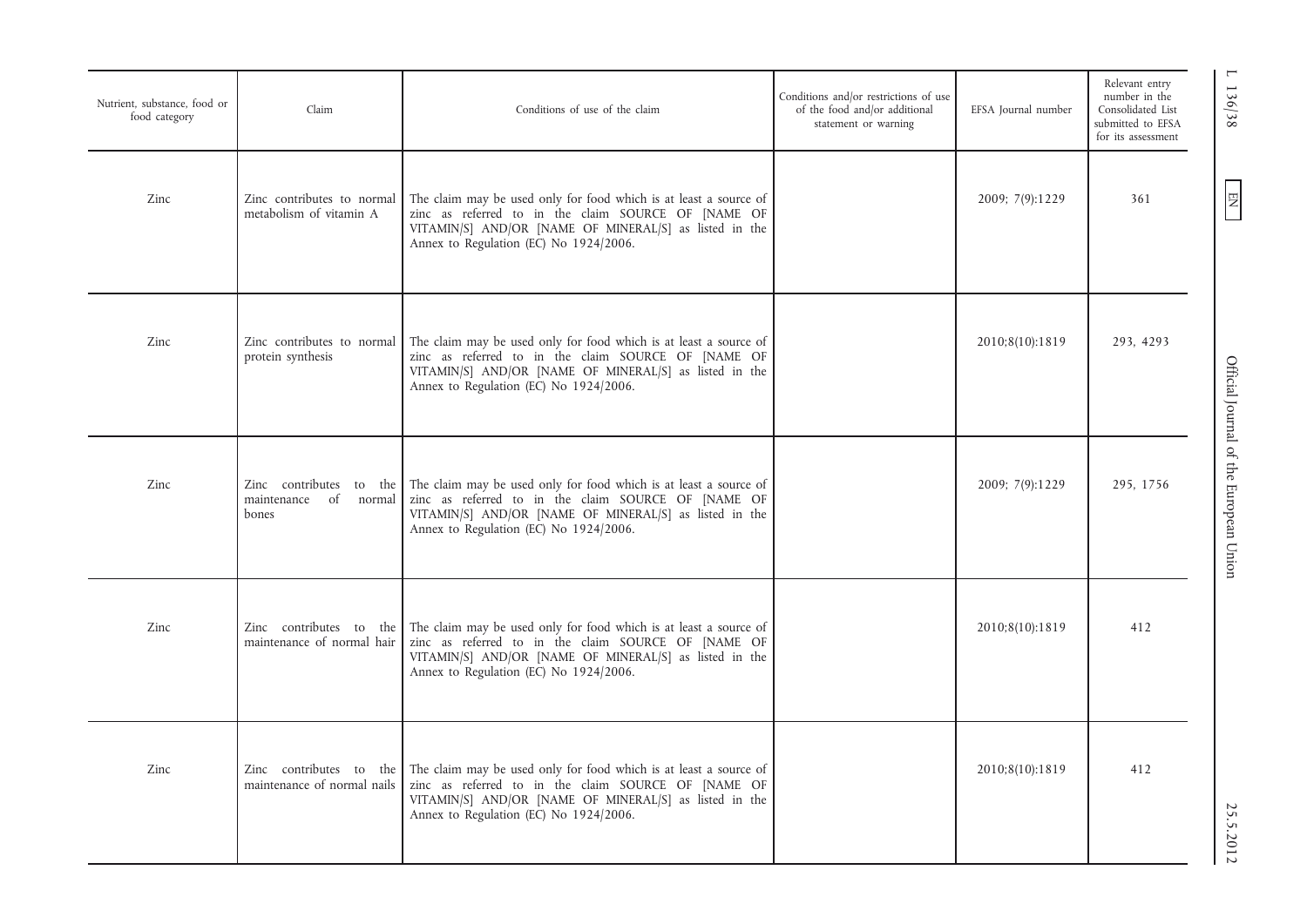| Nutrient, substance, food or<br>food category | Claim                                                                                         | Conditions of use of the claim                                                                                                                                                                                               | Conditions and/or restrictions of use<br>of the food and/or additional<br>statement or warning | EFSA Journal number | Relevant entry<br>number in the<br>Consolidated List<br>submitted to EFSA<br>for its assessment |
|-----------------------------------------------|-----------------------------------------------------------------------------------------------|------------------------------------------------------------------------------------------------------------------------------------------------------------------------------------------------------------------------------|------------------------------------------------------------------------------------------------|---------------------|-------------------------------------------------------------------------------------------------|
| Zinc                                          | Zinc contributes to the<br>maintenance of normal skin                                         | The claim may be used only for food which is at least a source of<br>zinc as referred to in the claim SOURCE OF [NAME OF<br>VITAMIN/S] AND/OR [NAME OF MINERAL/S] as listed in the<br>Annex to Regulation (EC) No 1924/2006. |                                                                                                | 2010;8(10):1819     | 293                                                                                             |
| Zinc                                          | Zinc contributes to the<br>of<br>maintenance<br>normal<br>testosterone levels in the<br>blood | The claim may be used only for food which is at least a source of<br>zinc as referred to in the claim SOURCE OF [NAME OF<br>VITAMIN/S] AND/OR [NAME OF MINERAL/S] as listed in the<br>Annex to Regulation (EC) No 1924/2006. |                                                                                                | 2010;8(10):1819     | 301                                                                                             |
| Zinc                                          | Zinc contributes to the<br>of normal<br>maintenance<br>vision                                 | The claim may be used only for food which is at least a source of<br>zinc as referred to in the claim SOURCE OF [NAME OF<br>VITAMIN/S] AND/OR [NAME OF MINERAL/S] as listed in the<br>Annex to Regulation (EC) No 1924/2006. |                                                                                                | 2009; 7(9):1229     | 361                                                                                             |
| Zinc                                          | Zinc contributes to the<br>normal function of the<br>immune system                            | The claim may be used only for food which is at least a source of<br>zinc as referred to in the claim SOURCE OF [NAME OF<br>VITAMIN/S] AND/OR [NAME OF MINERAL/S] as listed in the<br>Annex to Regulation (EC) No 1924/2006. |                                                                                                | 2009; 7(9):1229     | 291, 1757                                                                                       |
| Zinc                                          | Zinc contributes to the<br>protection of cells from<br>oxidative stress                       | The claim may be used only for food which is at least a source of<br>zinc as referred to in the claim SOURCE OF [NAME OF<br>VITAMIN/S] AND/OR [NAME OF MINERAL/S] as listed in the<br>Annex to Regulation (EC) No 1924/2006. |                                                                                                | 2009; 7(9):1229     | 294, 1758                                                                                       |

EN 25.5.2012 Official Journal of the European Union L 136/39Official Journal of the European Union

25.5.2012

EN

 $1136/39$